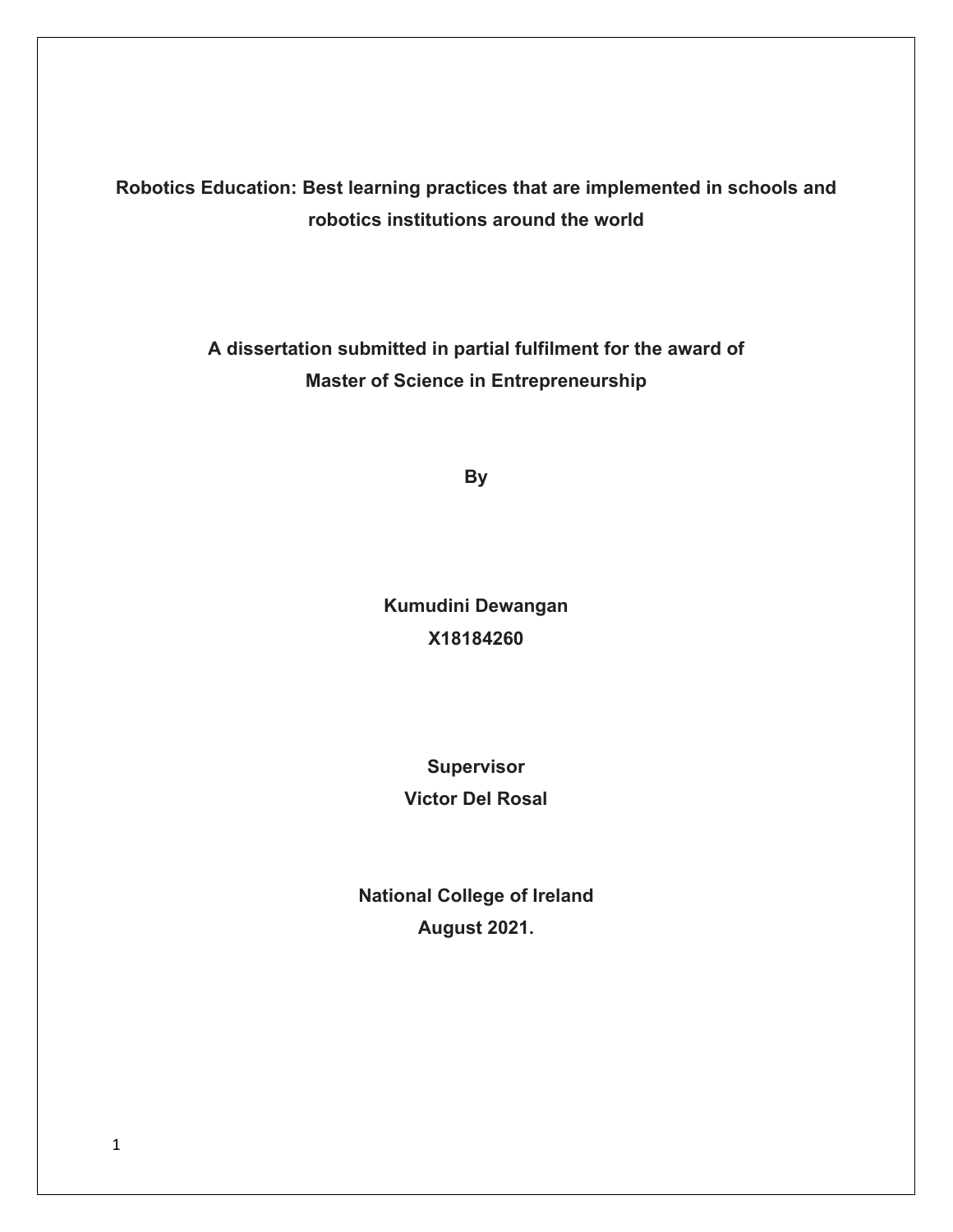#### **Abstract**

From smart phones to smart homes, we are living in a highly technological world. The pace of technological advancements is only growing, and we see technology around us. From instructing Alexa to play a song to using robot vacuum to clean our houses, we are surrounded by robots to make our lives easier. Children growing up in this era of technological disruption need to develop the capability to deal with changes, especially from the career perspective.

Robotics education is an evolving topic. There are not many research or papers written in the topic. This research provides a step forward to it. While exploring the available resources in the area, the study summarizes the important aspects that must be taken care to have the maximum impact on students learning robotics and get the maximum output out of it.

The study revealed that the conversation is mostly centered around robotic tools because that's a straightforward way to implement robotics education. But there are more important aspects that needs to be accompanied along to make the learning successful. As the innovation is happening is fast paced, there is a need for preparing the young ones in the best possible way. This paper provides the ways to surround kids with creative activities at home, at schools and outside as well.

The study discusses major aspects that teaching robotics education has and those should be implemented to get the best results. As the motive of this research is to provide the robotics educators with the best resources available as of now and help them keep updated with the new ones. The paper provides a step forward in the society of robotics education.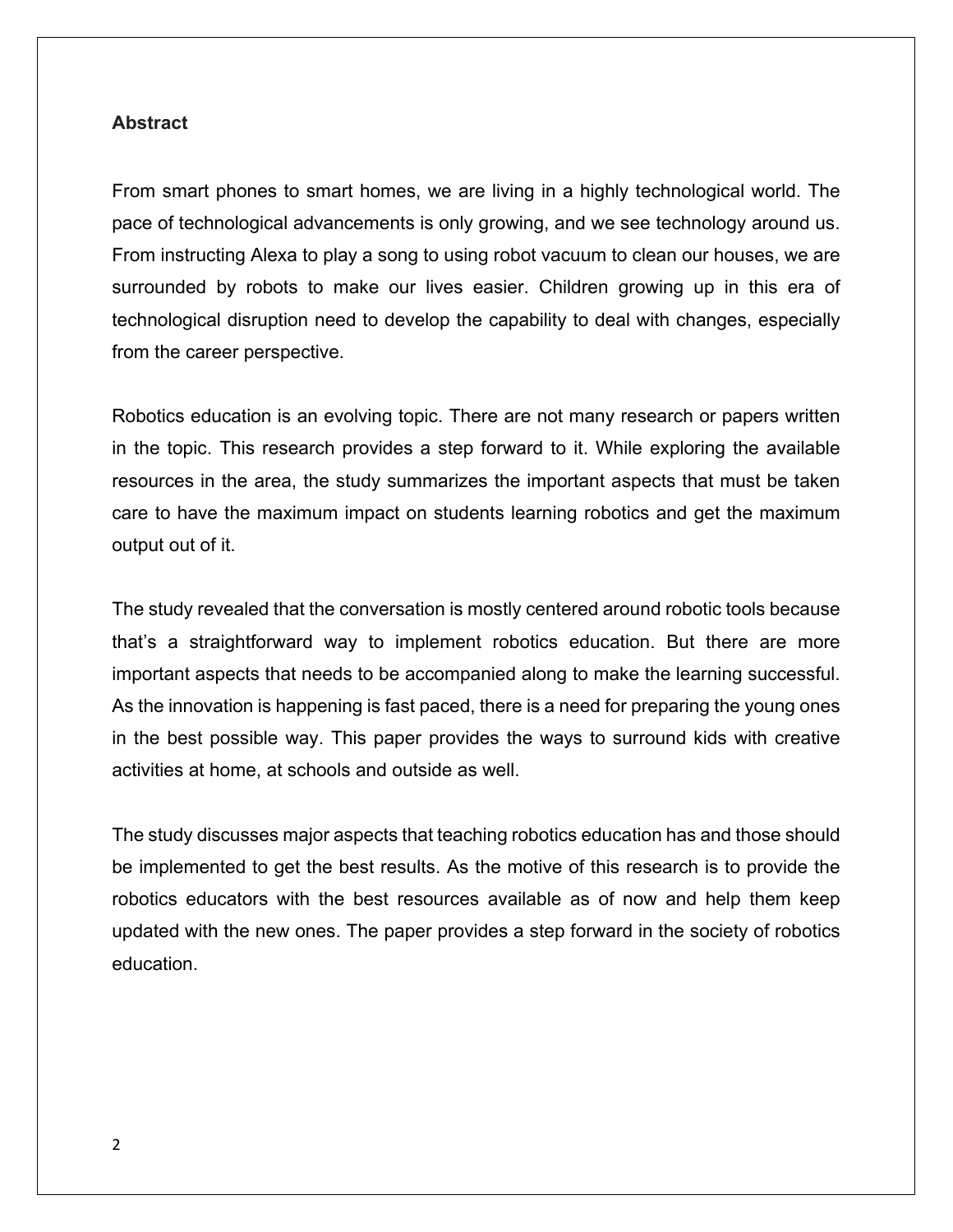**Thesis Declaration Form**

**Submission of Thesis and Dissertation**

**National College of Ireland**

**Research Students Declaration Form**

*(Thesis/Author Declaration Form)*

**Name:** Kumudini Dewangan

**Student Number:** x18184260

**Degree for which thesis is submitted:** Masters in Entrepreneurship

**Material submitted for award**

(a)I declare that the work has been composed by myself.

(b)I declare that all verbatim extracts contained in the thesis have been distinguished by quotation marks and the sources of information specifically acknowledged.

4344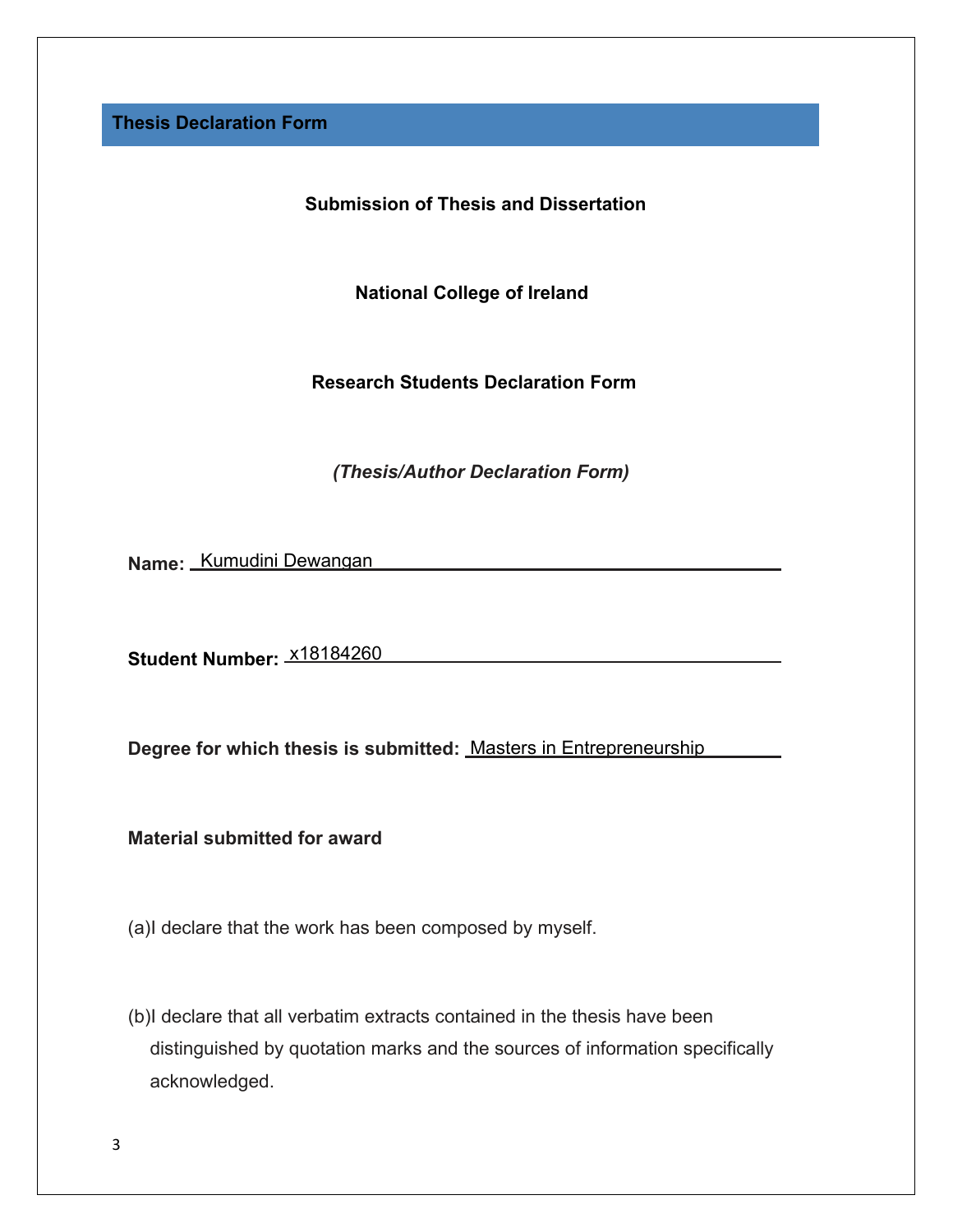(c) My thesis will be included in electronic format in the College Institutional **Repository** 

TRAP (thesis reports and projects).

- (d)*Either* \*I declare that no material contained in the thesis has been used in any other submission for an academic award.
- *Or* \*I declare that the following material contained in the thesis formed part of a submission for the award of

*(State the award and the awarding body and list the material below)*

kumudini

**Signature of research student:**

**Date:** 17-08-2021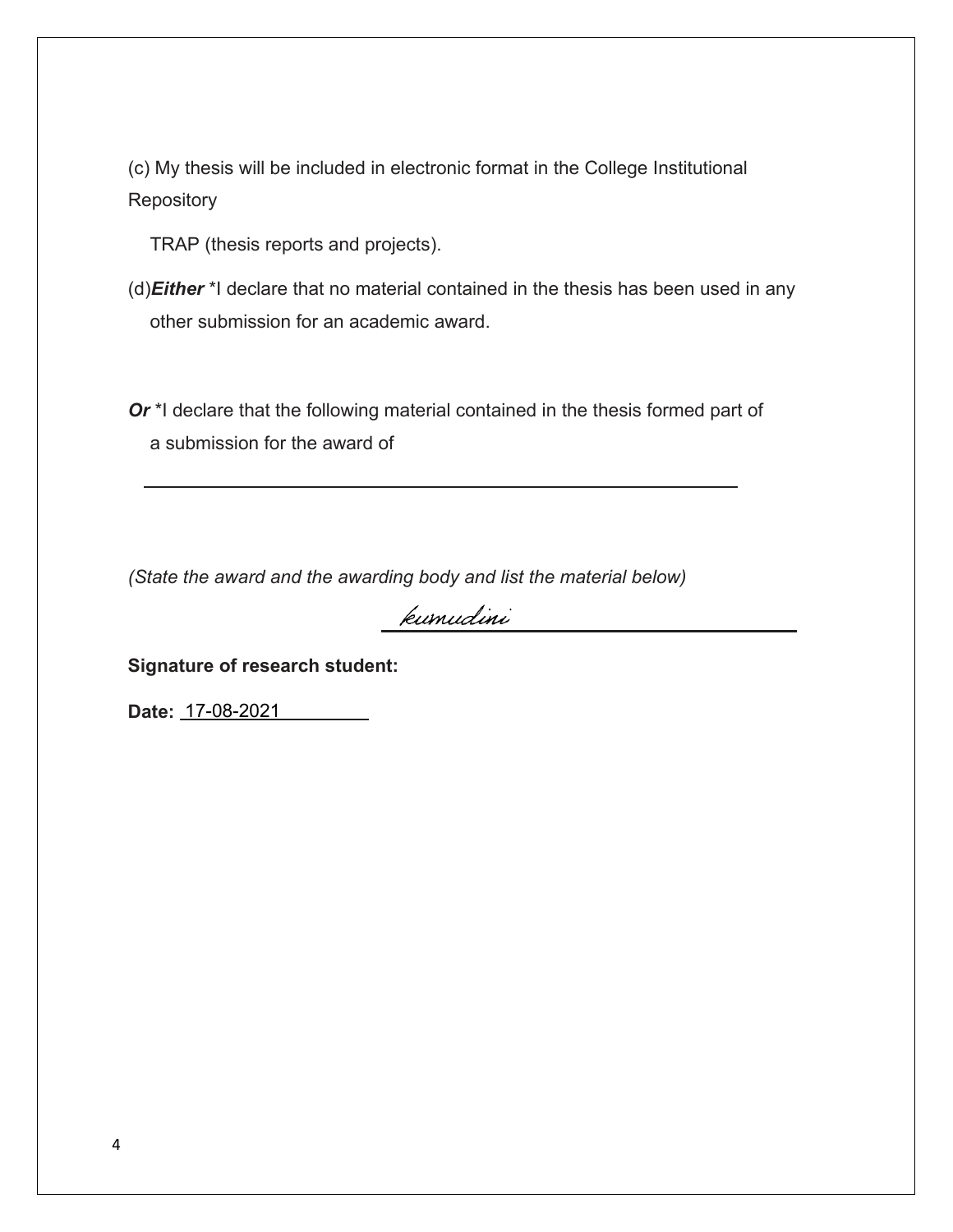#### **Thesis Submission Form**

All thesis submissions must be accompanied by a thesis submission form. The current guidelines for submission are available through the library at the following URL: [http://libguides.ncirl.ie/thesisguide.](http://libguides.ncirl.ie/thesisguide) The guidelines specific to the School of [Business guidelines are listed here: https://libguides.ncirl.ie/business.](http://libguides.ncirl.ie/thesisguide)

#### **Submission of Thesis to Norma Smurfit Library, National College of Ireland**

Student name: Kumudini Dewangan Student number: x18184260

School: National College of Ireland Course: Masters in Entrepreneurship

Degree to be awarded:

Master of Science in Entrepreneurship

Title of Thesis:

Robotics Education: Best learning practices that are implemented

in schools and robotics institutions around the world

Signature of kumudini Candidate:

**For completion by the School**:

The aforementioned thesis was received by

Date: when the contract of the contract of the contract of the contract of the contract of the contract of the contract of the contract of the contract of the contract of the contract of the contract of the contract of the

This signed form must be appended to all hard bound and electronic copies of your thesis submitted to your school.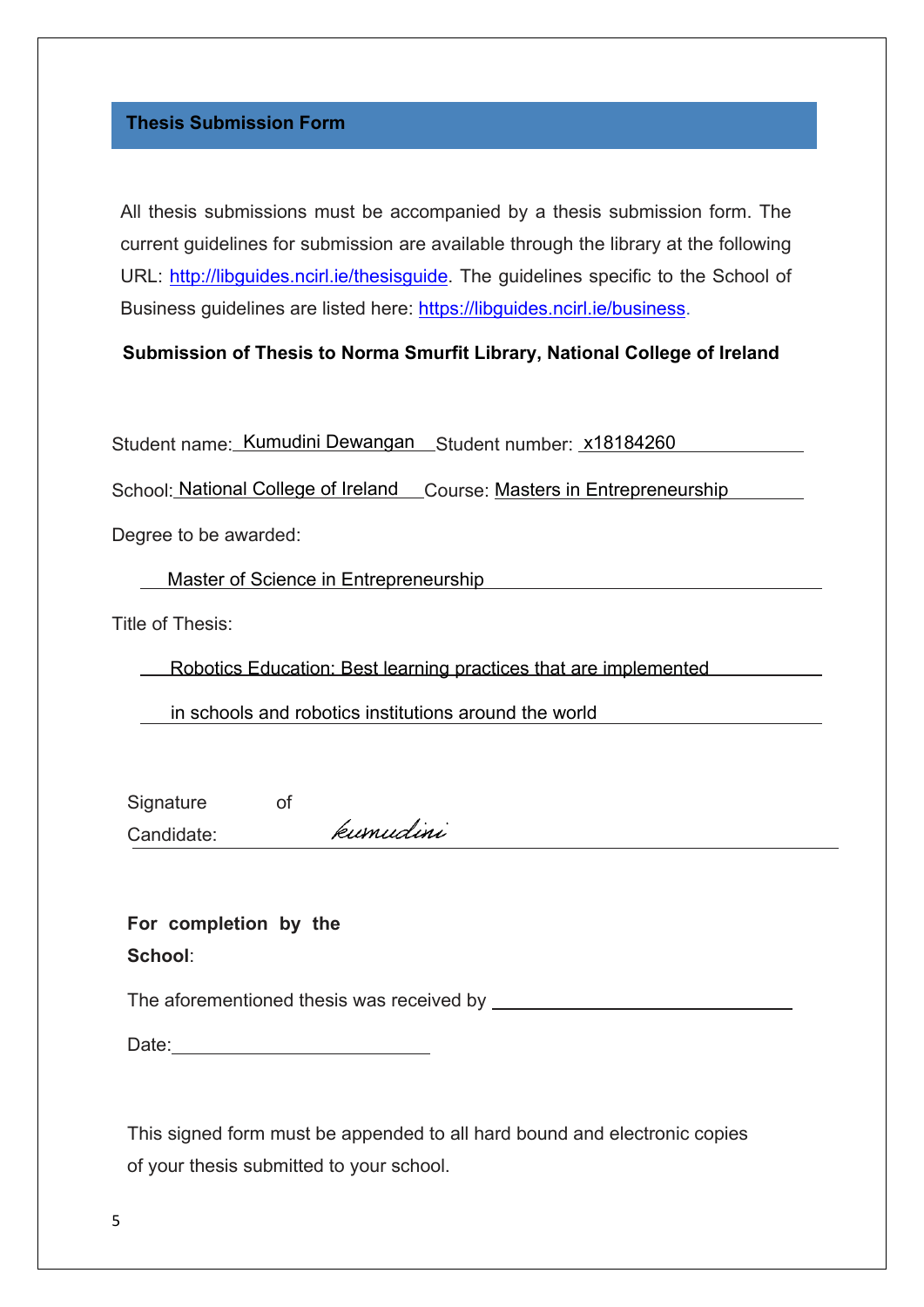## ACKNOWLEDGEMENT

I would like to thank my supervisor, Victor Del Rosal, we had worked together before in Cloud Computing class. As I was already aware of his outstanding teaching and guidance that he provides to his students, I felt very fortuitous that he became my supervisor for the research as well. I am grateful for the valuable guidance and reviews that he provided throughout the research. And special thanks for providing me moral support when the situations were not on my side, I could not have done this without him, thank you Sir.

Thanks to the management of NCI and library team for helping me throughout the course.

My friends at NCI made who made the journey memorable and interesting one.

Finally, I would like to thank my family for always supporting me and encouraging me to keep growing in life.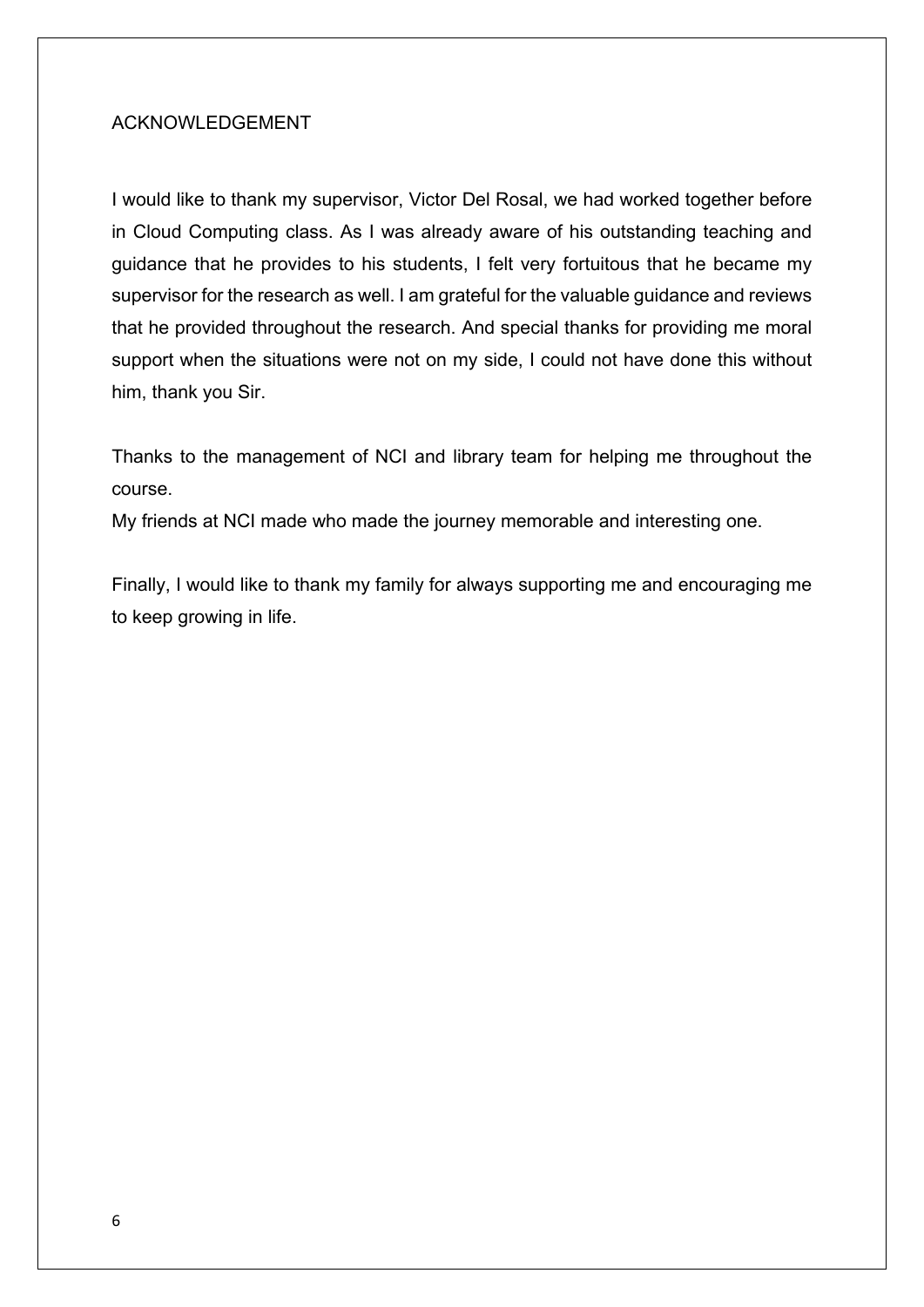# **Table of Contents**

| 3.4 |  |
|-----|--|
|     |  |
|     |  |
|     |  |
|     |  |
|     |  |
|     |  |
|     |  |
|     |  |
|     |  |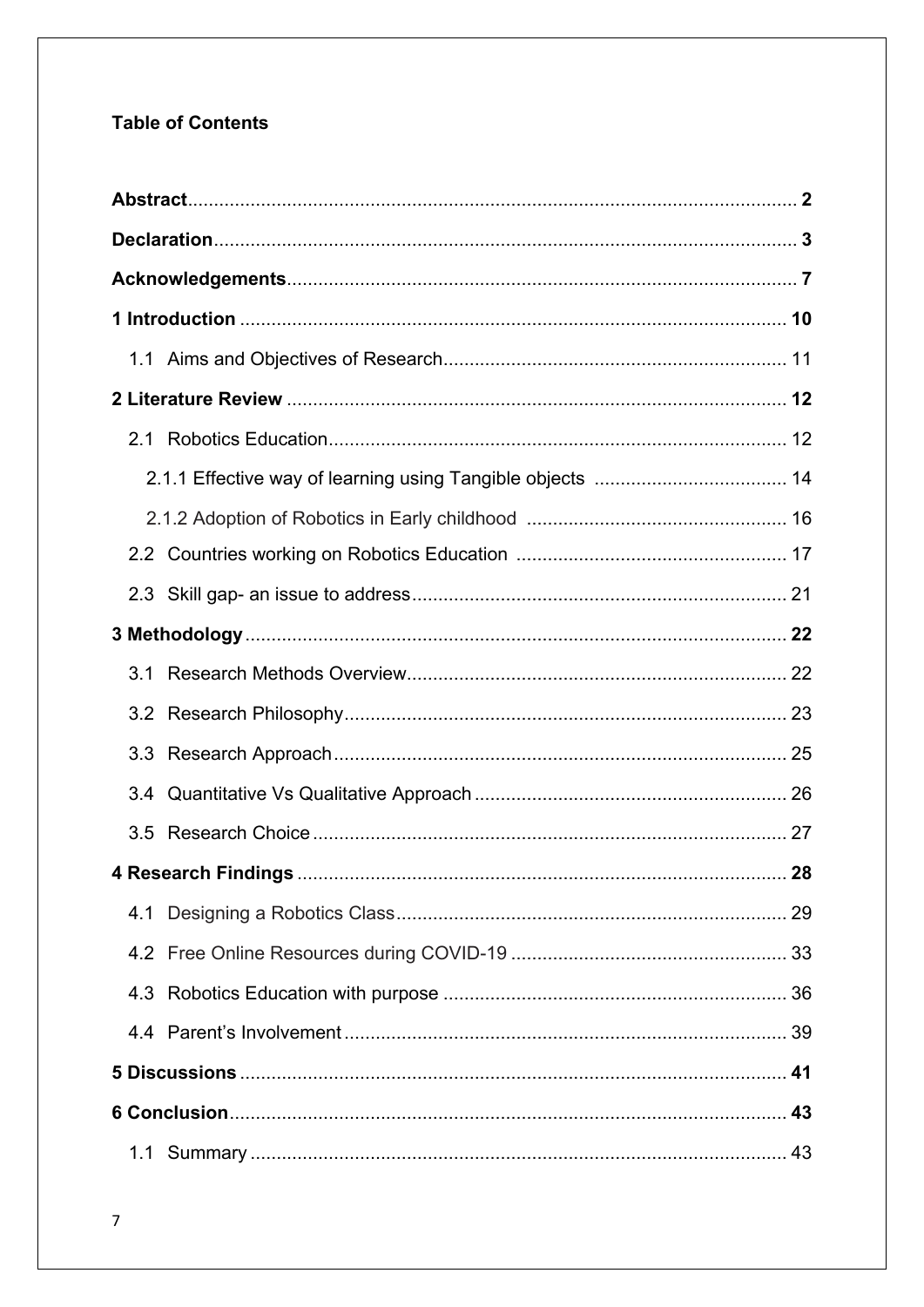# **List of Figures**

- Figure 1: RE skills (iberdrola.com).
- Figure 2: Research Onion (Saunders, et al., 2007).
- Figure 3: Customized wheelchair by high school robotics team(gobabygo)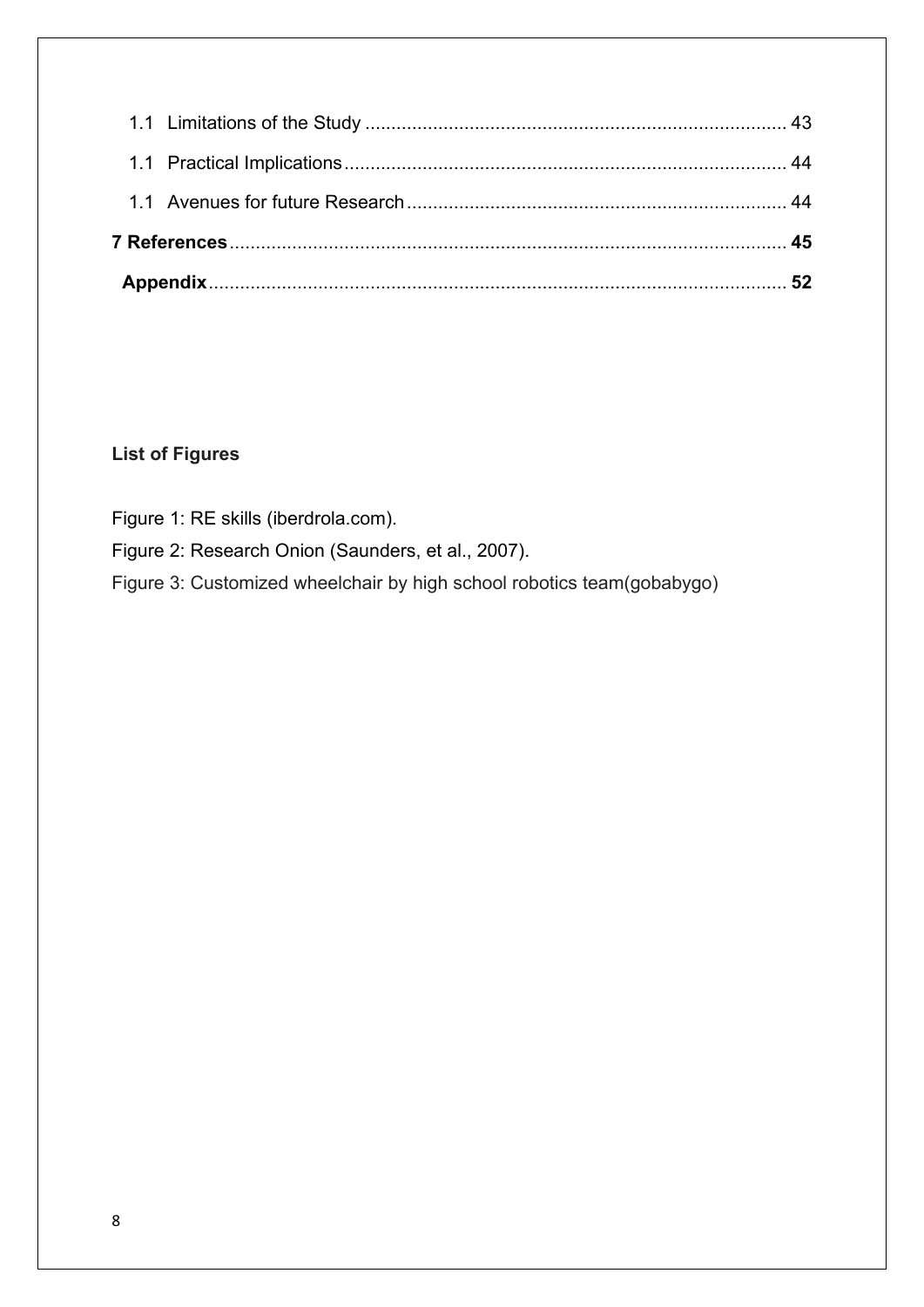#### **CHAPTER ONE**

#### **1 INTRODUCTION**

From smart phones to smart homes, we are living in a highly technological world. The pace of technological advancements is only growing, and we see technology around us. From instructing Alexa to play a song to using robot vacuum to clean our houses, we are surrounded by robots to make our lives easier.

Ability of robots to make our lives easier makes it more demanding. Also, its ability to automate tasks from smallest trivial ones in household to highly risky ones in healthcare sector widens the innovation possibilities and makes it an area of growth and opportunities. (Ahmed and La, 2019). After all, our houses are becoming more intelligent, and the number of gadgets connected to the Internet of Things (IoT) continues to expand. According to the Gartner consulting firm, 8.4 billion IoT devices were utilized globally in 2017-a, up 31% from the previous year. By 2022, it is expected that this usage will have risen to 21 billion gadgets.

Companies are already starting to catch up with the technological innovations to grow from every aspect. World economic Forum presented an article discussing how this will lead to change in company models resulting in major impact on the employment landscape in the coming years.

Children growing up in this era of technological disruption need to develop the capability to deal with changes, especially from the career perspective. STEM [Science Technology Engineering Mathematics] is a term coined to indicate the subjects that will provide the necessary technological and robotics development skills (Duane Bolin, 2021). Robotics development and STEM have common subjects, so they are used interchangeably in the educational context.

Robotics Education is one such stream that help students develop many skills including creativity, problem solving. Robotics can be merged with many different fields like Science, Arts, technology. So, the practices of robotics education often tend to coincide with the learning practices of STEAM (Science, Technology, Engineering, Arts, Mathematics). The practical aspect of robotics education makes it more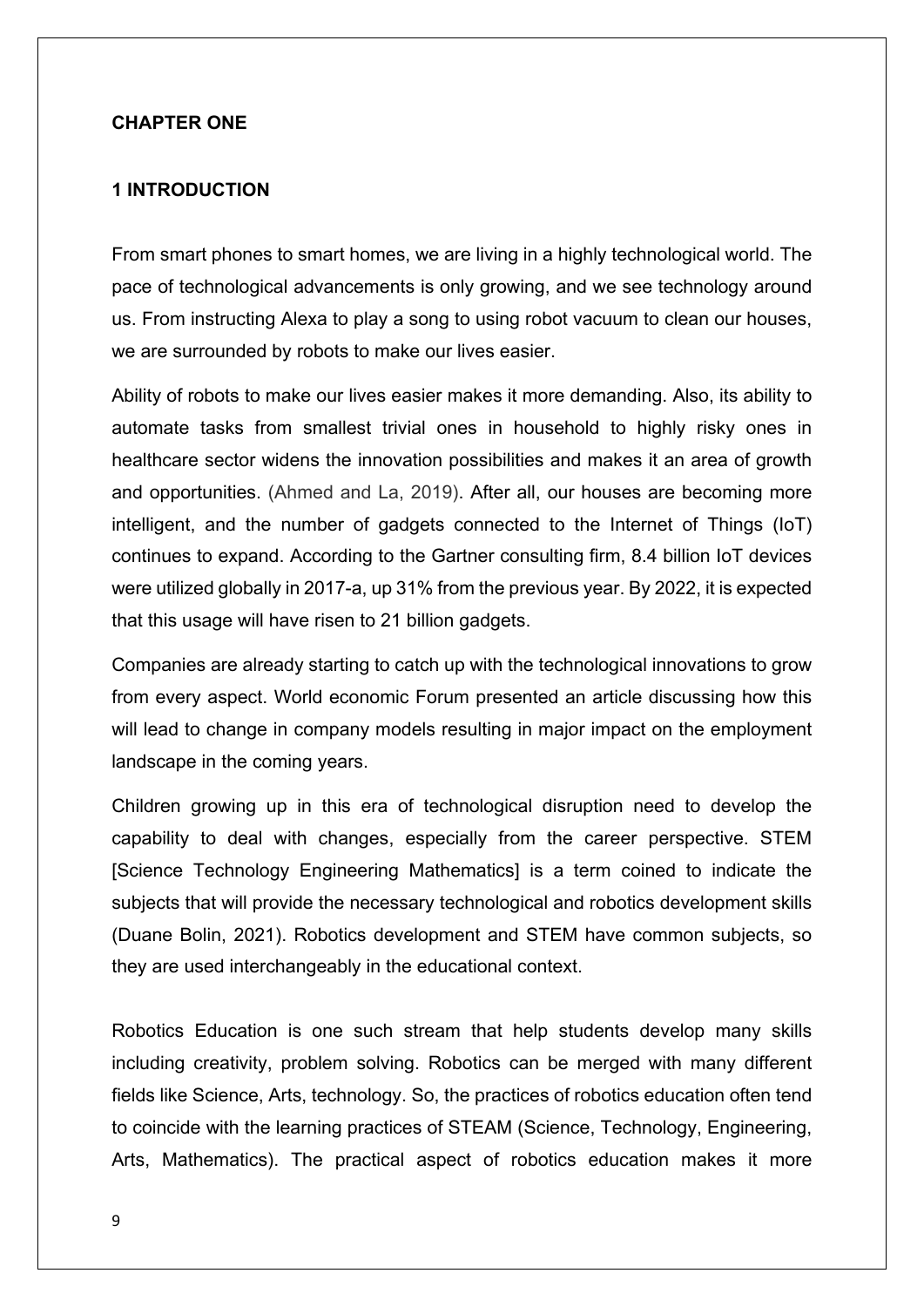interactive and fun learning, that attracts students and binds their interest to the subject.

## 1.1 Aims and Objectives of Research

Research Question:

- 1 What are all the important aspects that needs to be covered to provide effective robotics education to children?
- 2 What are the best learning practices that robotics schools are implementing?
- 3 What are the resources available for robotics educators?
- 4 What are the online resources that a robotics educator can use to set up a robotics education institute?
- 5 How to build a playful robotics curriculum- learning environment around a kid.
- 6 What are best resources to refer for getting the latest updated projects for now and future.

Objectives:

To Explore: Important aspects of building robotics learning environment around a kid.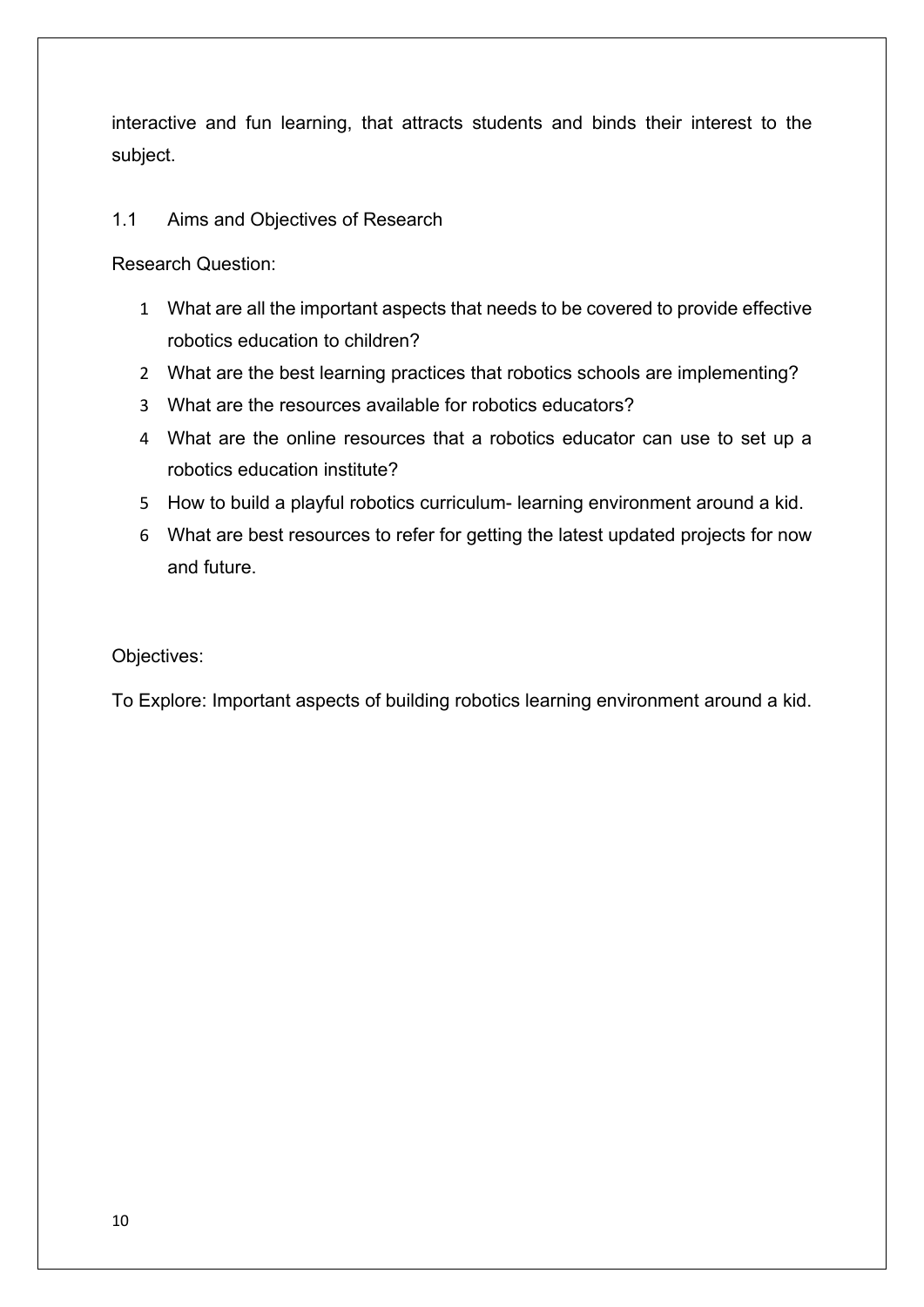## **CHAPTER TWO**

## **2 LITERATURE REVIEW**

#### 2.1 Robotics Education

Robotics education is a "hot topic" these days. Although the word has lately gained popularity, robots and instructional robots have been around since ancient Greece. The first programmable humanoid robots are thought to have been developed in 1206 (Mataric,2004). In many regions of the world, the application has already begun. Robots are currently employed in schools and educational institutions to pique students' interest in cutting-edge technology such as artificial intelligence, coding, and robotics. It's also worth noting that robotics education is showing to be effective in increasing children's learning ability.

Children learn best when they play with tangible objects, according to numerous studies (Hall,2007). Children's attention is drawn to them because they are more engaging. Children must be prepared for technological advancements because they are the world's future. They must possess the appropriate talents for the twenty-first century to do so. As more effective techniques of learning, robotics, or DIY (Do It Yourself) toys are one way to improve a child's cognitive skills (Alexandros merkouris, 2017). There is a plethora of new toys on the market right now. However, they are still unable to reach a beneficial outcome.

"Not enough attention has been paid to essential variables like guidance and collaborative scripts," says Theodosios Sapounidis in his research. He talks about how to get more people to work in the industry and how to promote it.

Because the traditional learning system is not built to match today's skill requirements, other skill development platforms are urgently needed. "Traditional education is insufficient for individuals to acquire these abilities, and they have difficulty adapting to their age." (Eguchi, 2013). Robots are proving to be useful instruments for improving children's learning capacities. Many case studies and research have demonstrated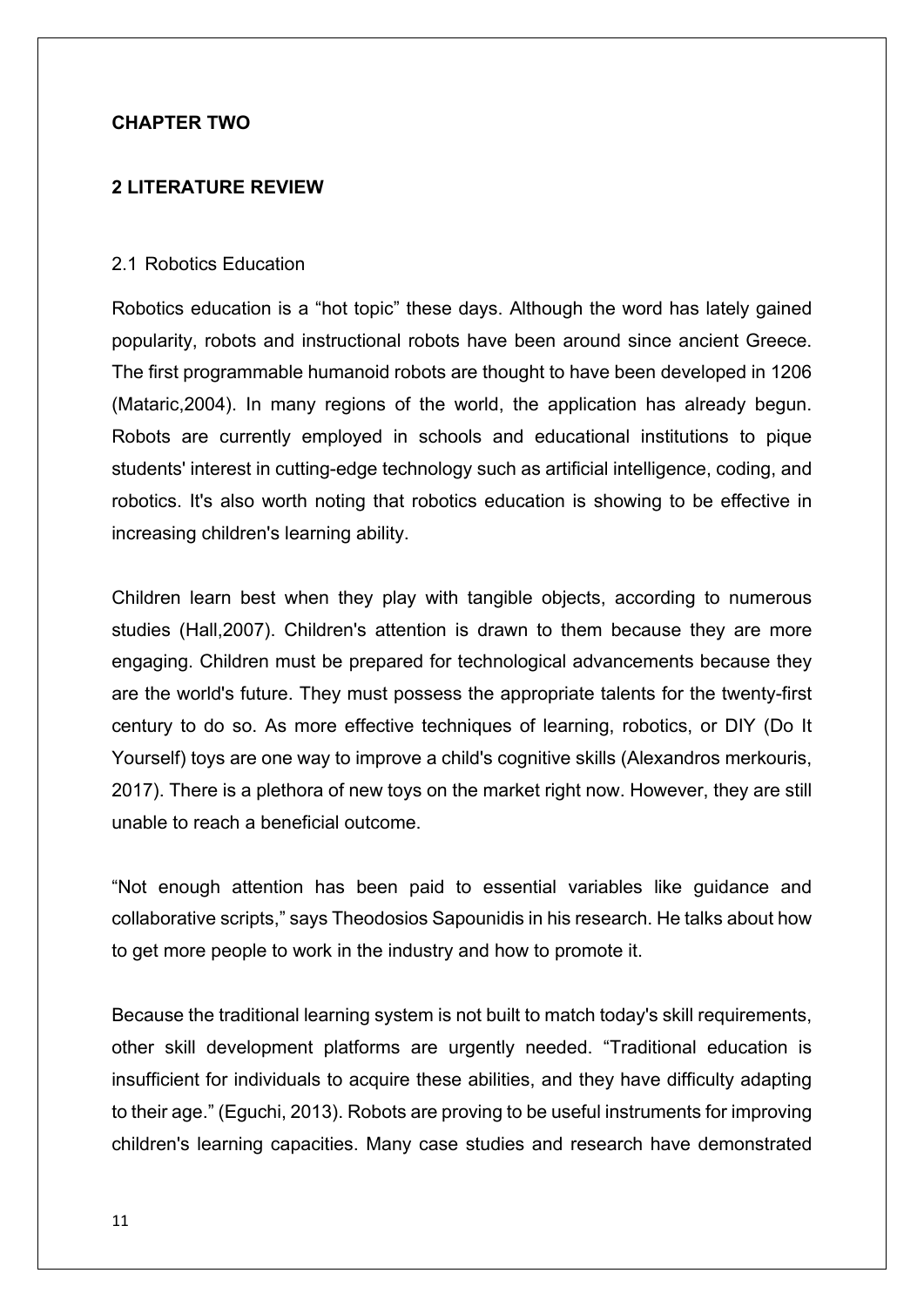this, and it is important to continue to encourage it. He made a strong point in his paper that

"*Students have become familiar with the use of information technology (e.g., desktop computer, smartphone and tablet, video-game console, etc.), but do not have skills in computer programming*"

His research adds to a greater understanding of how children might be trained to learn and adapt to technological environments. He describes how children learn, claiming that including them in the voluntary production of tangible objects improves their learning and encourages them to engage in similar activities (Teaching Programming). Because it increases learning capacity, playful teaching is in high demand. Robots, such as Legos and DIY toys, have been shown to be effective tools for developing early childhood technology. While playing, you're learning as well, unknowingly, which removes the burden (Nagai, 2001).

As a result of their ability to ignite children's interest, Do It Yourself and Robotics are in high demand these days. Robots are extremely helpful aids in the development of children's skills. The paper by Abdel Rahim El Mouhamad contains useful information concerning robots as instructional tools. There has been much discussion on how robots are used as toys and how they affect children's skill development. Toys like Lego Mindstorms and Bricks, as well as other robotics toys, play a vital role in improving children's learning abilities (Eguchi, 2013).

The findings will aid other teachers and institutions in collaborating, cooperating, and growing together to make robotics education a success. This will provide key resources for those working in this field.

Robotics Education is one such field which provides students with 21<sup>st</sup> century skills. It develops creativity, problem solving and innovative skills that is required to deal with the upcoming technological advancements and yet to be developed professional roles.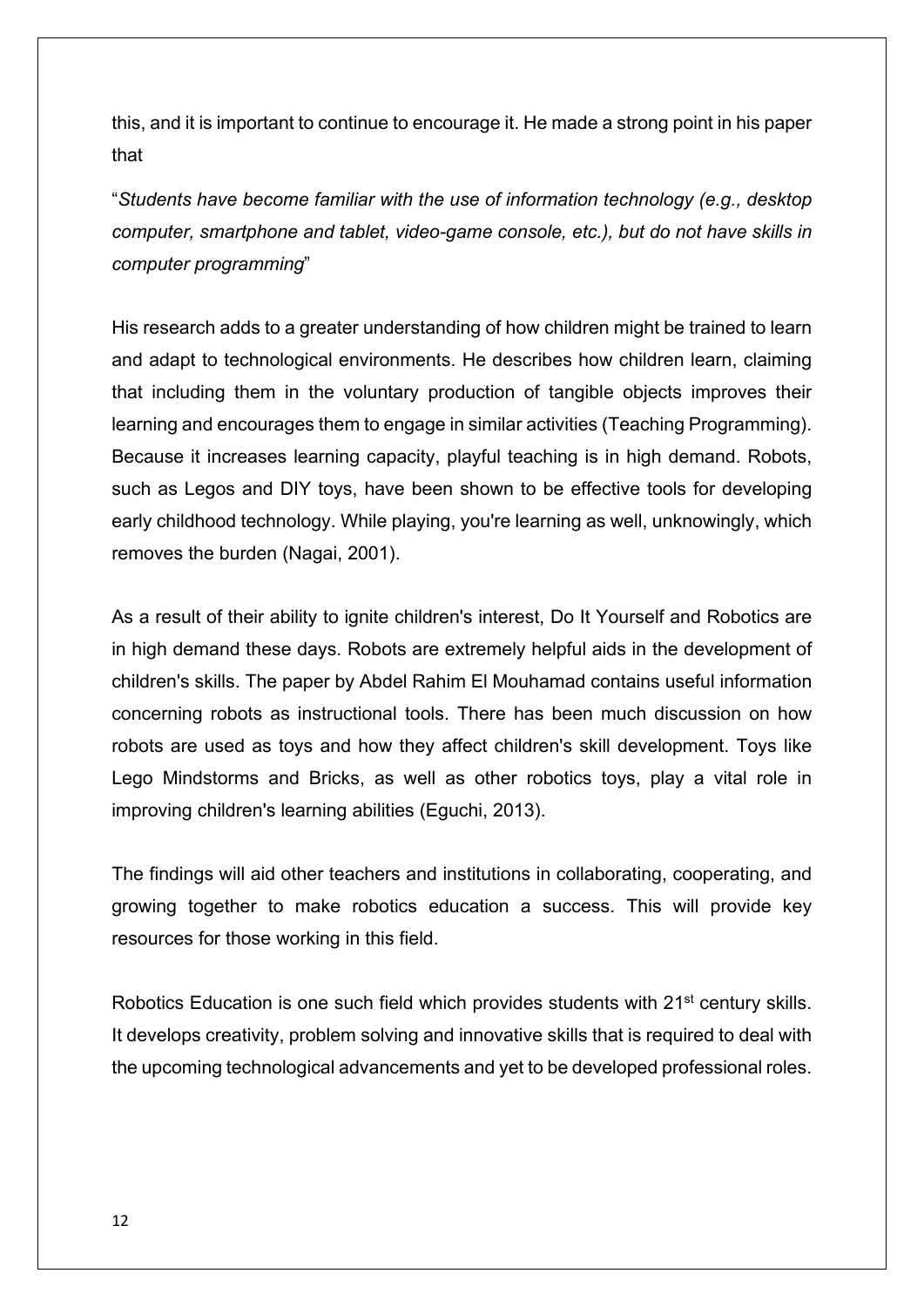2.1.1 Effective way of learning using Tangible objects.

Children learn more with tangible objects. The research suggests that there is a strong link between physical activity and cognitive abilities in human brain. The research shows physical materials supports learning. Robotics is one such field where students can code and see the outcome then and there itself. This helps them understand the consequences of their action and encourages them to keep trying until the work is done. (Paul Marshall,2007)

Sung Eun Jung's study is a comprehensive and thematic review of the available literature on robotics education for young children who use robotics kits which does not include social robots. The following topics were explored in this study: (1) the definition of robotics education; (2) thematic patterns of important findings; and (3) theoretical and methodological characteristics. According to this study, past research findings are mostly about results and outcomes. Also, most of the past research has employed constructivist and constructionist frameworks not just to design and implement robotics curricula, but also to investigate young children's involvement in robotics education. A study suggests analyzing young children's robotics participation utilizing social and cultural theoretical frameworks as well as critical analytical lenses, taking into consideration their historical, cultural, social, and institutional contexts. [\(Jung](https://sciprofiles.com/profile/383038) and [Won,](https://sciprofiles.com/profile/383980)2018)

The world is full of tremendous opportunities as well as risks. There are so many challenges such as business, political, scientific, technological, health and environmental challenges that society is facing in today's world. All of which needs to be acknowledged and solved. The coming generation needs to be prepared with the skills to face the challenges and tackle them. As these challenges are in diverse environment and communities, that hinge on social networking and collaborative working. (Esposito,2017) Esposito describes the state of robotics education as positively transforming especially in postsecondary education.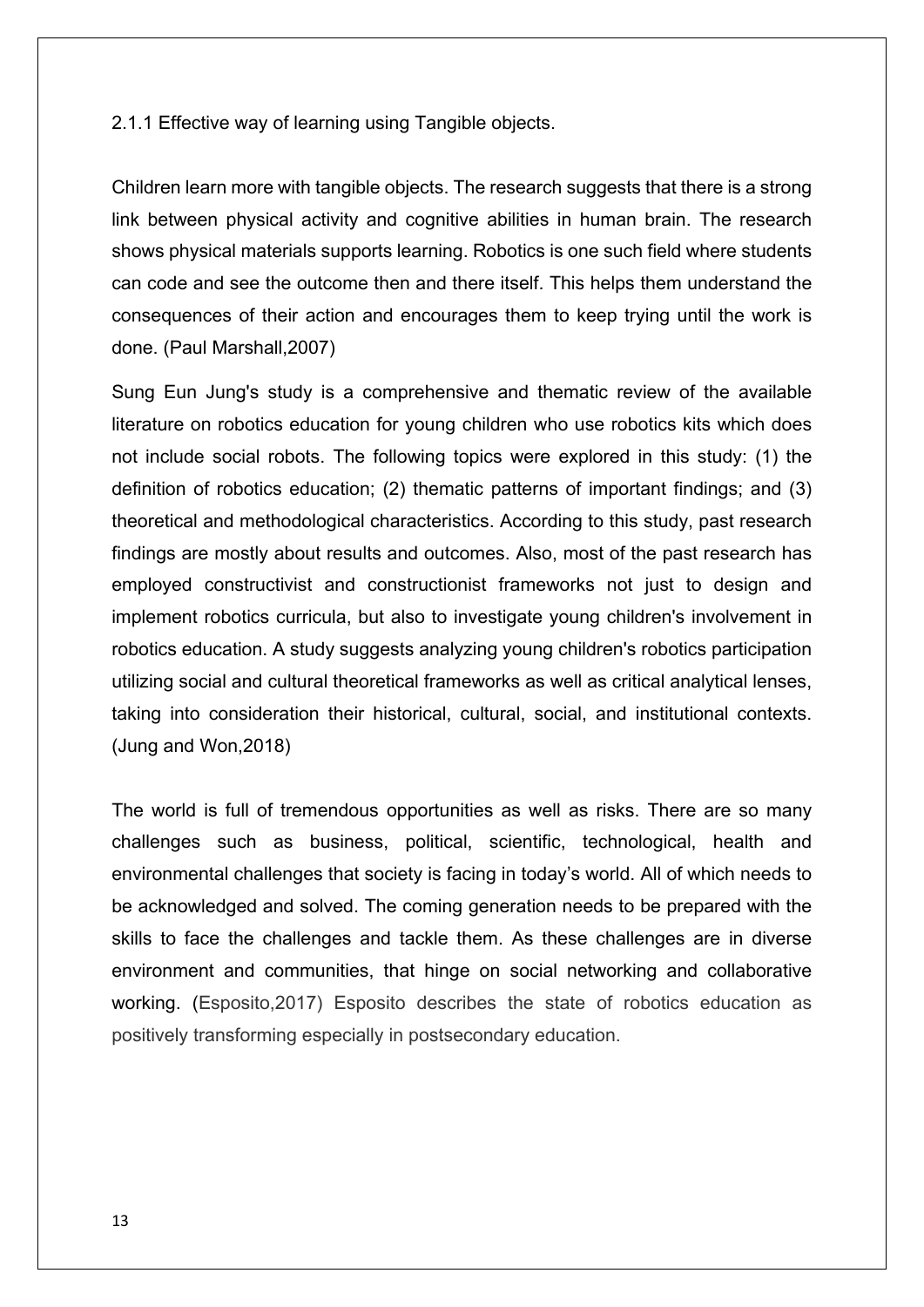Learning and Innovation Skills:

- Creativity and innovation skills
- Critical thinking and problem solving
- Communication and collaboration skills

Information, Media and Technology Skills:

- Information literacy
- Media literacy
- ICT

Life and Career Skills:

- Flexibility and adaptability
- Initiative and self-direction
- Social and cross-cultural skills
- Productivity and accountability
- Leadership and responsibility



Figure 1: RE skills (iberdrola.com)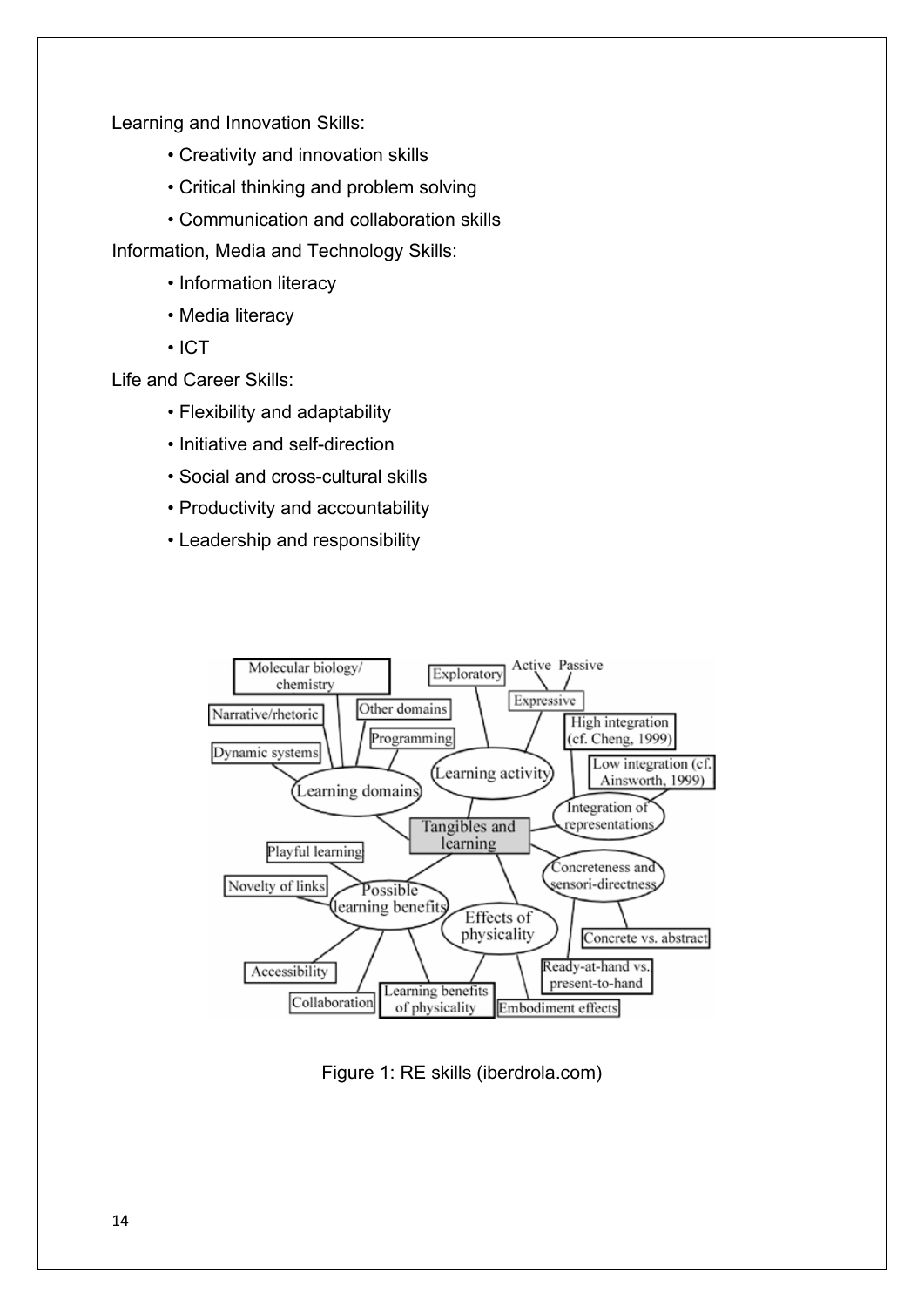Theoretical framework of teaching loses the essence of learning. From my personal experience, I was more interested in a subject when the teacher was more interactive, and she/he had imaginative way of teaching. This shows the valuable "life skills" that they learn by taking the practical tasks. It is difficult to maintain the interest of both teacher and student to the subject being taught because of the monotonicity of the job. Also, the personal energy of the teacher that reflects his/her wellbeing and personal situations. As humans how well we are in dealing with our personal situations reflects at our work, same with the teachers and parents with different responsibilities going on simultaneously.

We discuss our methodology and experiences using the Lego Mindstorms EV3 robotics education kit to teach computational thinking, problem solving, teamwork, and project management skills to numerous primary school children. We taught students how to use motors, sensors, wheels, axles, beams, connectors, and gears to design, build, and program robots. Using a visual programming environment, students learned essential programming components such as control flow, loops, branches, and conditions. We paid close attention to how pupils completed various activities and solved challenges. We offer experimental data that show that our teaching technique, which includes both course content and pedagogy, was effective in transmitting the desired skills and knowledge to elementary school students (Chaudhary, *2016*)

#### 2.1.2 Adoption of Robotics in Early childhood

It is important to understand learning RE is a gradual process. Also, it's a process of exploring the capabilities of robots and developing creative thinking mindset. The early they start the more they will be able to catch up with the technological developments. Instead of burdening them with all the skills, it is better to let them learn gradually in a fun way and grab their interest at an early age and get them prepared for innovative environment.

Children have high energy and curiosity which can get overwhelming to teachers and parents resulting in suppressing child's energy and curiosity. So, providing them with tools that can keep them occupied in the most effective and beneficial ways will provide them necessary skills and encourage independent learning and exploring skills. (Espino,2018)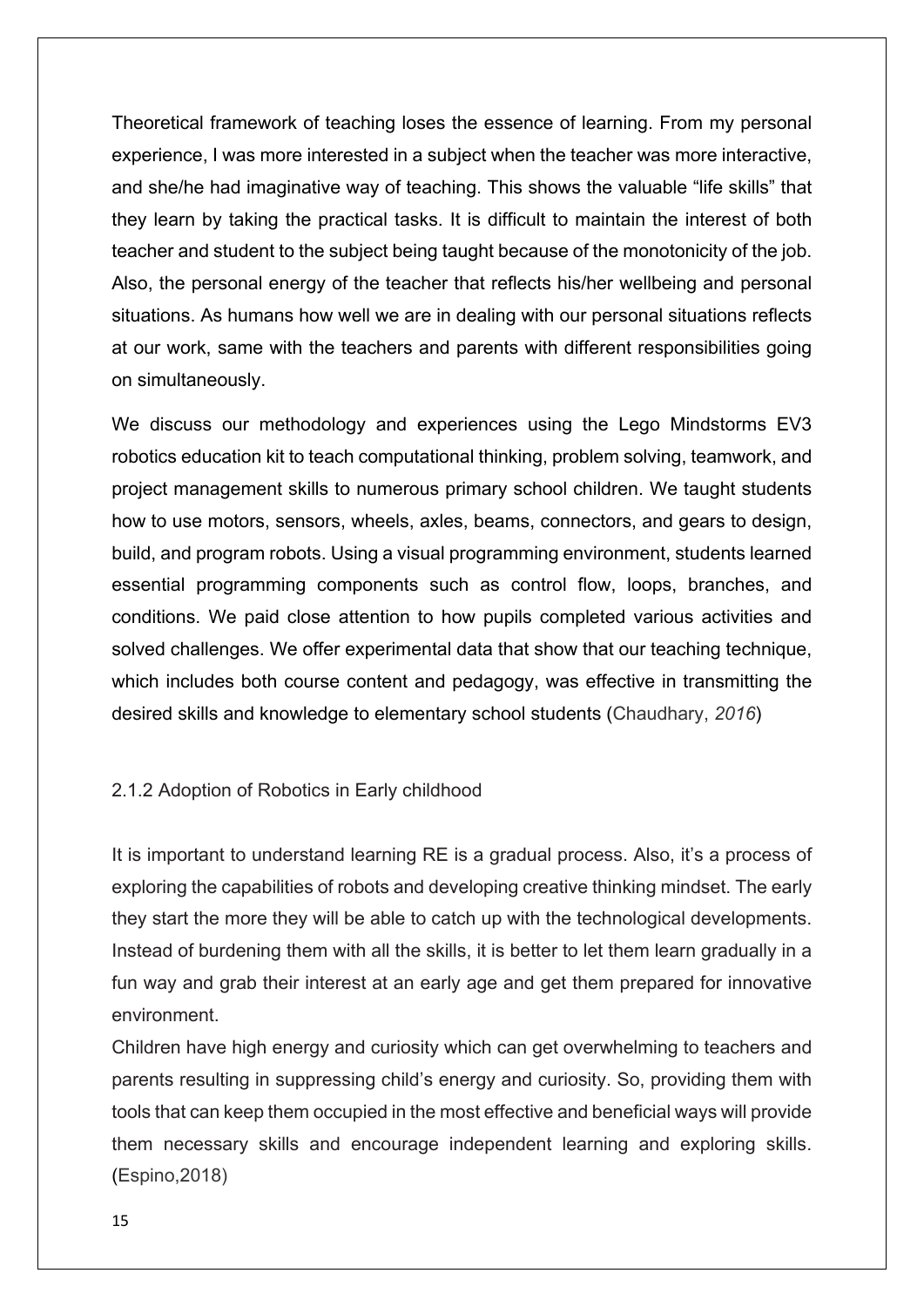#### Starting Young

Denis a 7-year-old second grader was spotted in FIRST (biggest robotics competition) event. He wasn't there to cheer on a sister or sibling who was competing in a FIRST competition. His mother and father, on the other hand, are not mentors, authorities, judges, or announcers. Denis is not related to FIRST in any way. And it's because of this that seeing him there was inspiring. When Denis met his tutor, he was learning how to program a Lego crane winch. Denis has been attending these events since he was three years old. Denis is inspired by what he's seen and wants to form the first Jr. Lego League team in his city.

Robotics Education has impact in other areas of life as well such as in breaking gender stereotypes. (Sullivan, 2016). When girls get the same exposure as boys, they tend to lean into engineering stream in their future. School curriculums have impact on shaping gender stereotypes and shaping the mind of students (Terry, 2011).

From playing with robotics toys to learning programming using robots, there are many tools and programs that give educators and parents could use to surround kids with technology in a playful manner.

## 2.2 Countries working on Robotics Education

21<sup>st</sup> century skills have been of primary importance for several countries including US, Singapore, Australia, and Finland. The countries are focusing on providing students necessary skills that would help them in the future. Many countries, especially US, south Korea are making 21<sup>st</sup> century skills the top priority in their educational reform. US market is highly competitive and demands constant renewal, its economy is driven by innovation and knowledge, so the 21<sup>st</sup> century readiness for every student is crucial for the country.

Robotic research is headed not only by America, Europe, and Japan, which pioneered the robot business, but also by South Korea and China, which have recently made significant investments in the industry, recognizing it as a next-generation growth engine.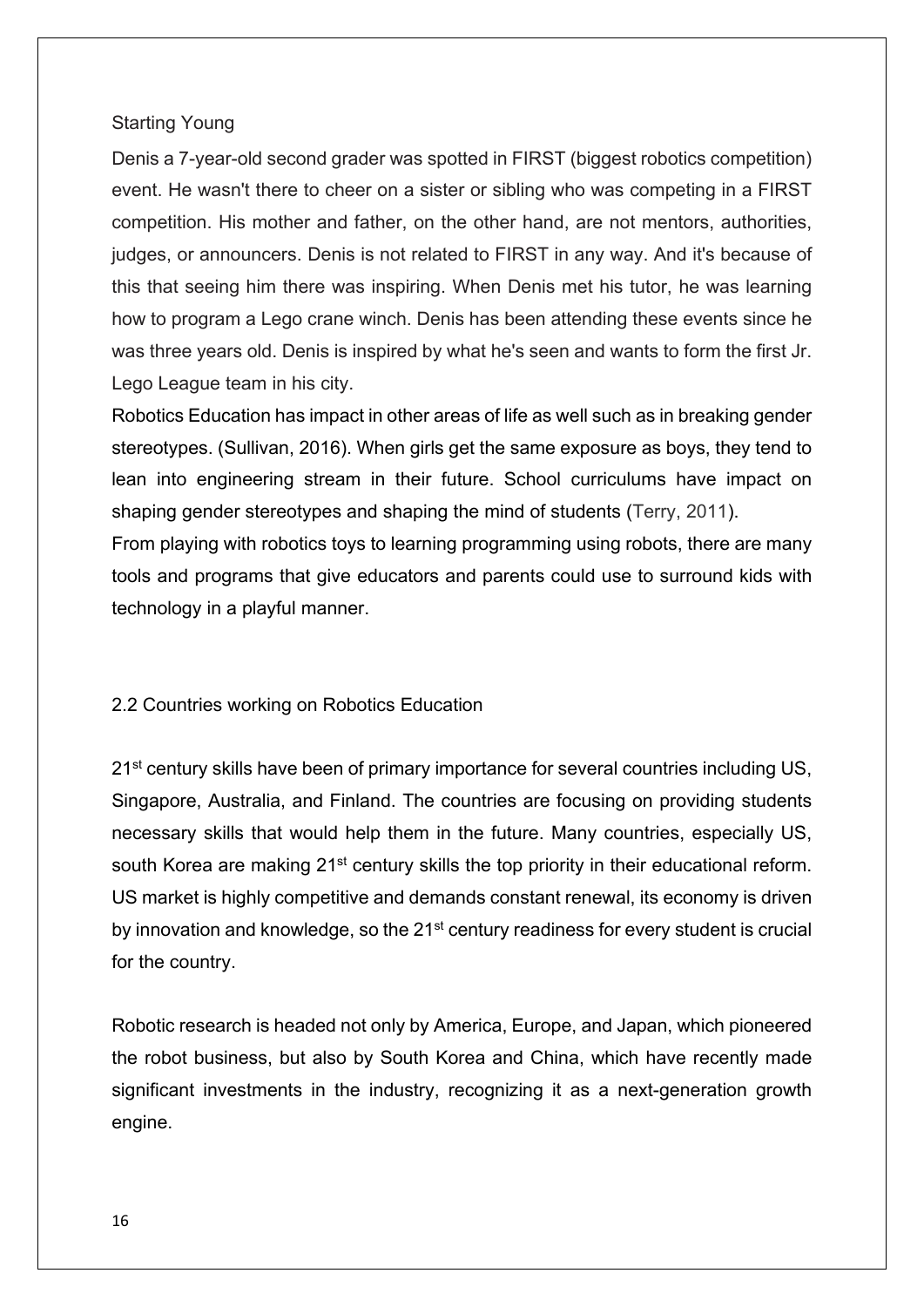At the start of industrial robots in the 1960s, the United States virtually dominated the robot industry. In 1962, Unimation, Inc. installed the first industrial robot at GM's vehicle components factory. Following that, Japanese companies such as Yaskawa, Nachi-Fujikoshi, Fanuk, and others rushed into the robot business one after the other, making every attempt to catch up to the US level of robot manufacturing. With the arrival of the 1970s, Europe began to encourage the creation of self-

contained robots. West European countries created industrial robots that were superior to those made in the United States because of their strong technical capabilities in the field of refined machinery. However, as the twenty-first century approaches, South Korea and China perceive the robot industry as a major future industry and are increasing their investment in response to the acceleration of economic growth in Asia.

Top Countries and Schools in robotics

• South Korea

South Korea takes tremendous efforts to assist children in elementary, middle, high school, and college gain robot knowledge, as seen by the annual launching of robotrelated world contests, such as the World Robot Olympiad (WRO).

As a result, robot learning is gaining popularity among students in South Korea. In general, robot education begins in colleges in the United States and Japan, but in the Republic of Korea, it begins after regular curriculum activities in elementary schools. This is because the ROK's parents believe that in the future, the robot industry will play a critical part in the national economy. Robot education in the Republic of Korea is further distinguished by the fact that it takes place in over 1000 private institutes across the country. Definition, operational principles, manufacturing, and programming are all steps in the robot education process. Various robotic programs are being carried out in South Korea to uncover and promote robotic prodigies through such education, as well as to exchange robotic research results. As part of these initiatives, international robot competitions are held. ROBOT CUP and International Robot Olympiad (IRO), both of which began in 1995 and 1999, respectively, are international robot competitions organized by the ROK. The IRO, in particular, attracts so much attention that over 3000 people from all around the country attend.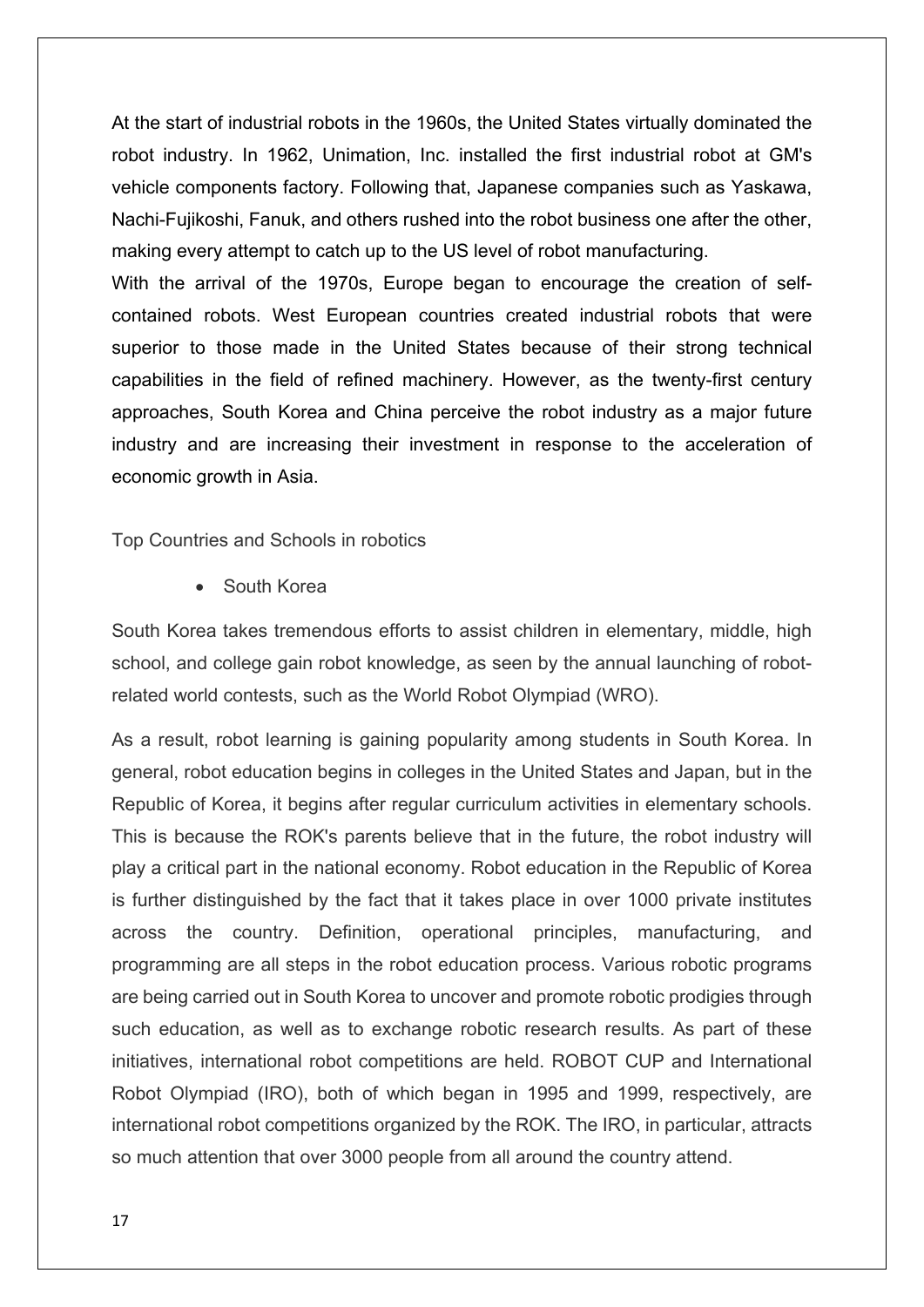The Transformer, Robot Gathering, Robot Biathlon, Traverse, and Hurdle games are played in each of the Olympiad's primary, middle, and high school divisions. The competition was organized every year in Korea, Hong Kong, China, Australia, Singapore, Malaysia, Indonesia, the United States, and other countries. In addition to the IRO, the ROK hosts several other competitions. (Esposito, 2017)

- Korea International Robot Olympiad (organized by Korea Robot Soccer Association (KRSA))
- Robofest Korea (organized by Robot Education Contents Association)
- Robofest Asia-Pacific (organized by Robot Education Contents Association).
- World Robofest (organized by Robofest Committee).
- Korea Intelligent Robot Contest (organized by Korea Intelligent Robot Association).
- World Robot Olympiad (organized by World Robot Olympiad Committee).
- National Youth Robot Contest (organized by Government Youth Commission (GYC)).

Trends in Robotics-related Curricula of Elementary, Middle, and High Schools in Korea: A Review of the 2007, 2011 and 2015 Revised Curricula

Some other countries that are investing in robotics education are Germany, Singapore, Japan, Canada. India is developing [a number of government-backed initiatives](https://indiacsr.in/stem-learning-broadening-the-stem-horizons-for-k12-education-through-mini-science-centres-under-csr/) to spur STEM education in schools, including [Make in India,](https://www.makeinindia.com/home) [Skill India,](https://skillindia.nsdcindia.org/) [Digital India,](https://www.digitalindia.gov.in/) and [Atal](https://indiastemfoundation.org/atal-tinkering-lab/)  [Tinkering Labs.](https://indiastemfoundation.org/atal-tinkering-lab/) The nation has installed more than [1,900 "mini science centres"](https://indiacsr.in/stem-learning-broadening-the-stem-horizons-for-k12-education-through-mini-science-centres-under-csr/) (MSC) in schools throughout 23 states, with 8,000 teachers capable of educating over a million students. The MSCs provide 80 interactive "plug-and-play" models that allow kids to learn science and engineering in a hands-on way.

Ashutosh Pandit, Founder of [STEM Learning,](https://stemlearning.in/) the global social enterprise behind the MSCs, said the idea came from seeing how much students loved to visit science centres.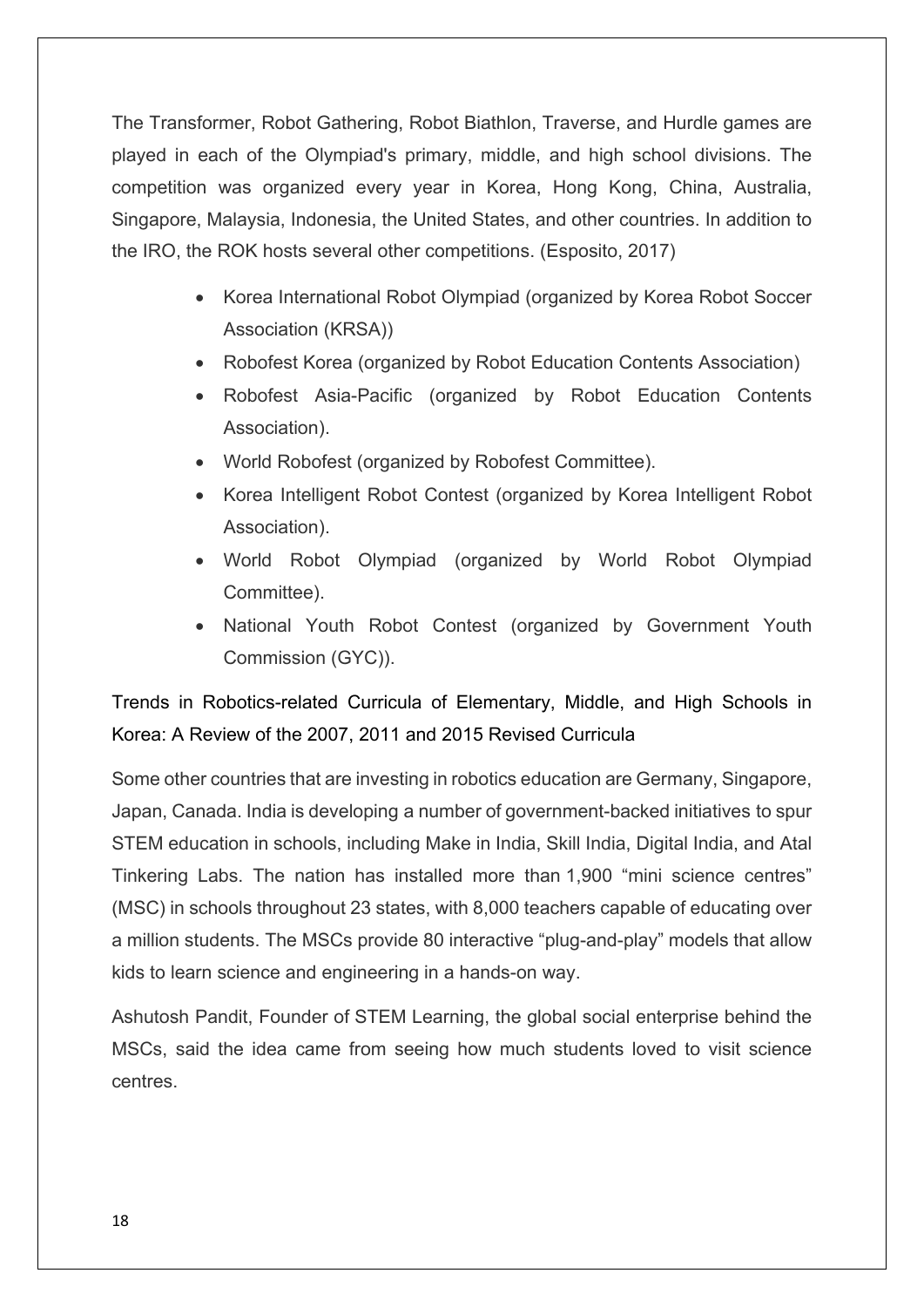#### United States of America:

STEM is at the heart of robotics, and art is inextricably linked to all the STEM components. There have been many initiatives carried out to engage students in technological areas. One of which is in November 2013, a robotics art festival combining robots and the arts was created in Michigan to stimulate interest and engage children in STEM success. In this event, computer-programmed interactive robotics projects were entered by students in the various categories including arts. The event had 13 teams from different countries including US states, Canada, and Mexico. Technological themes were creatively incorporated into the projects. The results of a student survey demonstrate that combining arts and robotics is an excellent hands-on paradigm for learning STEM subjects and computing that also delivers beauty, joy, fun, and creativity(Chung,2014).

#### Mexico:

Engineers are in short supply in the United States and Guatemala for STEM-related occupations. According to Carnevale et al, the United States had around 2.4 million more STEM jobs available in 2018 than skilled employees to fill them. Universities are not adequately preparing students who want to pursue a career in science, technology, engineering, or mathematics (STEM). If additional STEM activities are not created in the United States to encourage high school and secondary students to pursue STEM jobs, most technology businesses throughout the world will look for engineers in Asian countries (Canek, Chicas and O. Rodasv,2019)

The Ministry of Education (MINEDUC) of Guatemala examines the mathematical performance of graduating students every year. In 2017, 3,879 educational institutions examined a total of 148, 842 pupils. The test included sections on arithmetic, geometry, statistics, and algebra. Only 9.6% of the total number of graduating students evaluated received an acceptable or exceptional grade. In comparison to previous years, there was only a 0.59 percent growth in 2016, and a 4.17 percent increase in eleven years. A total of 158,161 students from 4,083 educational institutions were assessed in 2018. According to the test used to assess mathematical proficiency, 11.44 percent of students scored adequate or exceptional, a rise of 1.84 percent from the previous year (Segura, C. et al. ,2020).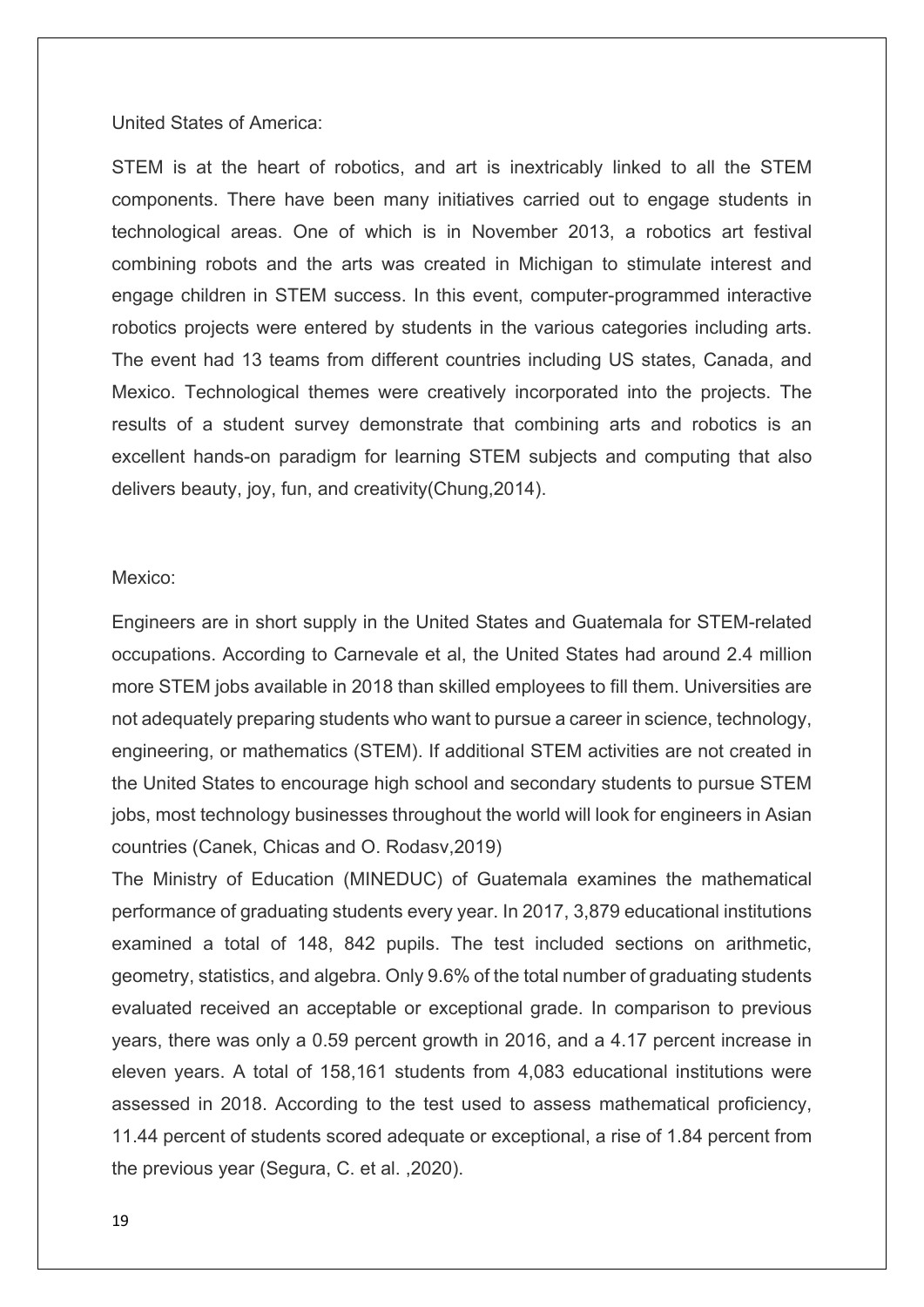#### 2.3 Skill gap- an issue to address

Companies find it difficult to get employees with required skills, so the skill gap is already started to be an issue to be acknowledged. Students trained in STEM are in high demand and will be in the best positions (Deming, 2019). More than nine million people in the United States work in jobs related to technology, engineering, and science, accounting for more than 6% of the country's total. According to estimates from the US Department of Commerce, employment in these fields has expanded far faster in the last decade than in all other professional fields: 24.4 percent vs 4.0 percent for non-STEM jobs (Zilberman and Ice, 2021). The talent shortage in Europe is considerably more pronounced (O'Dea, 2021). By the end of the decade, it is expected that the demand for engineers will have increased by 14%, and businesses will struggle to fill all these openings. Technological fields will face the issue of skill shortage the most, states Bureau of Labor Statistics of the United States Department of Labor in the report.

Emergence of new professions can be seen, such as drone pilot, talent aggregator, and financial technologist and the trend will only continue in the coming years. World economic forum states "65% of children entering primary school today will be working in the roles that do not exist today" (World Economic Forum,2021). There is a high need to fill the skill gap and prepare the upcoming generations for the foreseen technological environment.

Robotics has a lot going for it as an undergraduate discipline and is a high time to incorporate it into academic curriculum [\(Gennert,](https://ieeexplore.ieee.org/author/37268155100)2009). First and foremost, there is a requirement. Robotics education, which entails a multidisciplinary approach, is desperately needed. The second factor is student enthusiasm. Young people are interested in robotics. Finally, robotics is virtually probably going to be the next big thing. Garage start-up enterprises thrive in environments with low entry barriers and a wide range of new product prospects. As a result, we strive to educate innovators who will have the imagination to alter our world, not merely men and women who have the technical ability to design and build robotic systems. Robotics engineering will be in a better position to do so in the twenty-first century than any other engineering discipline.

Robotics symbolizes the much-needed transdisciplinary education, and it is unquestionably the next big thing [\(Gennert,](https://ieeexplore.ieee.org/author/37268155100)2009).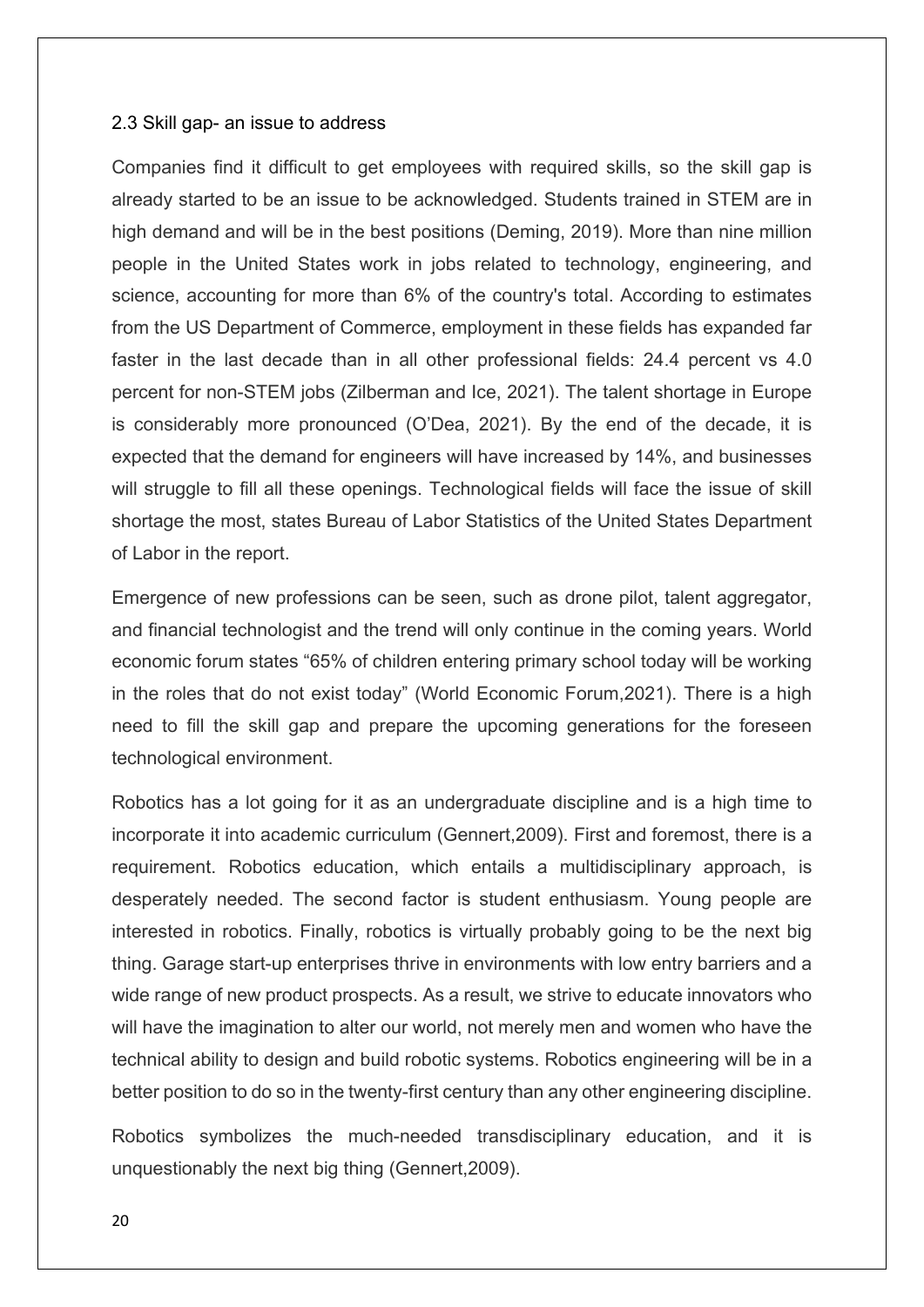## **CHAPTER THREE**

## **3 METHODOLOGY**

#### 3.1 Research Methods Overview

A researcher goes through many stages throughout the research. The methodology is well described using research onion, it does that effectively. The onion is formed of various layers, the core of which is data collection and analysis. Each layer represents the research processes that have been gone through performing the data analysis at the core (Saunders, Lewis, and Thornhill, 2007). It provides a guidance on how to proceed the research method design. The research onion is adaptable to any and every research methodology (Bryman, 2012). The most outer layer describes the research philosophy. This sets the boundaries for data collection and for data processing techniques (Sahay, 2016).

It is the foundation upon which the research approach is selected in the next layer. The third layer describes the various research strategies, following which choice for research methodology is made in the next layer i.e., the fourth layer. The next layer describes time horizon before the actual data collection and analysis (Saunders, et al., 2007). Research involves processes that are flexible and varies from researcher to researcher. Many researchers start with data requirements for the research questions, using inside out approach and starting from core to going outer layers of the onion (Sahay, 2016).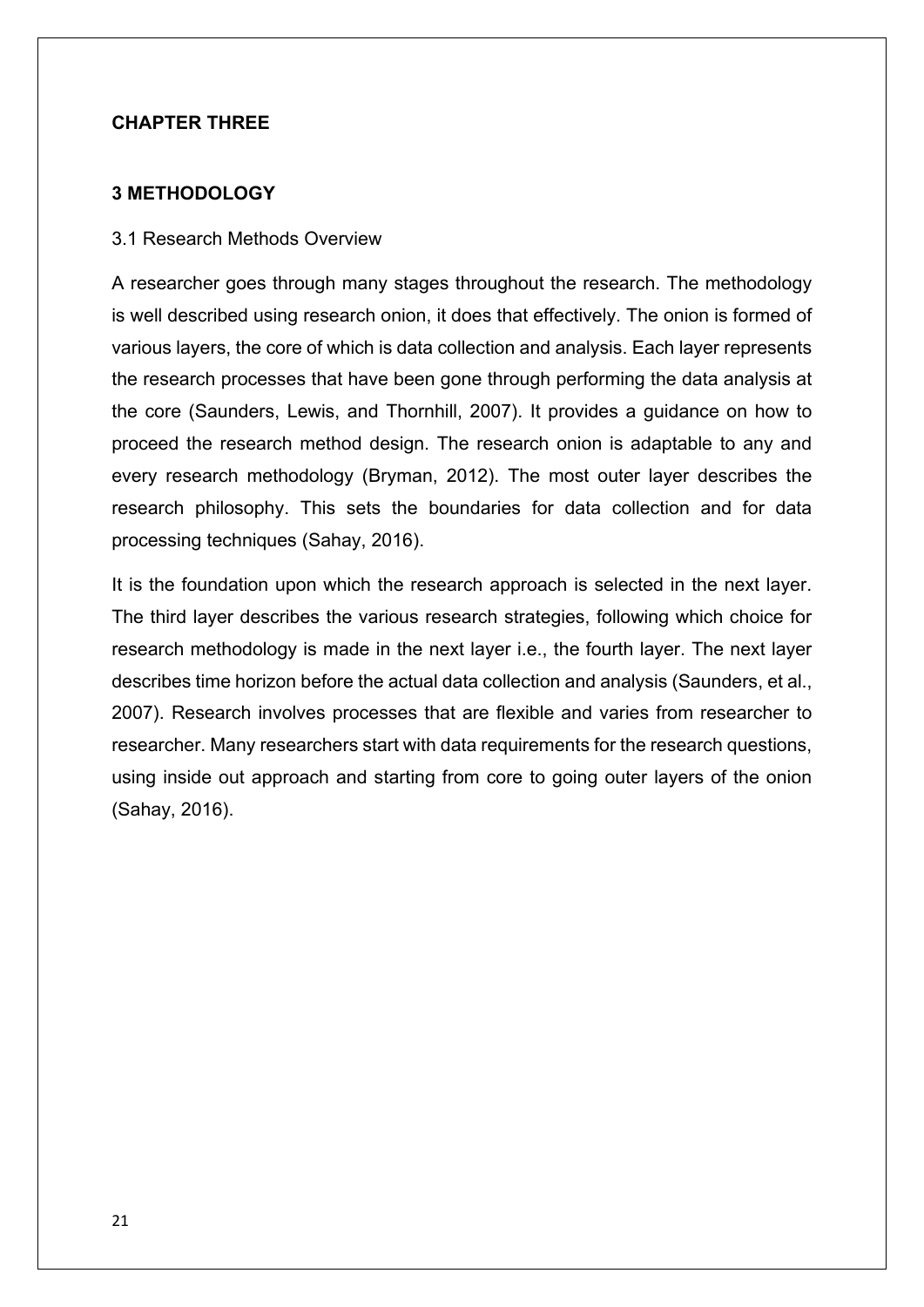

Figure 2 - Research Onion (Saunders, et al., 2007).

The research will use qualitative methodology to answer the research question and its derivatives. Qualitative data requires interpretation of the information collected to identify insights from the data. The research will take an inductive approach.

## 3.2 Research Philosophy

The researcher's system of beliefs and assumptions about how knowledge is created is referred to as research philosophy (Žukauskas, Vveinhardt and Andriukaitienė, 2018).

This philosophy is influenced by the researcher's worldview and his/her perception of the world, which shapes his knowledge and thus the research. The assumptions justify the way the study will be carried out (Flick, 2011). These factors have a great impact on the study approach and methodologies that a researcher takes (Saunders, Lewis, Thornhill, Bristow, 2019). This voyage of knowledge development in a certain area may lead to the formulation of a completely new and unexpected theory. Whatever the situation may be, a new set of knowledge is created during the research. The recognition of theoretical advancement that is being carried out during the research is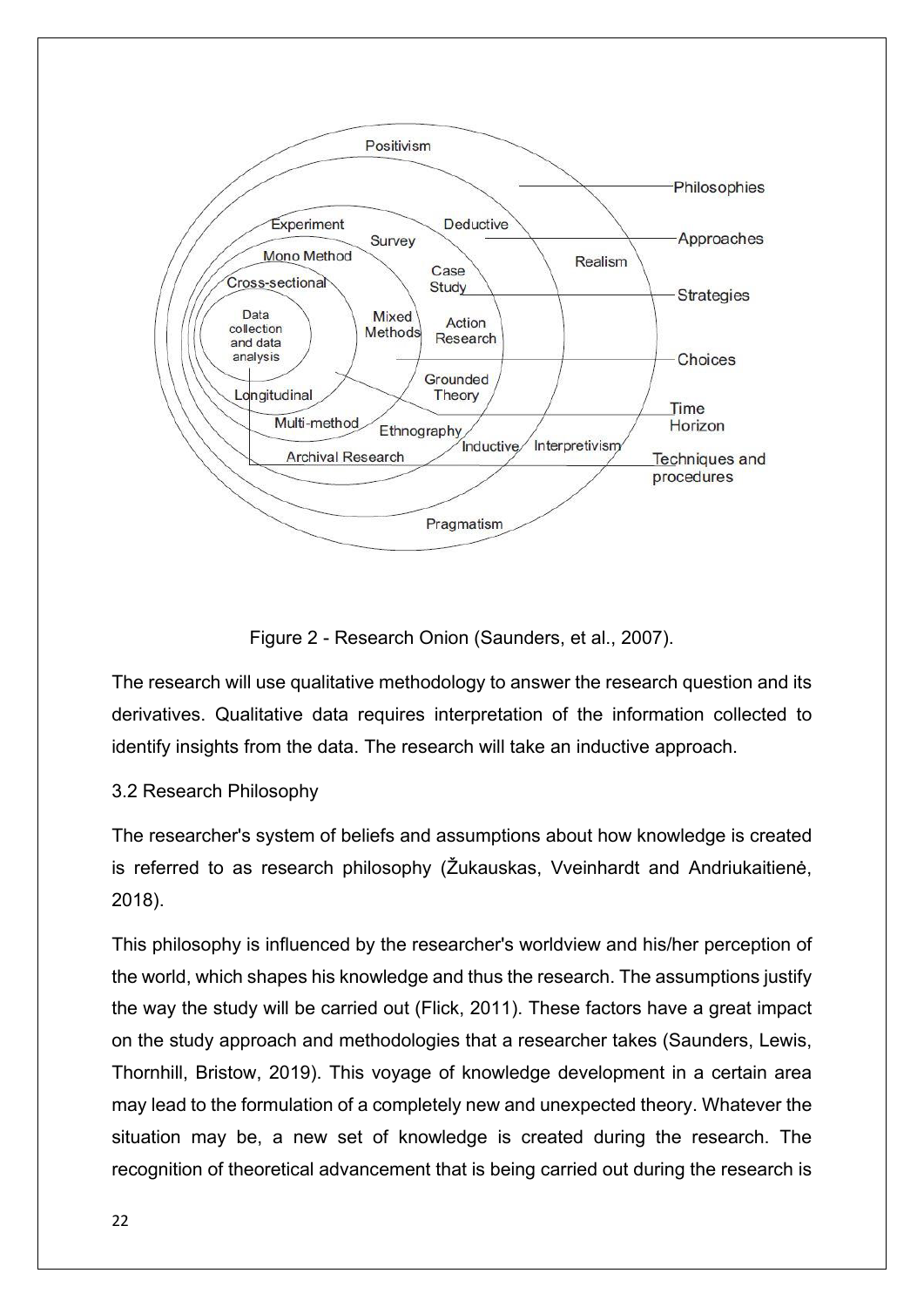sometimes attributable to the researcher's intuition and not the methodical work such as induction or deduction. Defining research goals and the choosing the best means to achieve those goals are important factors in choosing the research philosophy in the process. Epistemology is made up of what is deemed acceptable knowledge in a field of study. There are three basic methods to choose from a suitable research philosophy while choosing a research. It is the facts or information that the researcher considers relevant and will be used for the research. There are three basic methods to choose from a suitable research philosophy while choosing a research. Ontology is more realistic approach (Saunders, et al., 2019).

According to Saunders & Bristow (2015) there are five key research philosophies that has to be adopted while doing the research in management and business areas: Positivism, Interpretivism, Critical Realism, Postmodernism, and Pragmatism.

- Positivism adopts the natural scientist's philosophical perspective and employs scientific data analysis and hypothesis testing methodologies. Involves observable social facts and yields unambiguous and precise generalized results. It is presumptively true that reality exists independently of the thing under investigation. Positivism is most utilized when determining the source and effect of a relationship.
- Interpretivism is a philosophy that is adopted by a researcher when the result is analysed using a set of previous research and based on that the research conclusion is made. This research takes interpretivism as the adopted research philosophy.
- Critical Realism is concerned with explaining what we see and feel in terms of the basic structures that govern the observable events. It can tell the difference between the real world and the one that can be seen, and it's ideal for case study research.
- Postmodernism challenges generally accepted ways of thinking and strives to communicate alternative viewpoints, emphasizing the significance of language and underlining its insufficiency and partiality. Other methods of knowing and perceiving, which had previously been suppressed, marginalized, and excluded, are given validity by postmodernist researchers.
- Pragmatism emphasizes the importance of concepts in terms of whether they support action; it tries to reconcile facts and values, as well as different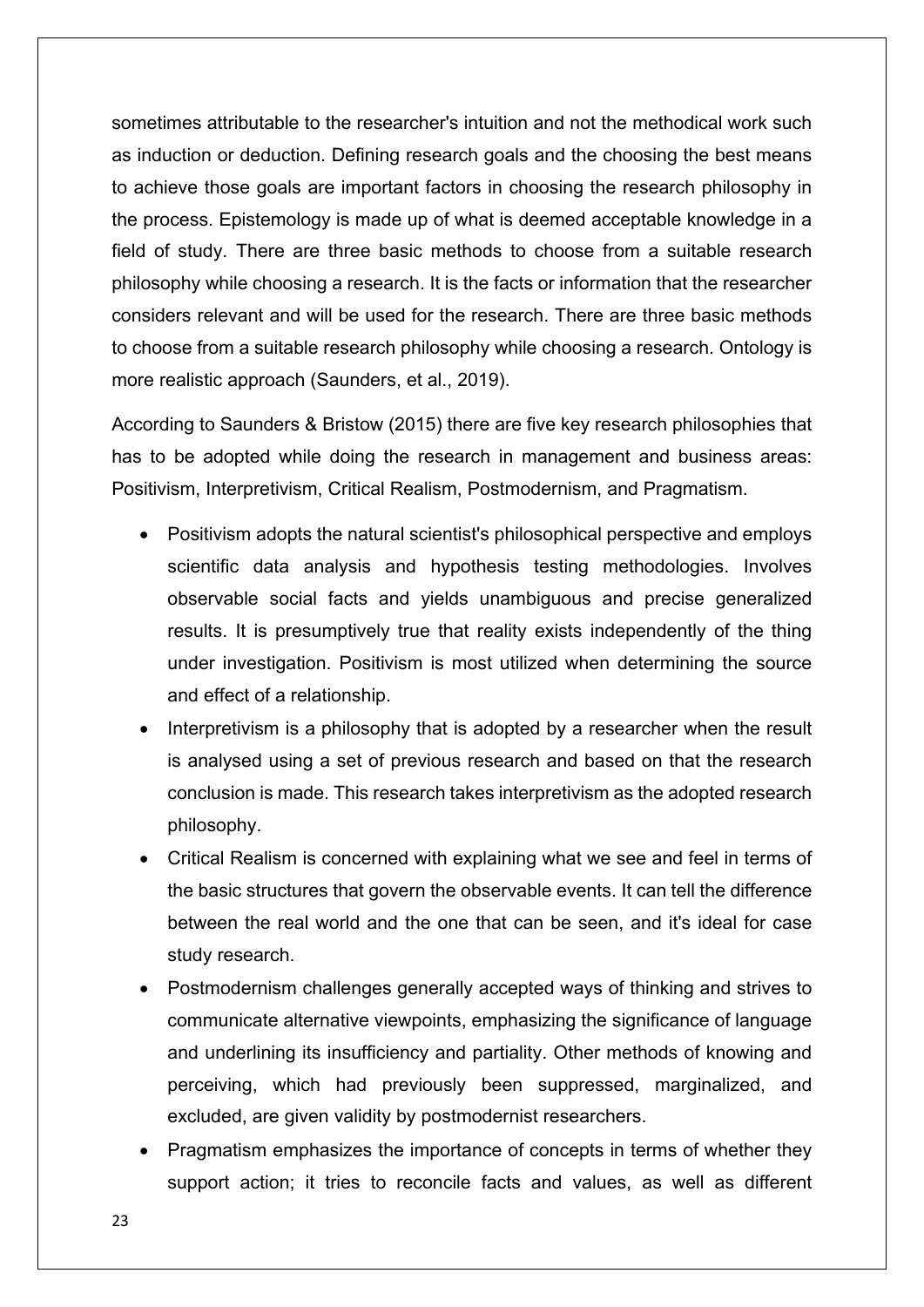experiences, by recognizing theories, hypotheses, and research findings based on their roles in influencing thoughts and actions, rather than just in their abstract forms.

#### 3.3 Research Approach

The deductive approach is the creation of information from general to specific; which means the researcher first builds a broad theory on the subject or knowledge base of the topic, which is then checked against the specific knowledge gained through the research process. While the deductive technique progresses from exact knowledge to a broad basis, the inductive approach works opposite and starts with observations and then creates a pattern from data gathered during the research process. Although this strategy has the potential to generate new ideas, it is true that data collected can be analysed in such a way that they fit into an existing theory. (Bryman & Bell, 2011). When the goal of a study is to figure out the reason rather than to be able to explain why it is happening, the inductive technique is preferable. When the goal of a study is to figure out why something is happening rather than to be able to explain it, the inductive technique is preferable (Easterby-Smith, et al., 2002). This method is more commonly used in qualitative research since it can decrease bias when the researcher is gathering data (Bryman & Bell, 2011). Researchers that use the induction strategy are usually interested in the context in which events occur. In such scenario, they are highly likely to use qualitative data and a variety of data collection techniques to demonstrate various points of view on the subject. While deductive researchers initially make hypotheses based on the readings of existing theories and then implement a research strategy to test them, most commonly employing quantitative methods in data analysis (Saunders, et al., 2019). Adopting a deductive approach usually leads to quantitative data analysis methods, while choosing an inductive methodology leads to qualitative data analysis methods (s) (Sahay, 2016). However, there is a third research approach as well which known as the abductive strategy that alternates between deduction and induction (Suddaby, 2006).

For this research inductive approach was used. As Inductive approach allows the study of a topic first and then draw the conclusion. When the goal of a study is to figure out why something is happening rather than to be able to explain it, the inductive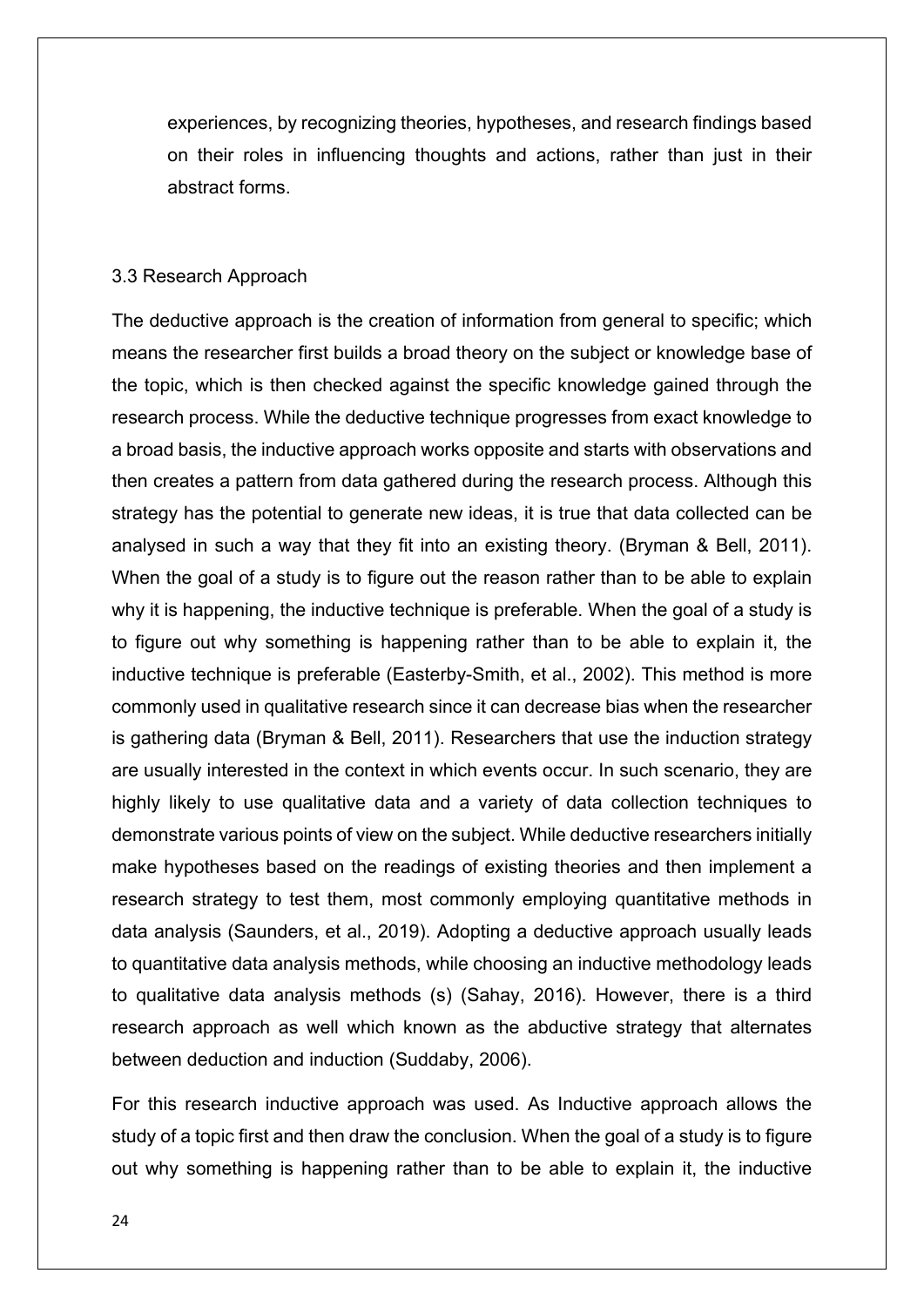technique is preferable. This method is more commonly used in qualitative research when the researcher is gathering data. Researchers that use the induction strategy tend to be interested in the context of the event, and they will most probably use qualitative data and a variety of data collection techniques prove the points of view on the subject.

#### 3.4 Quantitative Vs Qualitative Approach

Quantitative research is a study that employs analytical approach, a collection of numerical variables that are statistically examined to determine whether a hypothesis is true. The data used are tangible and can be counted or measured. It is generally assumed to be objective. The fundamental distinction between these two approaches is that quantitative research, as the name implies, focuses on statistics, whereas qualitative research is concerned with why and how, and typically involves the use of words. Qualitative research, on the other hand, is said to be subjective because it focuses on impressions and opinions rather than measurable data (Saunders, et al., 2019). Quantitative research focuses on putting hypotheses to the test using a deductive approach to build a link between theories and research However, the differences go beyond the existence or absence of quantification. Most of these basic disparities arise from their epistemological roots (Bryman, 2012). On the other side, qualitative research takes a deductive approach to the relationship between theories and research, stressing theory formation and shifting the focus away from science and toward individuals and their interpretations of their social world (Bryman, 2012). Quantitative method deals with large amount of data and is known for not being able to manage big amounts of data (Saunders, et al., 2007). Despite the notion that qualitative research does not test hypotheses but rather produces theories, it has been shown to do so (Adler and Adler, 1985 in Bryman, 2012). Rather than driving a gap between these two approaches to research, their differences might occasionally cause one to exhibit characteristics of the other. Qualitative research is frequently applied to investigate the significance and relevance of a social occurrence (Feilzer, 2010). The information gathered during the research is utilized to create a pattern, and draw inferences based on the findings (Saunders, et al., 2019).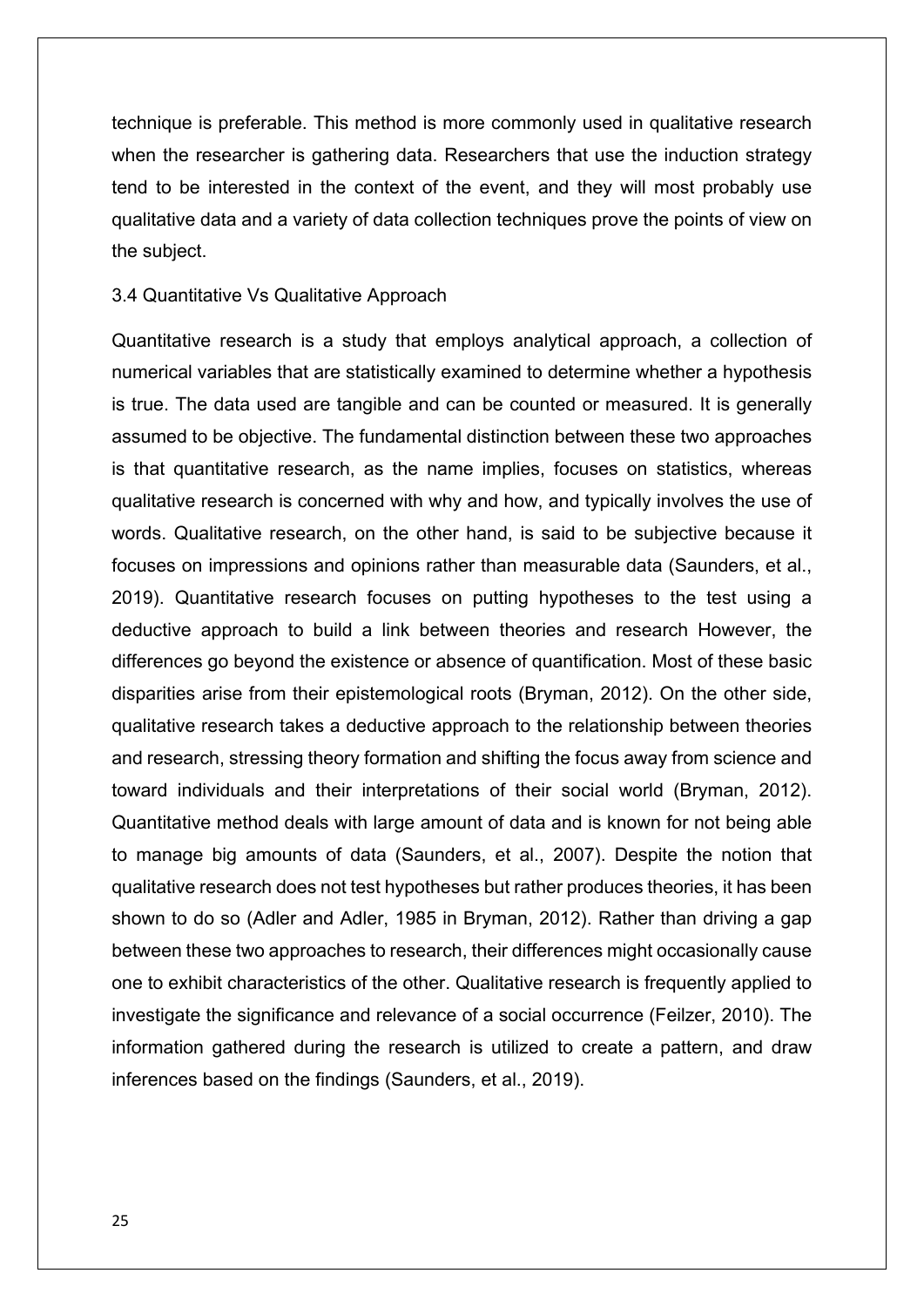#### 3.5 Research Choice

The mono method, mixed technique, and multi method are the three possibilities available to the researcher in this situation. (Saunders, et al., 2007). The mono method uses only one approach, it can either be quantitative or qualitative in methodology but not both. While the mixed method uses both the qualitative as well as quantitative methodologies, but it is done using different datasets; and the multi method approach uses both quantitative and qualitative methods, but with different methods for different sections of the research project, resulting in different data sets that are analysed using qualitative and quantitative techniques (Bryman, 2012). The mono qualitative approach was utilized for this study because just secondary resources that are available on the internet were collected (mono method), and the qualitative research method was used because it is excellent at providing insights into education sector that are difficult to quantify using numbers or quantitative methods. (Stainton, 2020).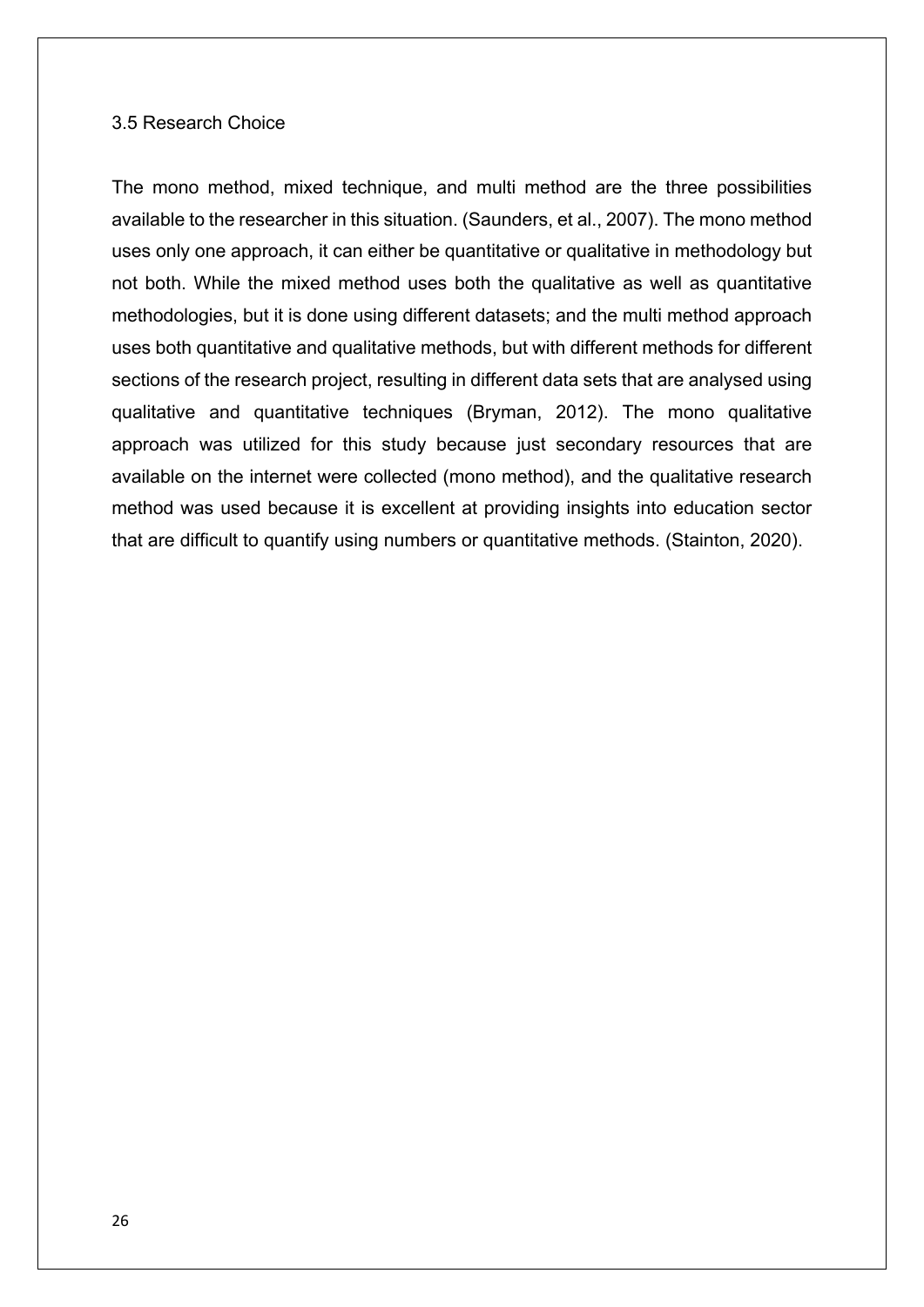## **CHAPTER FOUR**

## **4 RESEARCH FINDINGS**

By doing this research I found that lot of organizations are sharing their teaching practices and outcomes with the robotics education community. This helps in the evolution of robotics education collectively. As the area of Robotics education is in the evolving state, sharing the practices is important and necessary. This research also encourages sharing of the resources

- Starting at early age: The earlier the better. Introducing kids to robots in the form of toys and gradually using DIY projects would help them understand the process of building robots.
- Tangible learning: Kids learn better and faster with tangible objects. Being able to see the impact of the work instantly allows kids to understand their mistakes and work on them and see the results instantaneously to see what the solution of the problem is and what is not.
- Sharing of learning practices with the robotics community is very important at this stage of Robotics education phase and there are many resources and discussion platforms available which can help the robotics Community to collaborate and work together for more impact.
- Constant knowledge upgradation in teacher's, educator's as well as parent's knowledge is required as the technology grows in fast pace.
- Getting kids acquainted with robotics at an early age will prepare them for the future job opportunities.
- Purposeful learning: Not only teaching robotics is necessary but teaching its impact in society is even more important.
- Project based learning: The teaching method generally involves working in groups resulting to sharing of ideas and knowledge.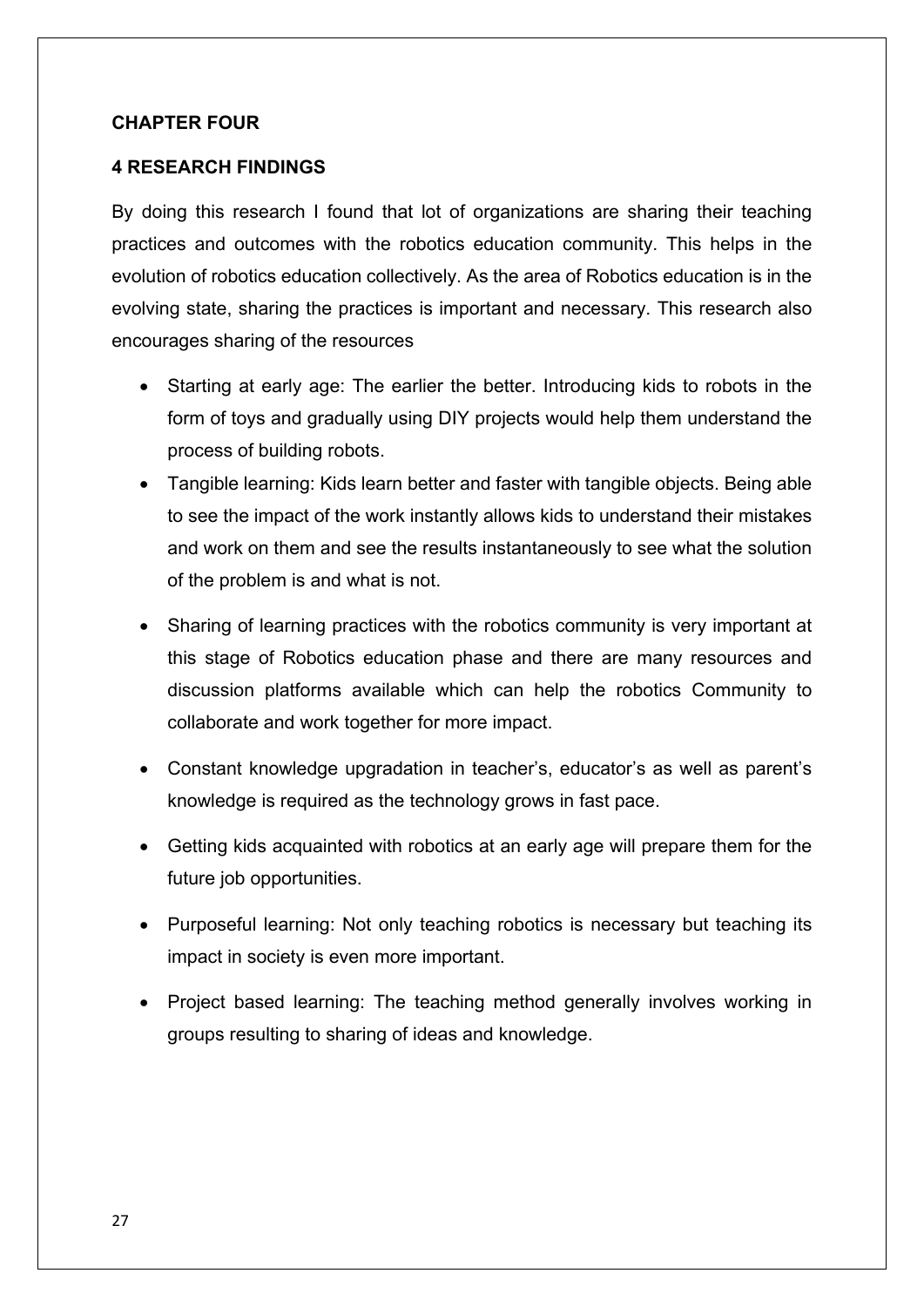#### 4.1 Designing a Robotics Class

Robotics Education is known to be a "hot topic" these days, and it entails teaching robot development or using robots to teach a variety of disciplines including programming skills. The field of robotics education is currently in transition and will take years to evolve completely, so there is no best structure that suits every learning environment and has yet to be applied to meet the purpose of robotics education. Most of the institutes help students get involved in robotics by providing them with prepackaged cutting-edge robotic toys such as IBM Bricks, Lego Mindstorms, and Do It Yourself toys, which they can use to create robotics projects as part of their school/college activities or contests. These days, there are even Robotics fairs to encourage children's engagement and curiosity.

1. Objective Setting

It has been established that STEM jobs are among the fastest expanding and they are expected to expand even further in the coming years. Teaching STEM and robotics to high school kids has positive outcomes in providing the necessary 21st century skills as well as important life lessons. Setting the goal to encourage them to pursue STEM careers and assisting them in developing the skills will ensure their success.

#### Standard curriculum:

Robotics is being studied in several fields due to the impact it has had on the media, the industry, and the academy. In many schools' programs robotics is also being used as a teaching tool. In these learning curriculums, students can build robotic prototypes for a wide variety of topics like history, arts, mathematics, learning language, physics, geography etc. So, this generates the need that both, teachers, and students, must have specific knowledge of robotics. In this sense, this work proposes a curriculum for 6 to 18 years old students. Such a curriculum is being applied in the robotics club of the San Pablo Catholic University in Peru since 2014 (R. E. Patiño-Escarcina, 2019)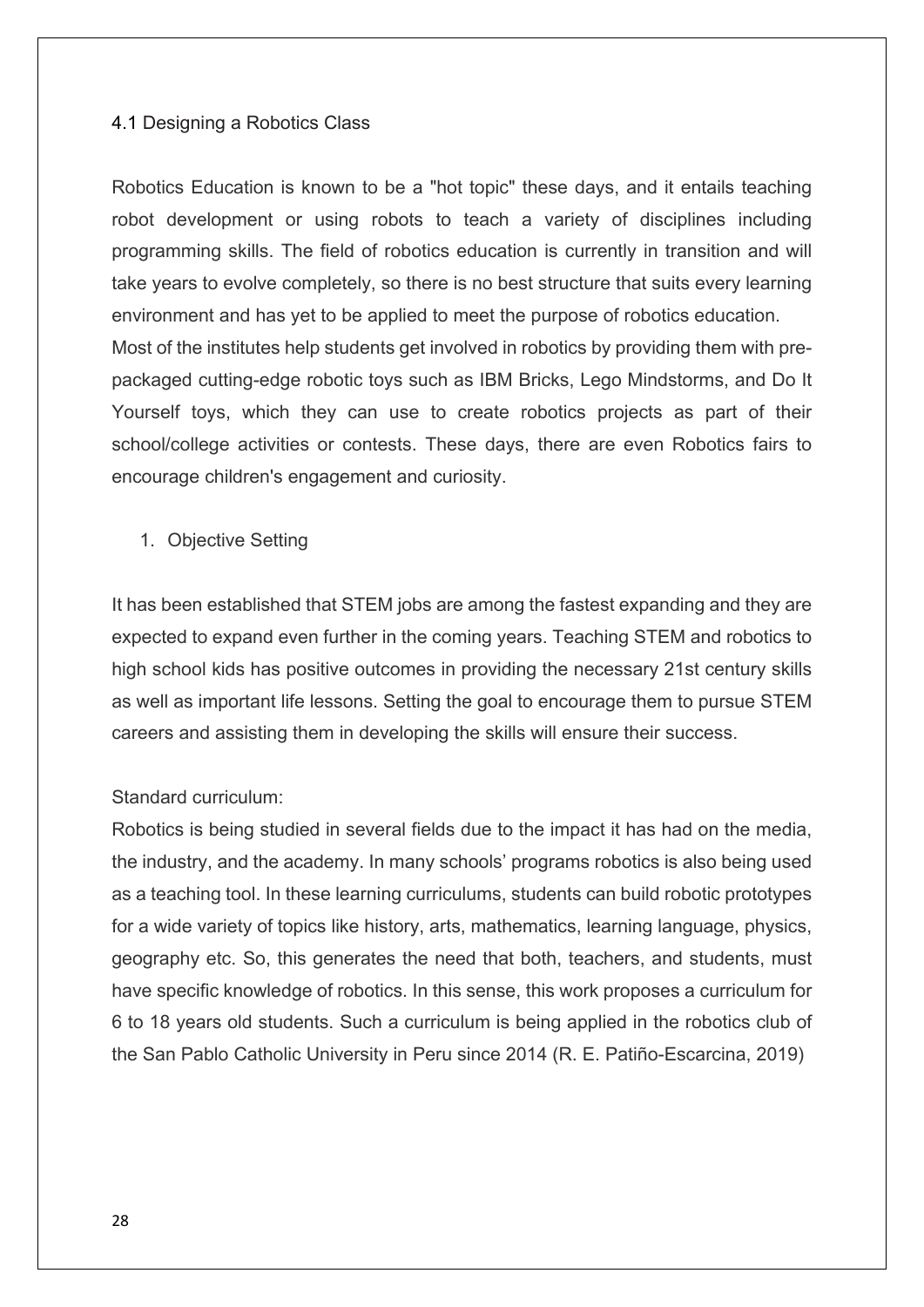#### 2. Providing Right tools

Creativity and innovation are important life lessons that helps kids to persevere in the face of adversity. Students can easily detect and correct problems while programming physical robots as they learn what robots can and cannot accomplish. They acquire essential lessons while having fun and developing the skills needed to create precise and accurate instructions.

#### Robot Kits-

There are many kits available in the market that aim to provide robotics education. Some of the most popular and widely used are Lego Mindstorms. The kit is accompanied with teaching manual and guidelines. Not only this, but there is also a Lego community that helps in dealing with any challenge in the process of set up. They are easy to teach and one of the most popular robot kits that most Schools have adopted. There are many kits available as per the age group, budget, and activities. The research doesn't go into the technicalities of robotics kits as it is more focused on the various aspects of providing learning environment to kids.

An alternative but expensive alternative to Legos is VEX EDR. Some other kits are Cubit STEAM kits, Arduino Uno Kits, R Raspberry Pi Robot & Computer Kits, Makeblock Robot & Airblock Drone Kits.

For smaller budget, Meet Edison Robot is a most recommended kit. It provides the electronics and programming learning and is known to be versatile. It can be used with a variety of programming language including Scratch and Python.

## [NAO Robot-](https://www.robotlab.com/store/nao-power-v6-educator-pack) Combining Theory and Practice

The NAO humanoid robot is an excellent tool for teaching Science, Technology, Engineering, and Math (STEM) principles to students of all ages. Suitable for high school students. This can use sophisticated programming languages in topics like computer science, mechanics, electronics, and control. It gives students hands-on experience by combining theory and practice to explore a wide range of roboticsrelated topics.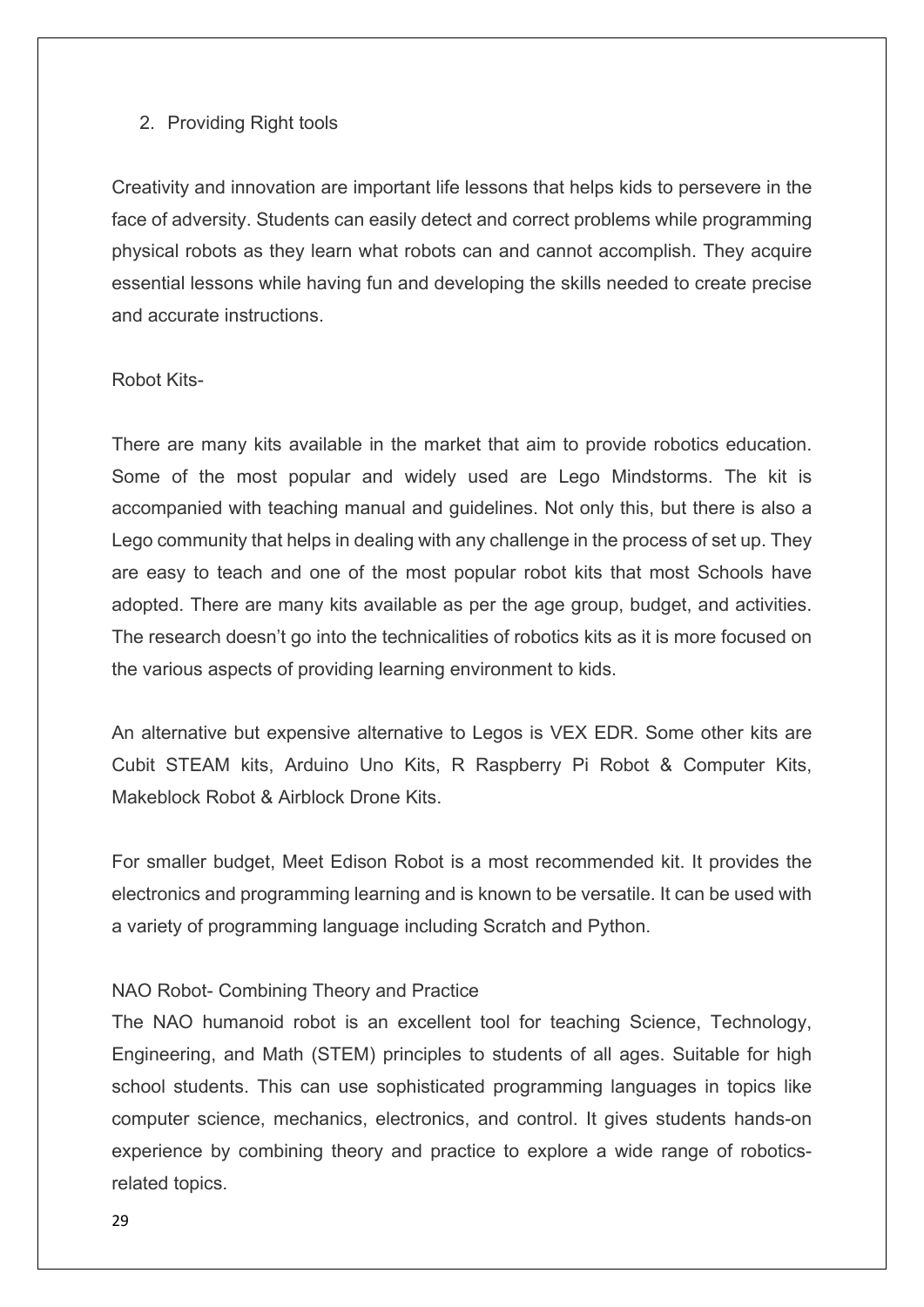[3D Printers-](https://www.robotlab.com/store/makerbot-replicator-5th-generation) Kids learn more with tangible objects.

Use 3D printed objects to bring STEM to life, ignite curiosity, and keep the students engaged. Work with your students to model real-world engineering issues using 3D designing and ensure students are ready for college readiness through advanced design thinking.

## Misty Robot: Programming robots

Misty is an autonomous roaming robot, suitable for children to learn programming as well. They can program to travel about and interact with humans. Students can play around and get creative with the robot's components. The capability of the robot is customizable and can be enhances.

This is a provides a great experience to teachers and students to keep learning about robotics and STEM subjects while having a better grasp of them.

## 3. Discover online lessons

RobotLAB EngageK12 is a platform that provides a collection of hundreds of lessons organized by age group and robot. Instructors need to discover the methods to teach STEM/robotics project ideas to their pupils.

## 4. Goal Oriented learning

Competitions provides a platform to compete collaborate and learn from the experience.

There are many robotics competitions that are help worldwide and in 2021 they are being help online. This provides a great opportunity to educators and students to work for a target. The process needs planning, goal setting, setting a benchmark and building a robot as per the competition specification. Along with that, since it's a teamwork, they develop the skill to work in sync with each other, helping each other achieve their individual goal.

Some of the most popular robotics competitions are listed in the appendix section. Those are the topmost robotics competitions in the world that are held internationally and are great leaning platforms for students.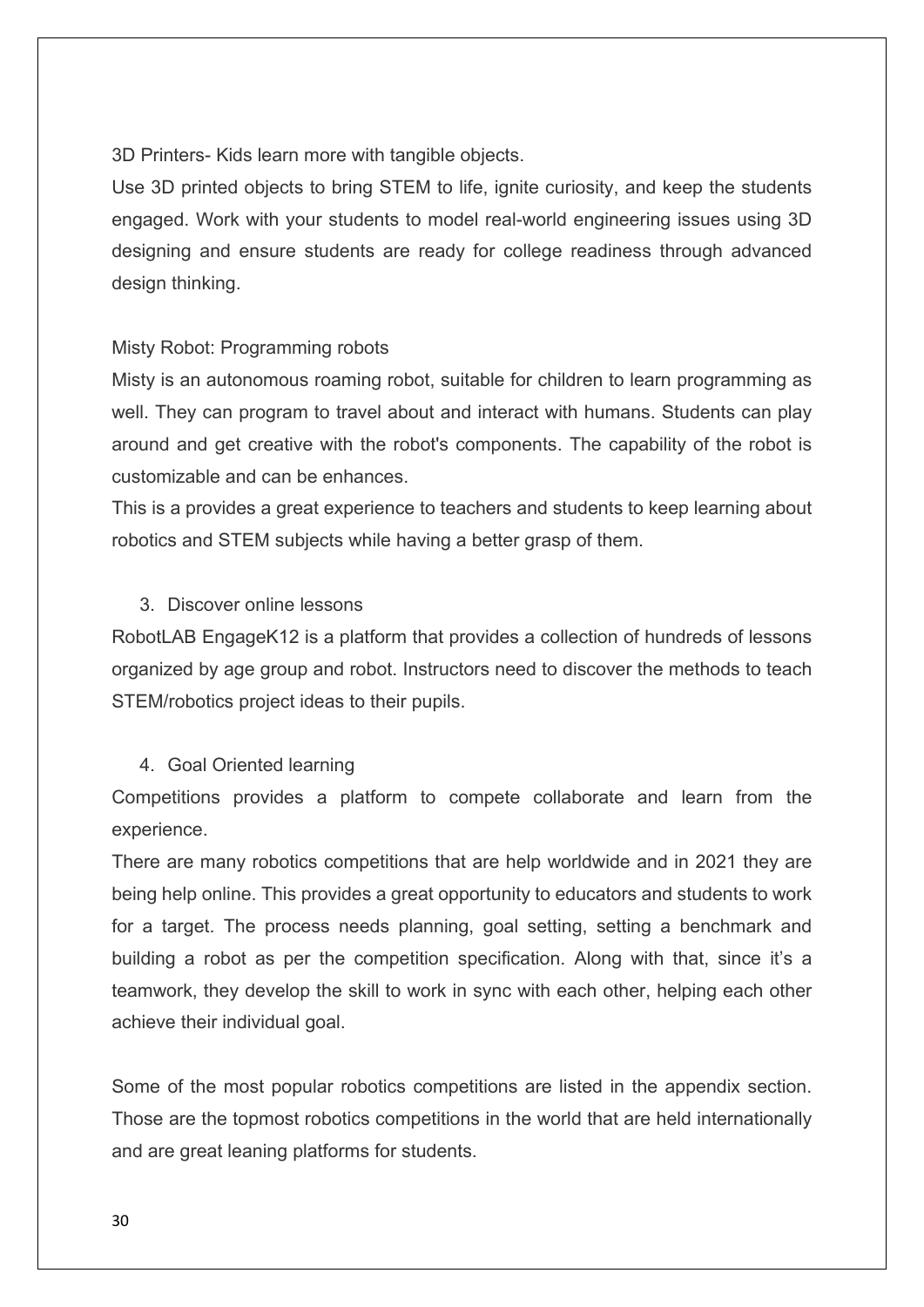#### 5. Project based learning

How it is taught is more important that what is being taught. Including interesting fun projects attracts children towards the project. Maintaining their interest in learning is underrated and is a very important factor in the success of the project as well as the aim to instil self-learning skills into them. There are various platforms that share interesting projects along with the guidance on how to make it with tool specifications and coding needed. (Duane Bolin, 2021)

Best project guiding platform that share their experience: These people provide their teaching practices and outcomes as well. A research provides situated learning-based methodology and designed robotics curriculum that can directly be used by robotics tutors and present an organized solution for computing students to study robotics. (W. Wang, *2020).*

#### 6. Practical learning

Learning while doing is a best learning method, practical robotics education provides a platform for learning while also having fun.

Today's students are like to explore new areas and work out of the. Based on this, learnquebec sets a department's curriculum for practical robotics instruction (learnquebec). It aims to nurture students' inherent desire to design/manufacture valuable goods. The core concepts of practical engineering education are discussed first in the article. Then secondly the outline of classes for practical instruction at Ritsumeikan University's Department of Robotics is detailed including robot-making activities. Then, for a joint academia-industry setting, practical education is described. This type of education should aid in the transfer of innovative technology to industry [\(K. Nagai,](https://ieeexplore.ieee.org/author/37339437000) 2001)

#### 7. Sharing the Learnings

## Best Resources for Robotics Educators: Staying up to date

Since the area is in evolving phase, the challenge for educators and robotics teachers is not going to lessen. There is a high need to be updated with new tools and ways to be able to provide the kids with best resources available.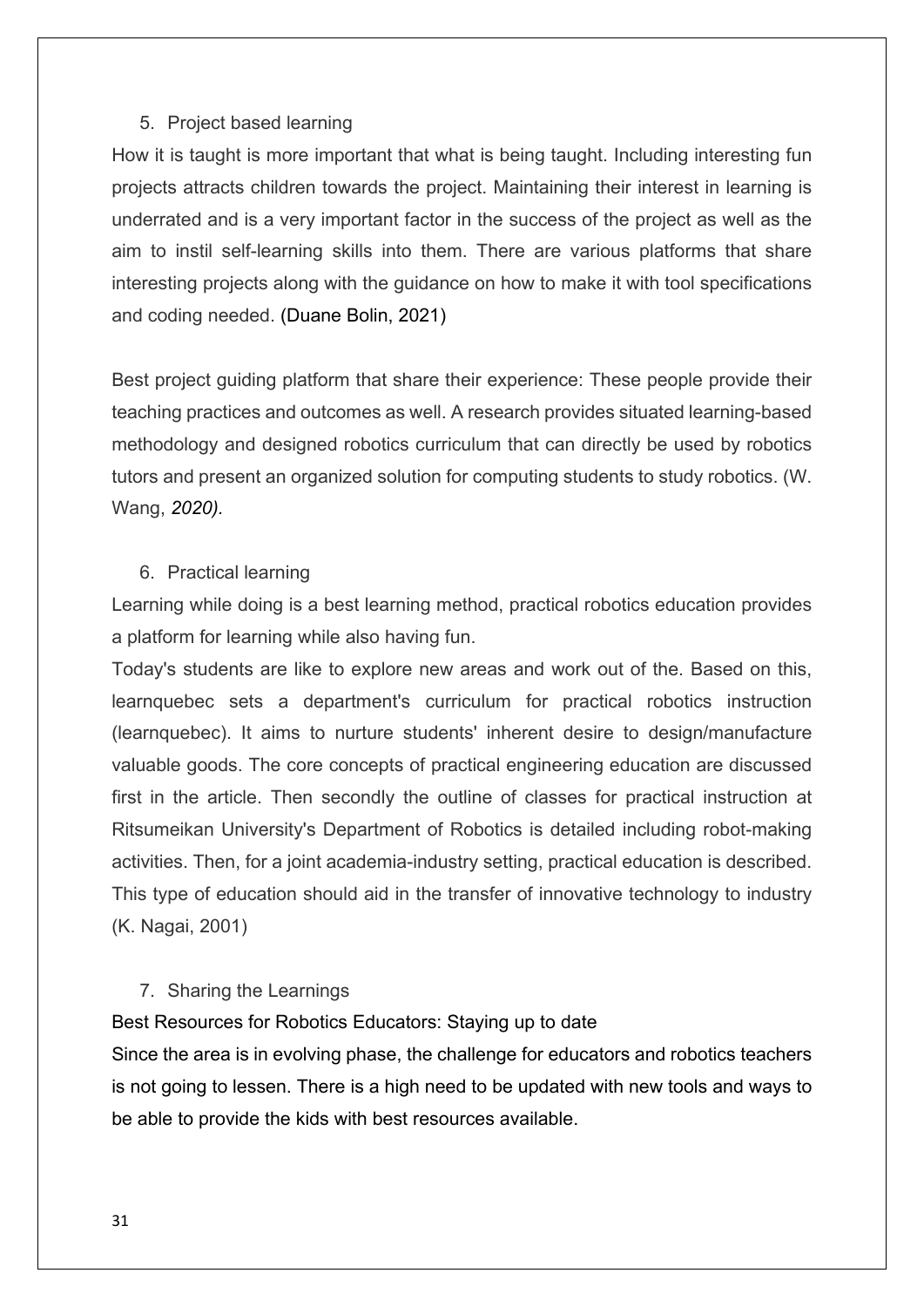#### 4.2 Free Online Resources during COVID-19

Tryengineering: providing tools to face adversities caused by COVID-19

Many teachers are seeking for ways to shift their curriculums and teaching to online teaching or home learning as schools close. TryEngineering has a compilation of free tools to assist teachers and parents at this situation of adversity. Many parents and guardians are also looking for online activities to keep their children entertained and educated while teaching from home. To help them continue with providing education to their children/students, a group of professors created the "CoBuild" Facebook community that is accessible from their own homes.

"We started the group to support parents and caregivers through extended school closures with activities they can engage in with their kids,", an associate professor at Indiana University Bloomington, told Indian University (Adam Maltese).

The concept of distance education has boomed due to the adversity caused by COVID. It has forced tutors to adopt digital technologies to continue teaching. In recent years, distance education has increased significantly in Brazil and around the world, with a 17.6% increase in 2017. Even in regions where a considerable practical workload is necessary, such as Dubai, which has seen an increase of roughly 18.8 students per ten thousand residents, efforts to provide training in educational robots, mostly for students in basic education, are still modest

Extension Project Robôhat; Cerrado of the IFTM is another organization to a free offer to students and teachers of Basic Education from the public education network of the city of Patrocnio, Minas Gerais, Brazil. It is a fully EAD training course in robotics for beginners. It provides certification for a duration of 40hrs. (A.F. F. Silva, *2019*)

A [collaborative programme, known as remote exploration program,](https://ieeexplore.ieee.org/document/1308089/) was built to [outreach approach to](https://ieeexplore.ieee.org/document/1308089/) robotics education in Brazil [\(J.R. Garner,](https://ieeexplore.ieee.org/author/37274157600) 2004). This helped teachers to continue their education and their teachings to basic education students.

For dealing with such situations, people are forced to adopt new methods to continue their work. Teaching is one such area where this was necessary. A research by Fernandes aims to provide evidence for improving curricula and course suggestions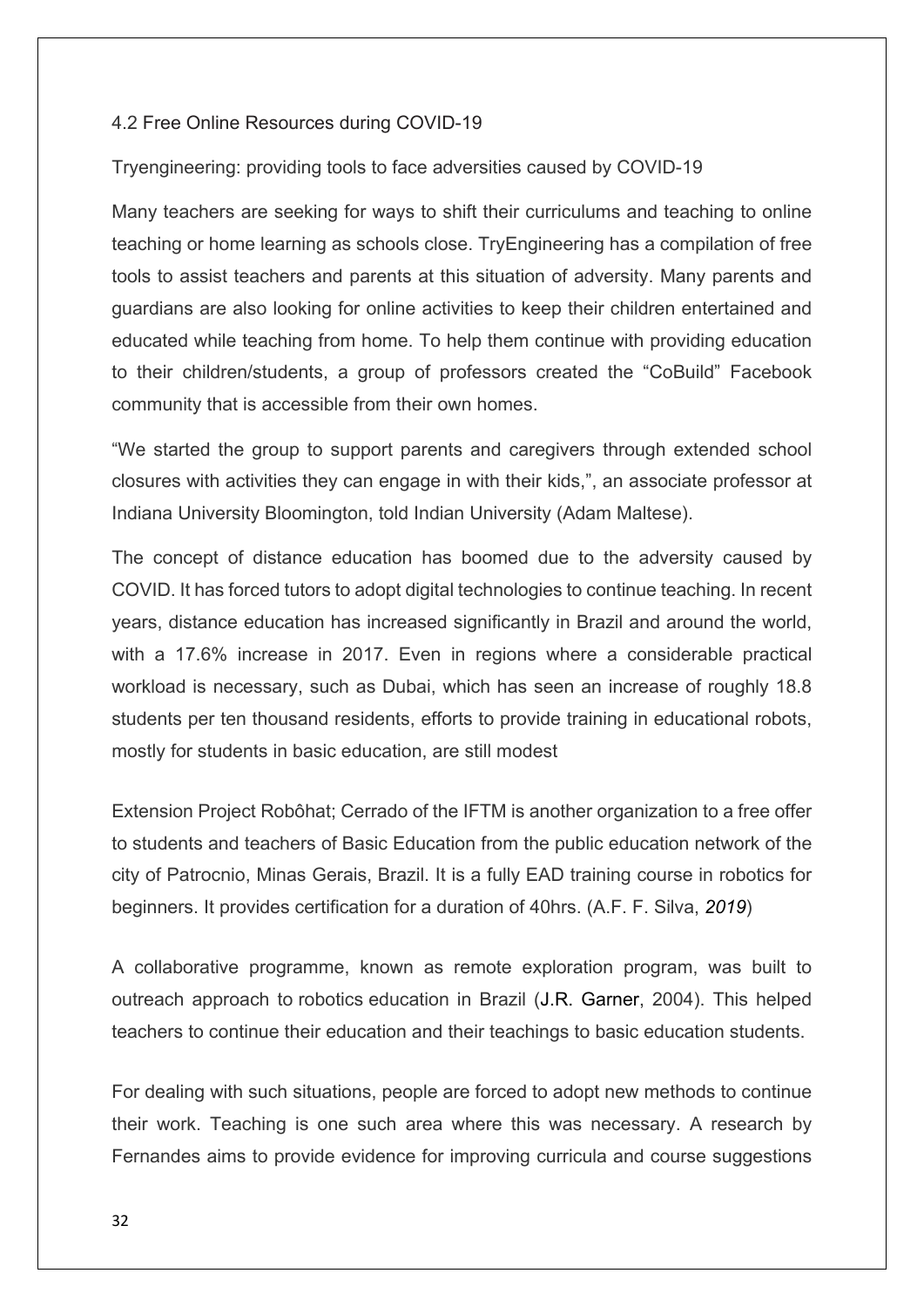for Robotics Education (C. C. Fernandes, 2020). Another research describes a new change from [traditional mobile](https://ieeexplore.ieee.org/document/8190719/) robotics classroom [\(Carlotta A. Berry,](https://ieeexplore.ieee.org/author/37648286300) [2017\)](https://ieeexplore.ieee.org/xpl/conhome/8124740/proceeding)

Robotics Competitions: Platform to showcase skills and interact with people around the world. These are only few among several others.

- RoboCupJunior
- FIRST® Robotics Competition
- International Robot Olympiad

These are some of the best internationally held robotics competitions. Robotics Competitions are a great platform to provide students a competitive environment and teach them to work under pressure. Giving them some real-life skills, this is must for every robotics institute to allow their students to participate and compete in some or the other robotics competition. Running hands-on robot building workshop has been proven very useful (J. T. C. Tan, *2019*). Best robotics competitions are listed in the table in the appendix section. A paper by Berry, summarizes the process of designing a course for flipped mobile robotics course including the results of the newly designed course offering as compared to the traditional one. (C. A. Berry, 2017)

Robotics workshops is another platform for getting a quick access to robotics world. In short duration a lot could be learned. The initial participation could be less, but eventually as the awareness grows; the number of students participation also grows. According to a study, using various courses, workshops, and the opportunity to compete in national and international competitions promotes students to pursue a STEM-related higher education job in the near future, thus encouraging new careers through robotics competitions [\(Rodrigo Canek,](https://ieeexplore.ieee.org/author/37087058137)2020).

## 1) Summer Camps

There are several summer camps that are held to provide robotics education to students while having a playful and collaborative environment as well. Few of the best ones are listed below.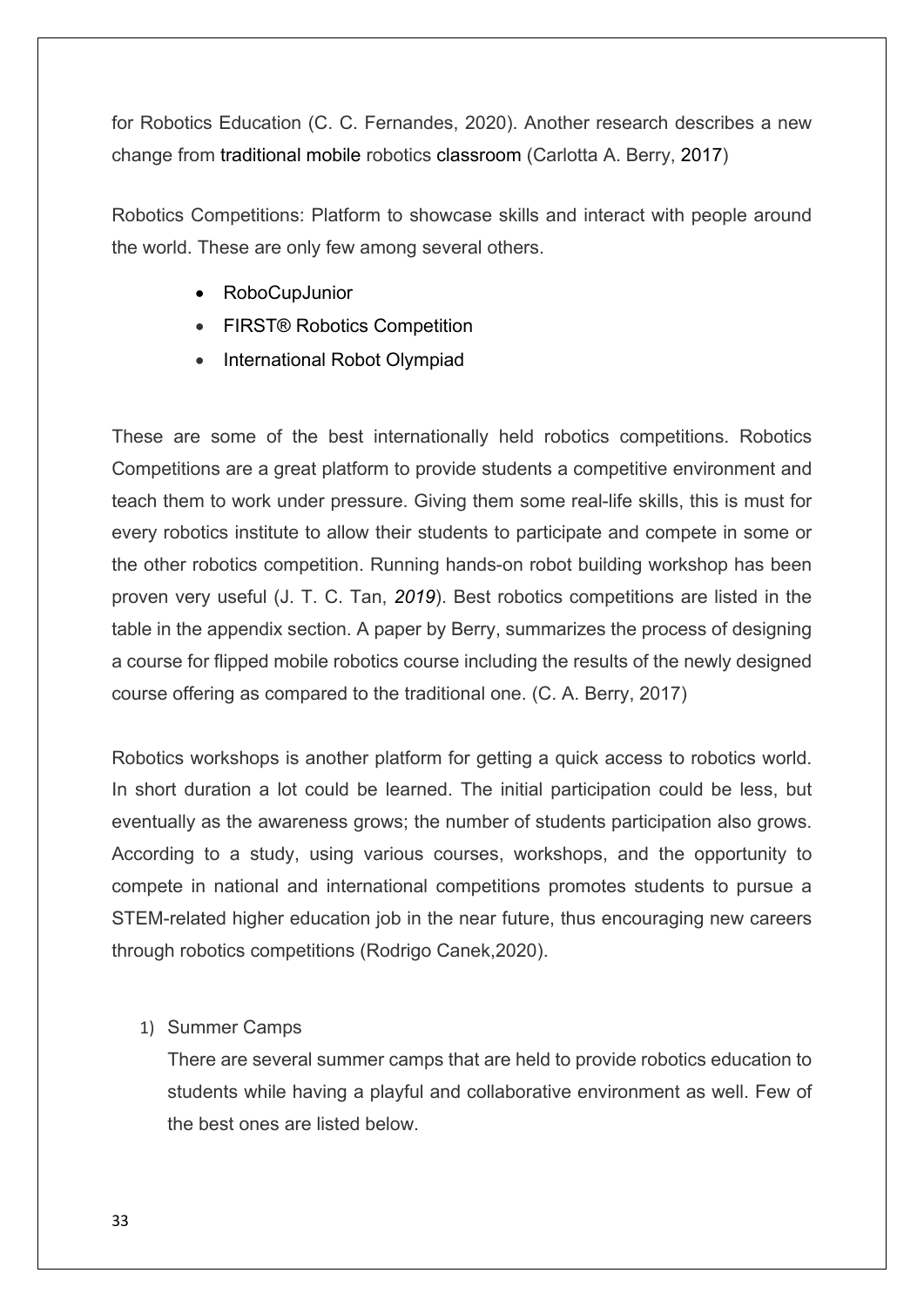- ID Tech Camps
- Space Camp
- NASA Student Opportunities
- Funtech
- First Robotics
- 2) Resourceful websites:
	- NASA Robotics: <https://robotics.nasa.gov/>
	- Project based impactful learning:<https://www.wise-qatar.org/about/> :

Sharing projects through their website:

<https://www.wise-qatar.org/project/mymachine/>

Head Quartered: Belgium (Ecuador, Mexico, USA, Portugal, France, Belgium, Slovakia, Slovenia, Norway, South Africa, Mozambique, India)

- 3) Educators/Blog
	- Maureen Reilly website:<https://www.maureenreilly.com/>

She is a robotics tutor and believes in sharing her learnings and practices. She provides all the details about the projects she teaches in her robotics institute through her website and any new projects that she comes across.

- 4) Online Robotics Communities
	- Team Titanium website:<https://www.teamtitanium.org/>

Robotics Communities are the reason of growth of robotics awareness in the locations around the world that does not has physical access to the leading robotics education institutes and research. There is still a need to establish more such communities and strengthen them with more resources and technology to help them spread the message. the International Journal of Engineering Education, offered some insight into the current trends in robotics education. A variety of robotics programs that can be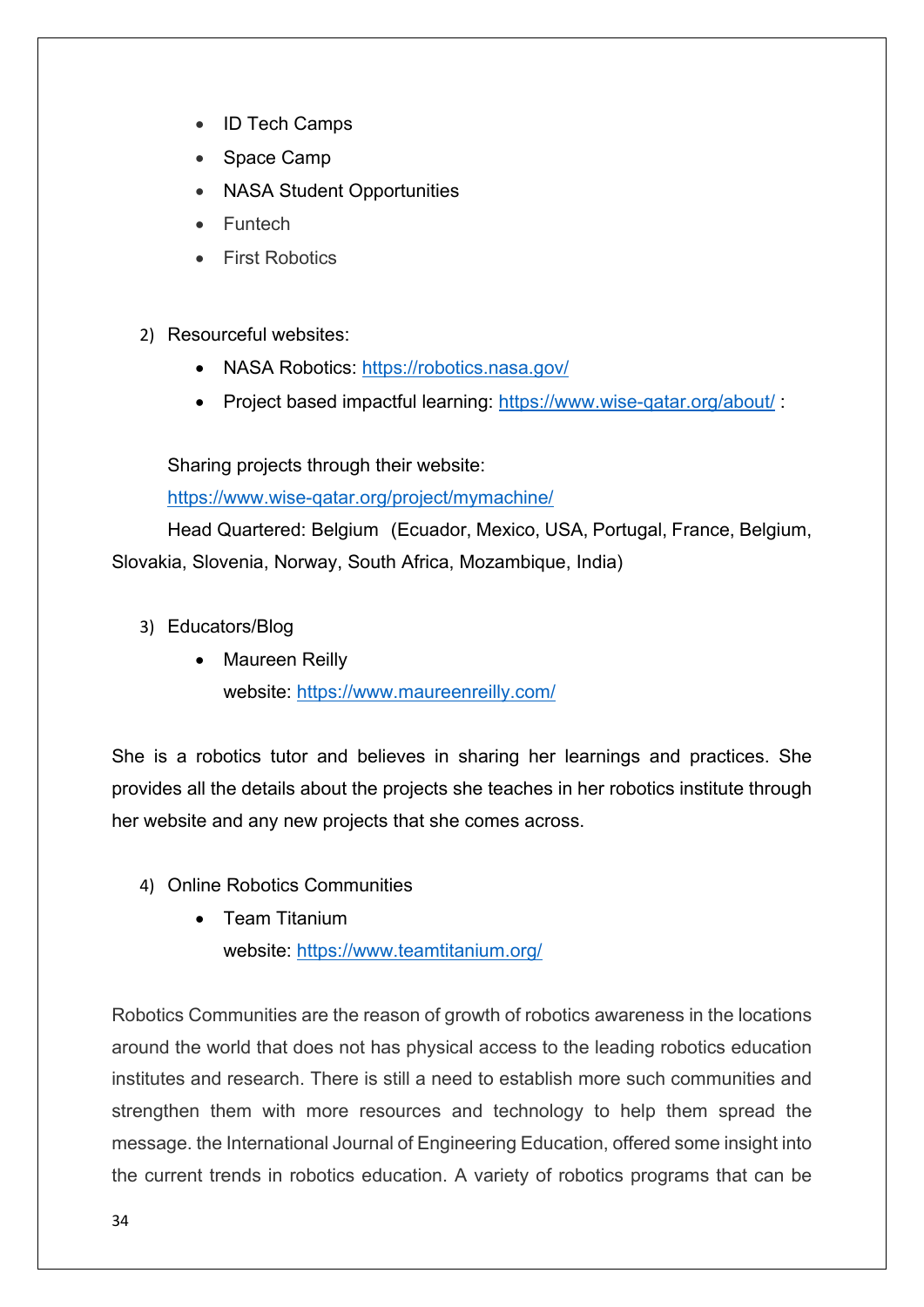provided at the bachelor's degree level are detailed, as well as how they fit in with current programs. Finally, the need for the robotics community to strengthen itself by establishing its body of knowledge through collaboration is stressed. (G. T. McKee, 2007)

- 5) Online Forums
	- robotshop.com website: https://www.robotshop.com/community
	- ROBOTC
	- Robot Reviews website: [http://www.robotreviews.com](http://www.robotreviews.com/)

Sharing the learnings and applications through online forums. For the Robotics Education area to grow and evolve, it is important to share the practices and learning experiences. This can be done through various online platforms on the internet.

## 4.3 Robotics Education with purpose

This schools sets an example in providing robotics education with purpose.

Every year the school design and build 125-pound robot to compete in the robotics competition- First Robotics. The school has gained a special attraction and was awarded in white house for helping the community and serving needful people by providing robotics solutions. The school helps in volunteering, mentoring youth and spreading awareness and excitement for STEM learnings to kids of all ages.

## **High School Students Build a Custom Power Wheelchair for 2-Year-Old**

## **Real time project**:

Cillian Jackson, 2, was born with a rare genetic abnormality that makes walking and even crawling difficult for him. He must be carried around by his parents to explore as all children do. However, this limits his freedom for move around freely, and, as a result, his quality of life. Unfortunately, powered wheelchairs for children are very expensive, and getting them reimbursed by health insurance is challenging.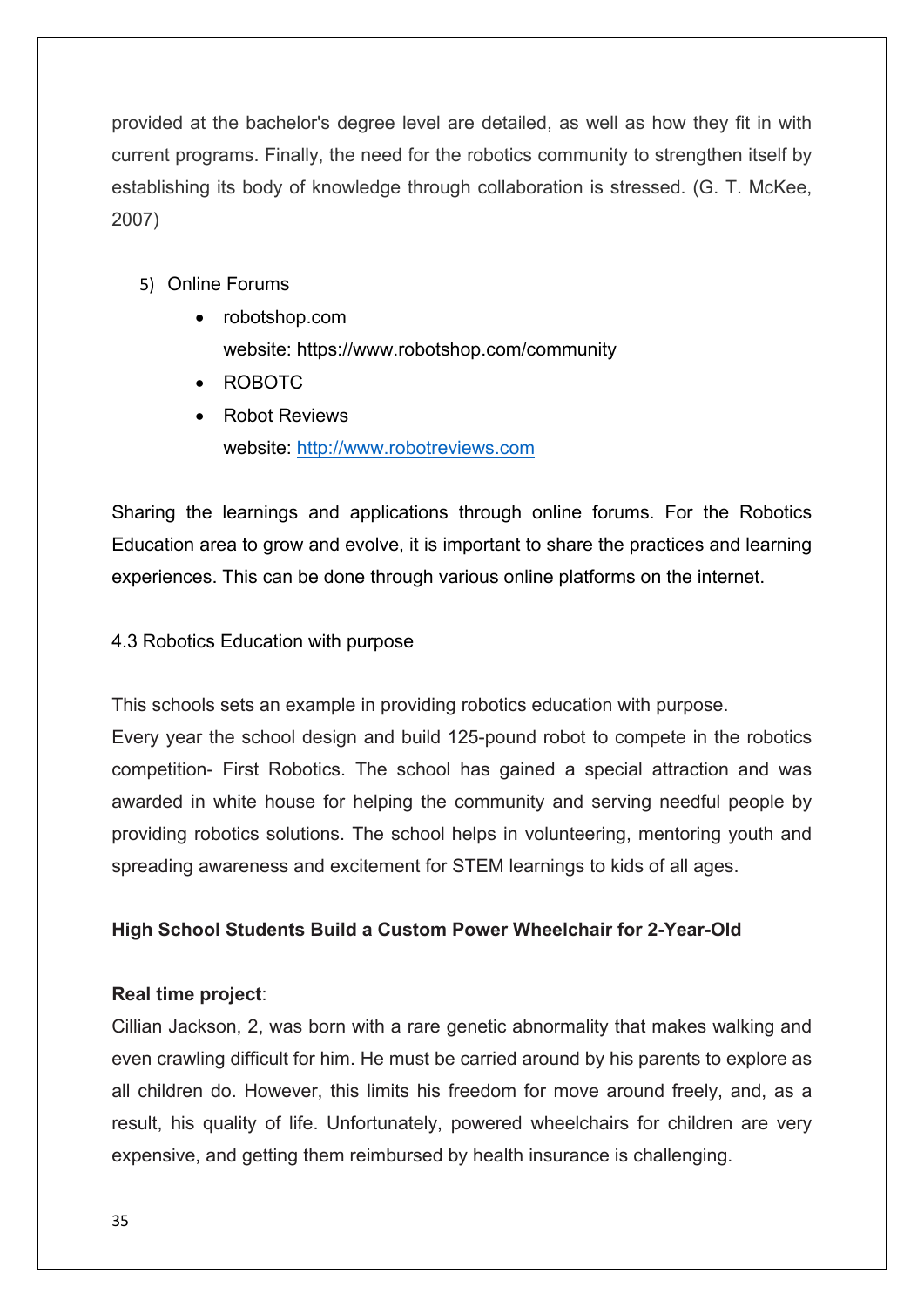Cillian's parents sought assistance from the Farmington High School robotics team, who were able to create a bespoke motorized wheelchair that allows Cillian to explore on his own.

## Farmington school Robotics Team:

Starting with a normal Power Wheels ride-on vehicle, the high school robotics team developed the wheelchair with help from the GoBabyGo! organization, which provides comparable services. The standard ride-on, on the other hand, had a variety of flaws that would have made it difficult for Cillian to use. It was made for 5-year-old children; therefore, it wasn't the right size for someone Cillian's age.

## **Challenge**:

Because Cillian's symptoms were like those of someone with cerebral palsy, the original controls required a lot of force to operate, which would have proved tough for him.

#### **Solution**:

The robotics team solved the first issue by replacing the original seat with one from a bicycle carrier. Cillian's new seat is the appropriate size for him, and it also includes a built-in harness to keep him upright. After that, they focused on refining the controls. They achieved this by 3D printing a unique joystick that requires very little effort to operate. This was connected to the ride-original on's motor wire, allowing for smooth operation. Cillian may now go on his own adventures and even chase after the family's corgis.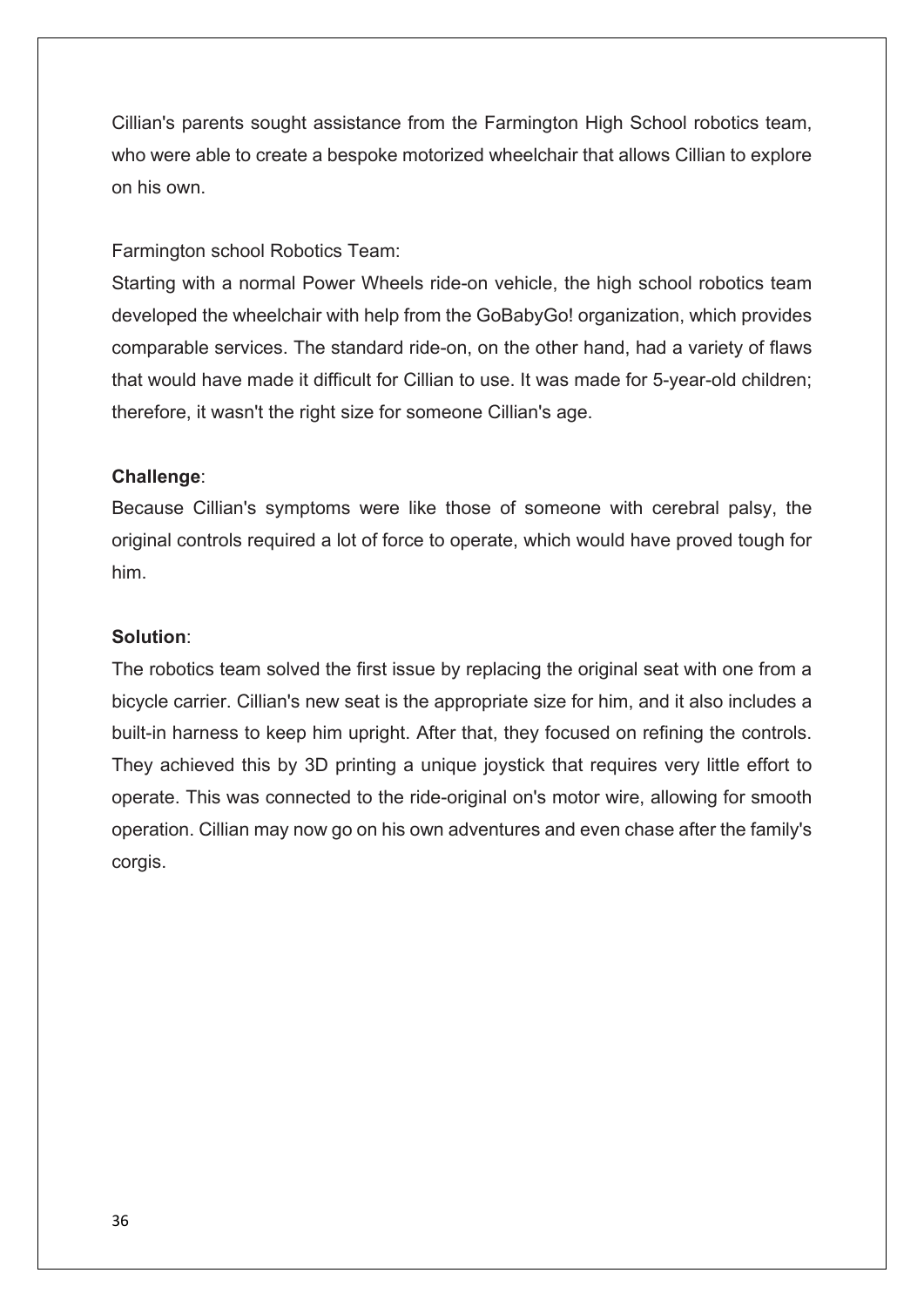

Figure 3: Customized wheelchair by high school robotics team(gobabygo)

Practices from school:

• Making an Impact in the community

A university of Delware organization that helps children with disabilities by providing them mobility through DIY style toy vehicle modifications.

The year is spent in designing and building robot, which is only one part of what the school aims. The school aims for a bigger purpose of showing students the impact that they can have in the society using technology and creative ideas.

• After School Robotics Club: Rogue Robotics

Founded in 2008, the school has started after school robotics club that targets to build a 120-pound robot from scratch to compete in the robotics competition. The robots are built from scratch and as per the requirements of the robotics competition every year. 6 weeks is dedicated to build the robot every year.

• Project based learning

Real time project enhances creativity skills as the school aims to provide solutions to specific issue. Since the projects might not be implemented in the past, it must be built by thinking outside the box. Thus, innovative thinking is developed into the students.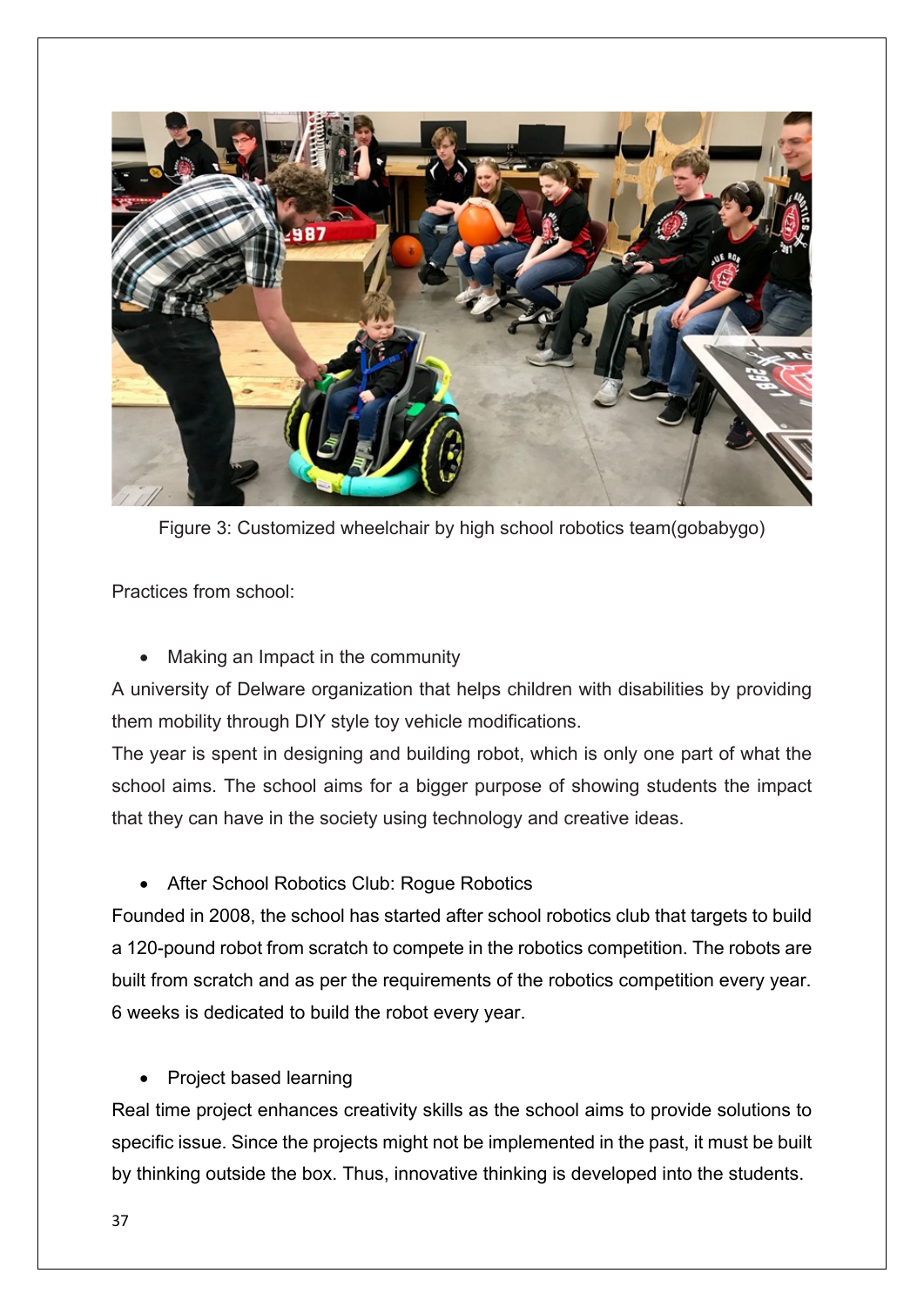• Competing in Robotics Competition

The school provides a platform for students to collaborate and interact with some of the best robotics team. This allows to explore the many possibilities a project provides. A competitive environment sets students for facing unexpected challenges and solving them under pressure of performing in an international platform.

• Sharing resources

The complete documentation of development guide has been shared by the community with all the specifications and tools used in the process. This is a very helpful resource for robotics educators to build a similar project to involve their students in community and provide them a purpose to learn robotics.

They provide with the resources used in their projects such as

Modification guide 3D printing Files codes

• Providing quidance

An online discussion community is set up to help others clear the doubts and overcome challenges that come while building robots.

The school has a community that is open to anyone to join and provides a discussion platform for students as well as robotics tutors.

4.4 Parents' Involvement:

Building a robotics environment around kids will ensure they start grasping the "building" and "creative skills" from early age. This will help them to gradually learn more advanced levels (programming and machining) at later stages at school.

## DIY at home

Do it yourself (DIY) projects are highly interactive and playful. It doesn't stress the kids and do not demand much attention, as its capable of grabbing the attention itself.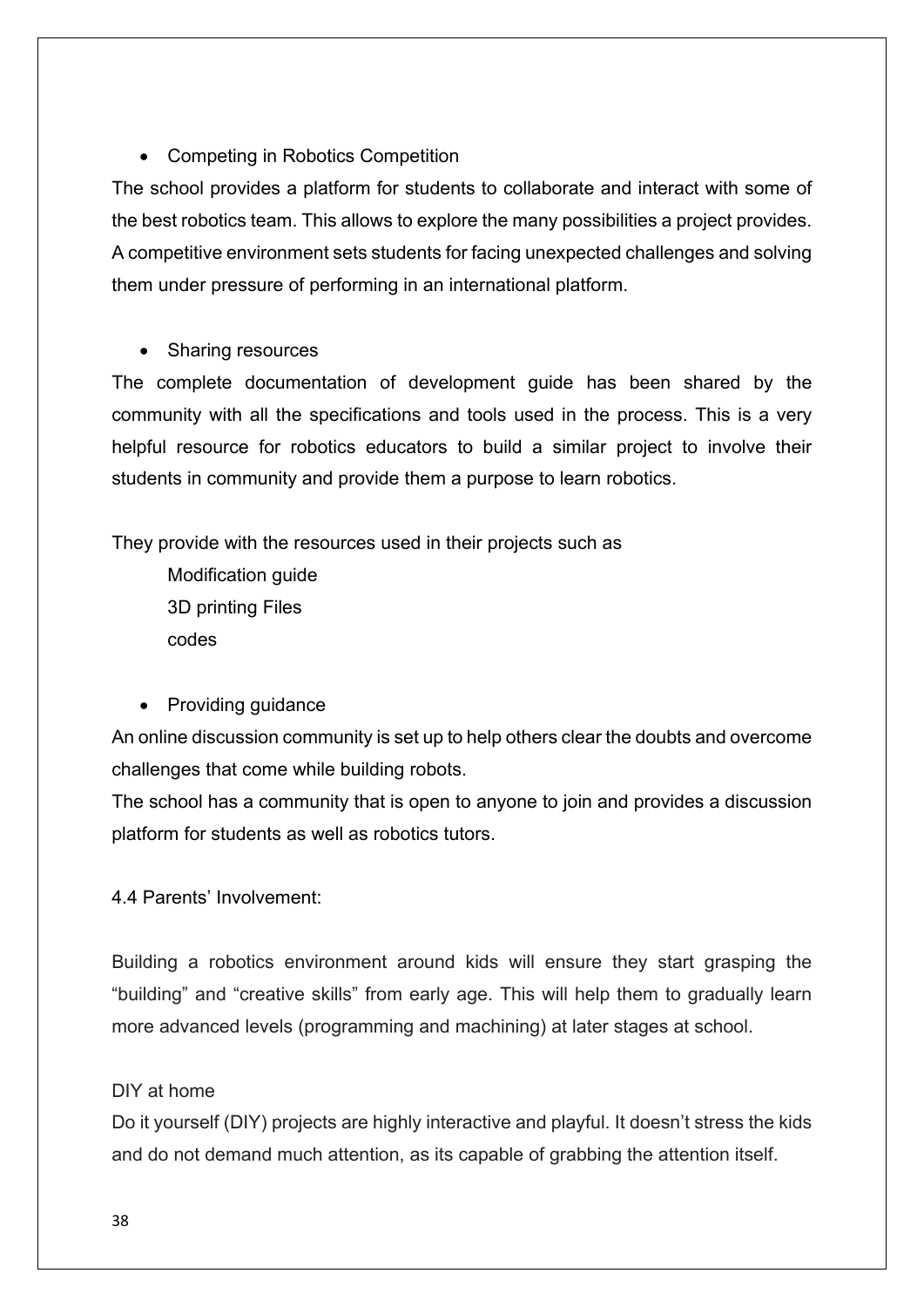

Figure 4: DIY projects(researchparent.com)

Using homemade objects will develop creative thinking. How household items can be used: innovative thinking, resourcefulness and how one thing can be used in multiple ways. There are curriculums designed for the purpose of providing engineering education Via Robotics, Mechatronics, and Automation Projects. (D. J. Cox,2006).

In today's time, we are seeing transformation in education sector, at least the transformation has been started with the incorporation of information and communication technologies as a valuable support for the formation of digital skills and significant learning. In an article by Gonzalez, they discussed how educational robotics may be integrated into the classroom to help students meet curriculum goals while also developing additional skills including programming abilities and computational thinking. It provides a comprehensive result of the integration for the 2016-2017 academic year.131 early childhood education pupils were studied who attended a concentrated educational centre in the autonomous community of Castilla y León. It describes the results as resources employed, the teaching-learning activities created, and the level of acceptability of educational robotics in the classroom as they were stated by instructors and students attending the session (Y. A. C. González, 2017). Playful learning is hugely encouraged to grab students' attention and thus instilling creativity skills into the students.

Parents play primary role in moulding the skills of their kids as they are the one who are around the kids more than anyone else.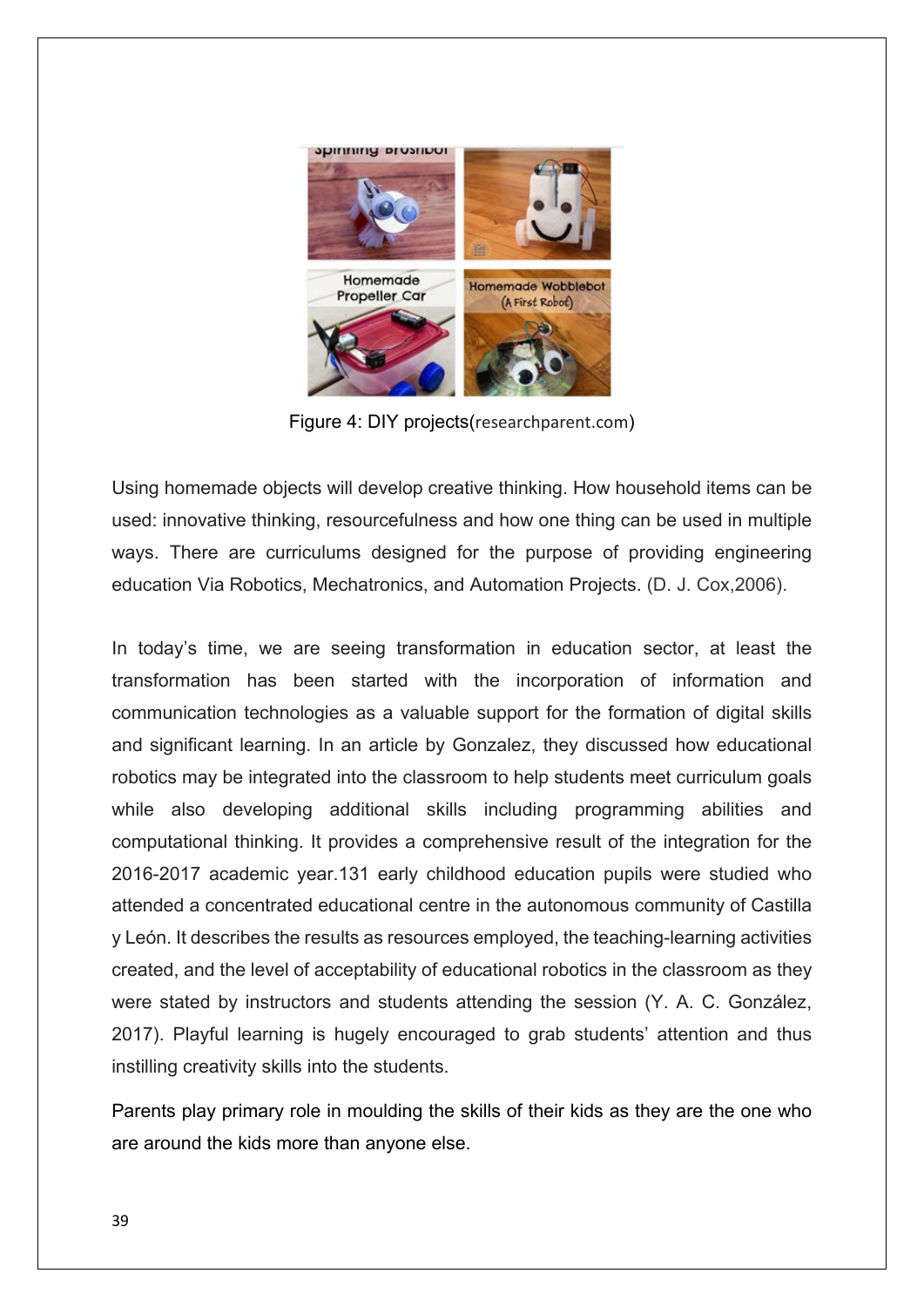#### **CHAPTER FIVE**

#### **5 DISCUSSIONS**

The past research papers provide a clear evidence on the importance of providing Robotics Education to students. The most important ones of those are the skill gaps that has already started to be recognized by many companies dealing with technology, let alone robotics technology. Robotics education is not only helpful for professions particularly building robots, whether it be domestic or industrial robots, but it will help in developing necessary skills that can be used in other areas as well. Some of those skills are programming skills, innovative and creative skills. The skill is needed and can be applied to all age groups.

The technological world is full of open opportunities, some of which have been discovered, while many of which are yet to be discovered. In this time, preparing the coming generation to have an innovative and open mind approach is of utmost importance. The skill that Robotics education provide could be applied in many different areas in many ways and that is what makes the area so innovative and interesting.

Not only in academic and professional areas is a need for robotics technology skills. But there is a high need of the same to manage day to day lives as well as enhancing people's lifestyle. Since robots has already started to penetrate every house, it is not going to be long when we are surrounded by robots. Knowing the technology would allow people to hold the command over it and use it in a way that is beneficial instead of getting commanded by the technology itself.

Research findings showed how robotics education can be applied in multiple environments including home, playgrounds, schools, and summer camps. It is time to strengthen the robotics education society and build more awareness and platforms for those who are interested.

The research allowed to find many gaps in the field of Robotics education. There are not many research papers published on robotics education. But the discussion on the topic is active in social media platforms and blogs. Teachers are sharing their implementation plans and curriculum to help other tutors follow the steps. Since the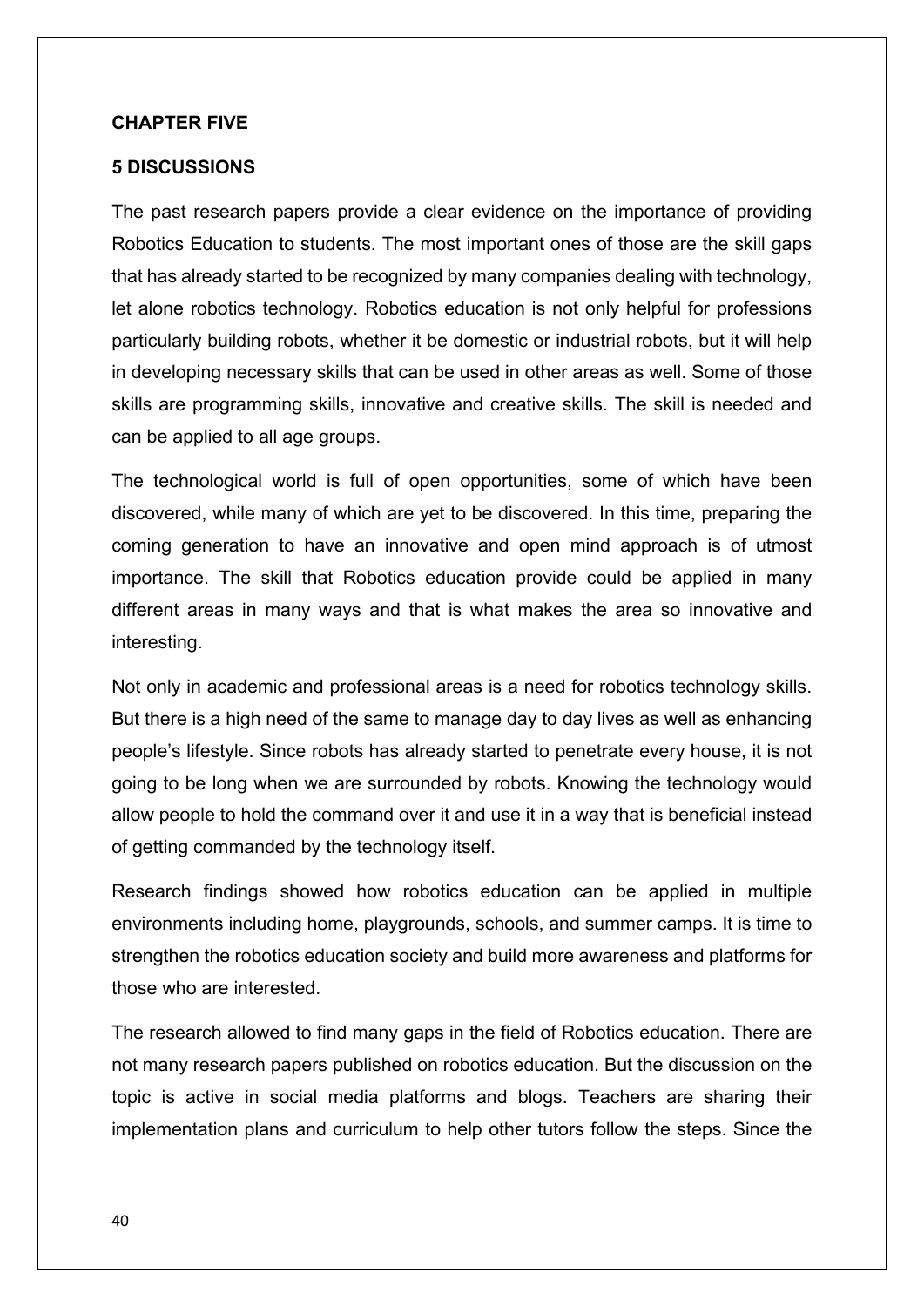area is still evolving, there is a high need to share the resources so that everyone in the field can grow together.

Many schools and institutions are sharing their learning practices which are directly applicable to start a robotics institute. Coming generation needs to be prepared for the new era and technological advances. Who all are the supporting elements that kids learn from- Parents at home, teachers in schools, summer camps or afterschool clubs, collaborations while competitions? Starting at young age would be helpful.

For best results, kids need to be in an environment supporting technology, creativity, and problem-solving skills, which robotics education provide. Robotics Education helps kids develop various skills such as creativity, innovative thinking, problem solving skills which are not only helpful for their career but also those are important life skills. As a result of changing professional career opportunities due to technological disruption, the coming generation needs to be prepared for new unknown career opportunities.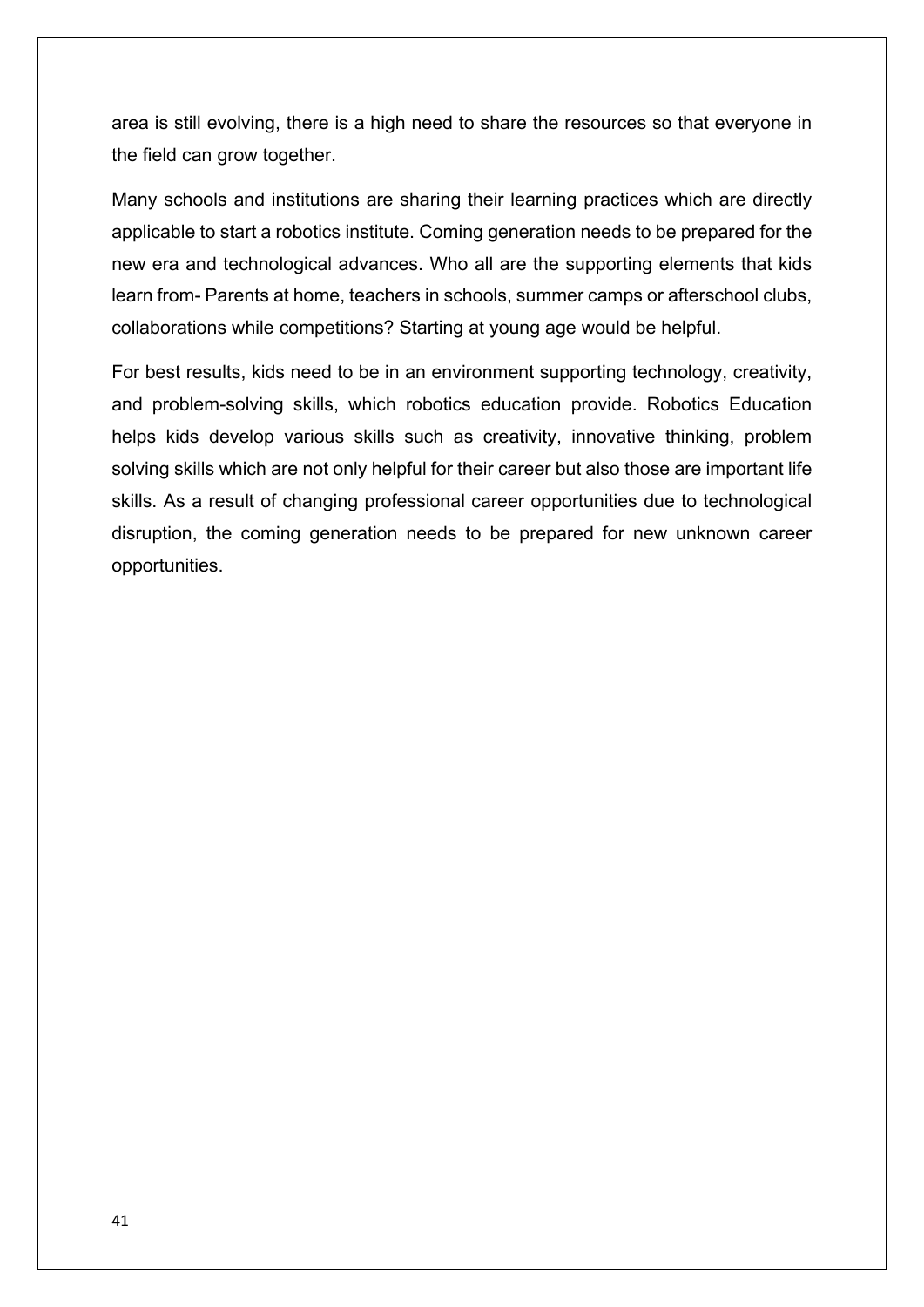#### **CHAPTER SIX**

#### **6 CONCLUSIONS**

#### 6.1 Summary

The research gathers the updated practices that robotics institutions or schools are implementing in today's date. Sharing of resources proved very necessary for the growth in the area of robotics education, as this area is still in growing phase. There are many people in robotics technological society who strongly believe in that and thus share their part of knowledge and learnings with the world through various online platforms including websites, blogs, you tube channels and twitter. So, the learnings shared by them is directly applicable by any robotics institute around the world. The resources shared includes the curriculum followed by the institution, projects made by the institute with very detailed description of how to build the project and what all tools and technologies (hardware and software) to be used to build the project. Not only this the forums discussed in the paper can be used to clear the doubts and barriers faced by any robotics teacher.

#### 6.2 Limitations of the study

The research data were most of the online resources. This includes few of data from personal blog so the point of view of that article might be biased, intentionally or unintentionally. Although it was not specified but the websites or articles may be impacted by sponsorships if any. Online articles tend to promote a particular product if the intentions are not clear. So, few of the articles might be under social or personal biases.

The research is only based on secondary resources and this research didn't take the views of robotics instructors on what are their implementation strategies and learning from robotics background. from personal was conducted in a time bound environment. The topic is in evolving phase is still going on and due to that the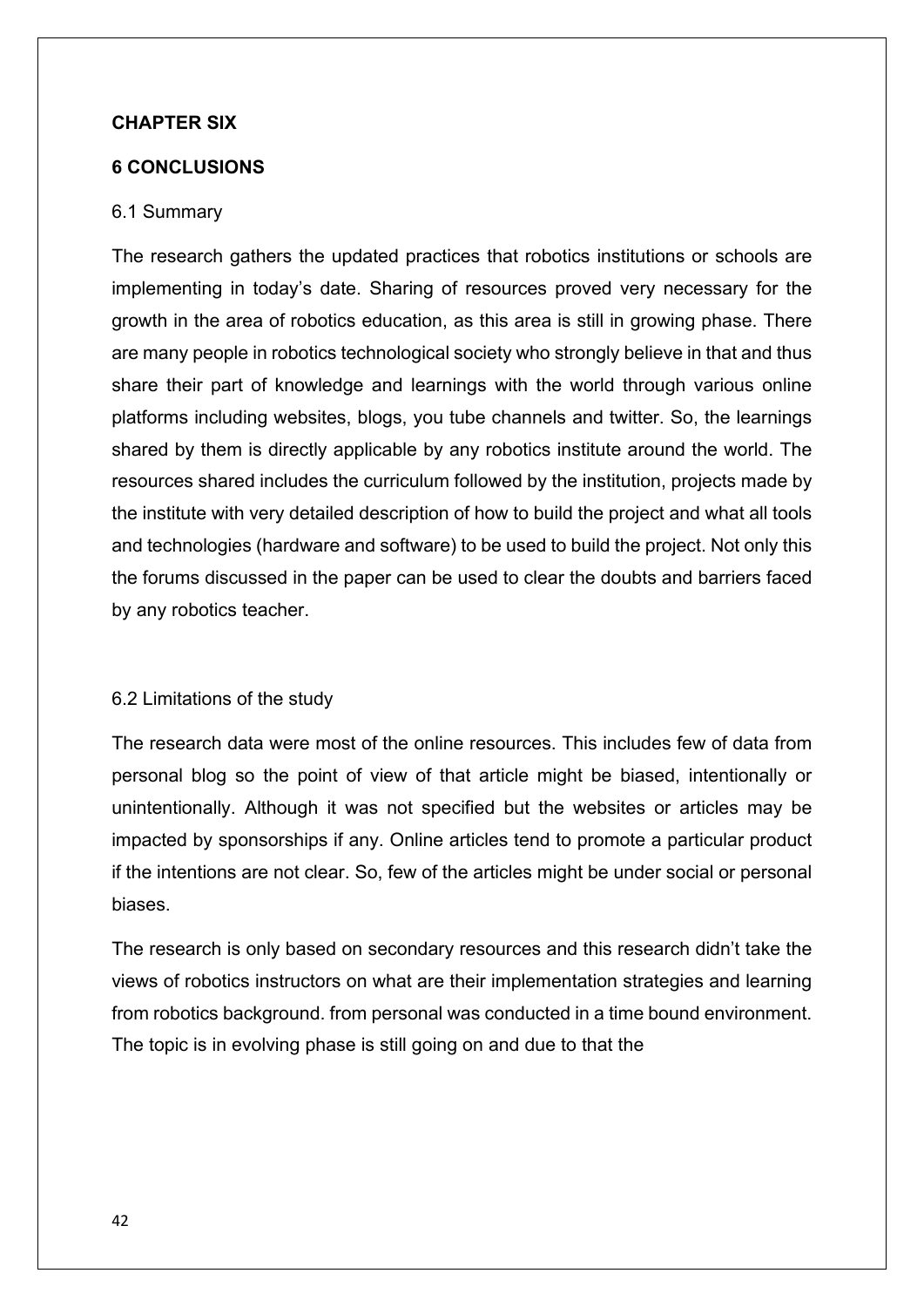#### 6.3 Practical implications

The research paper is rich with useful resources that robotics instructors could directly use to start a robotics program. It provides ongoing projects and a way to find the most updated projects and resources. So even in future the paper can be used by robotics tutors or educators to find best websites or blogs and forums where the updated information about newest technological innovations are published. The forums provided in the paper can be used by the robotics instructors to discuss and clear the doubts they might have in their own organization regarding any project. The paper discusses many aspects that should be carried out to get the best results. Additionally, there are many projects that robotics institution takes on to provide project-based learnings, which are discussed in this research paper as well.

#### 6.4 Avenues for future research

The research could be extended to include the views of robotics instructors who are implementing robotics education in a day-to-day basis which could not be done in the present research due to the access constraint. And time constraint was another issue to be taken care of while doing the research. Getting the views of robotics teachers working in schools or any kind of robotics institution or program will provide more insights and open new doors to understanding the learnings and challenges that is faced by them. There is a regular need to provide updated innovations in robotics education since the topic is in evolving phase.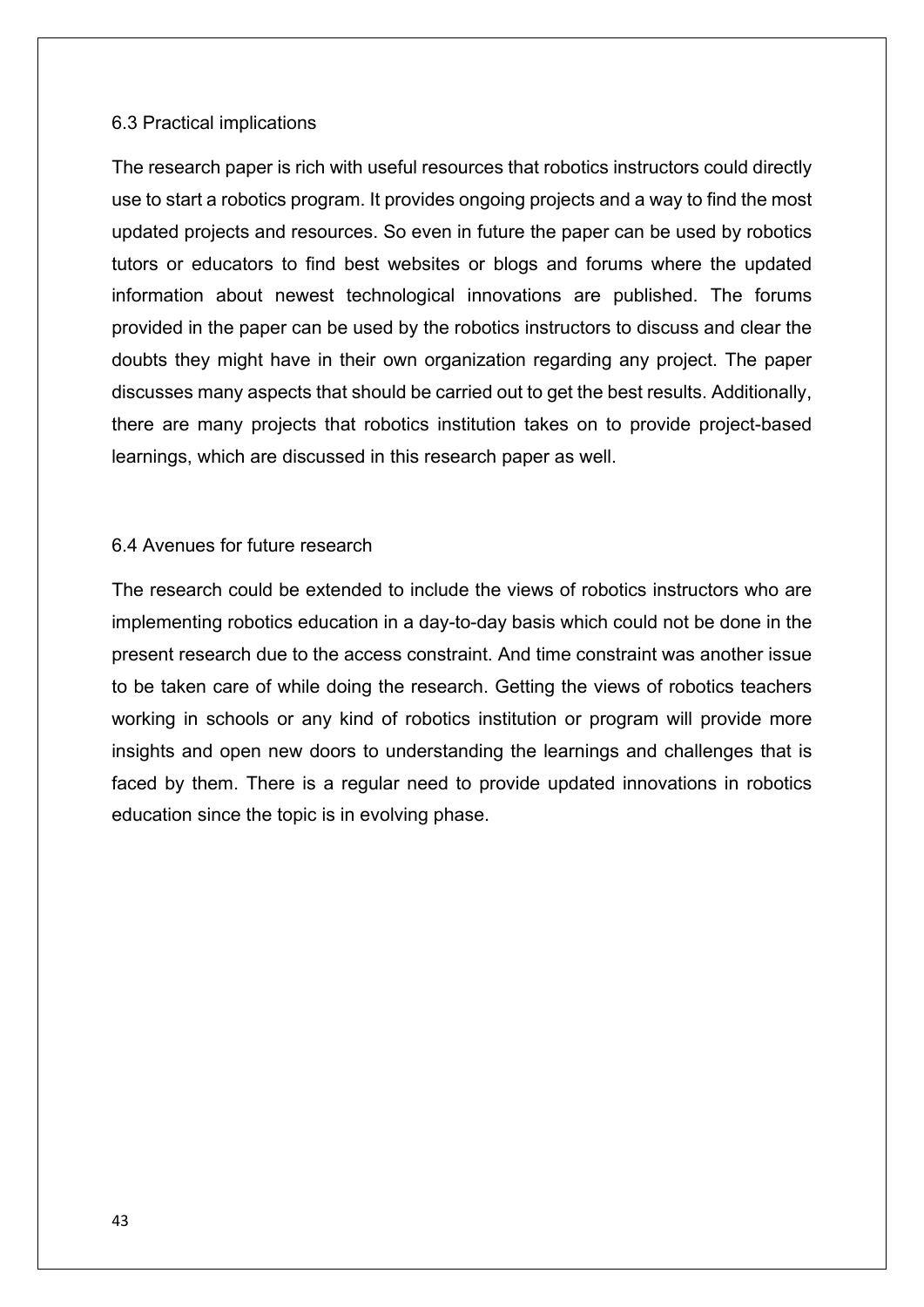## **CHAPTER SEVEN**

## **7 REFERENCES**

Ahmed, H. and La, H. M. (2019) 'Education-Robotics Symbiosis: An Evaluation of Challenges and Proposed Recommendations', in *2019 IEEE Integrated STEM Education Conference (ISEC)*. *2019 IEEE Integrated STEM Education Conference (ISEC)*, pp. 222–229. doi: [10.1109/ISECon.2019.8881995.](https://doi.org/10.1109/ISECon.2019.8881995)

Berry, C. A. (2017) 'Robotics education online flipping a traditional mobile robotics classroom', in *2017 IEEE Frontiers in Education Conference (FIE)*. *2017 IEEE Frontiers in Education Conference (FIE)*, pp. 1–6. doi: [10.1109/FIE.2017.8190719.](https://doi.org/10.1109/FIE.2017.8190719)

*Best Robotics Apps and Websites for STEM Classrooms* (2018) *Common Sense Education*. Available at: [https://www.commonsense.org/education/top-picks/best](https://www.commonsense.org/education/top-picks/best-robotics-apps-and-websites-for-stem-classrooms)[robotics-apps-and-websites-for-stem-classrooms](https://www.commonsense.org/education/top-picks/best-robotics-apps-and-websites-for-stem-classrooms) (Accessed: 24 May 2021).

Calcetero, M. A. (no date) *Designing a Robotics Class for High School Students!* Available at: [https://www.robotlab.com/blog/designing-a-robotics-class-for-high](https://www.robotlab.com/blog/designing-a-robotics-class-for-high-school-students)[school-students](https://www.robotlab.com/blog/designing-a-robotics-class-for-high-school-students) (Accessed: 10 June 2021).

Canek, R., Chicas, Y. and Rodas, O. (2019) 'Fomenting STEM Careers through Robotics Competitions: A Work in Progress', in *2019 IEEE Integrated STEM Education Conference (ISEC)*. *2019 IEEE Integrated STEM Education Conference (ISEC)*, pp. 270–273. doi: [10.1109/ISECon.2019.8882058.](https://doi.org/10.1109/ISECon.2019.8882058)

Chaudhary, V. *et al.* (2016) 'An Experience Report on Teaching Programming and Computational Thinking to Elementary Level Children Using Lego Robotics Education Kit', in *2016 IEEE Eighth International Conference on Technology for Education (T4E)*. *2016 IEEE Eighth International Conference on Technology for Education (T4E)*, pp. 38–41. doi: [10.1109/T4E.2016.016.](https://doi.org/10.1109/T4E.2016.016)

Chung, C. J. C. J. (2014) 'Integrated STEAM education through global robotics art festival (GRAF)', in *2014 IEEE Integrated STEM Education Conference*. *2014 IEEE Integrated STEM Education Conference*, pp. 1–6. doi: [10.1109/ISECon.2014.6891011.](https://doi.org/10.1109/ISECon.2014.6891011)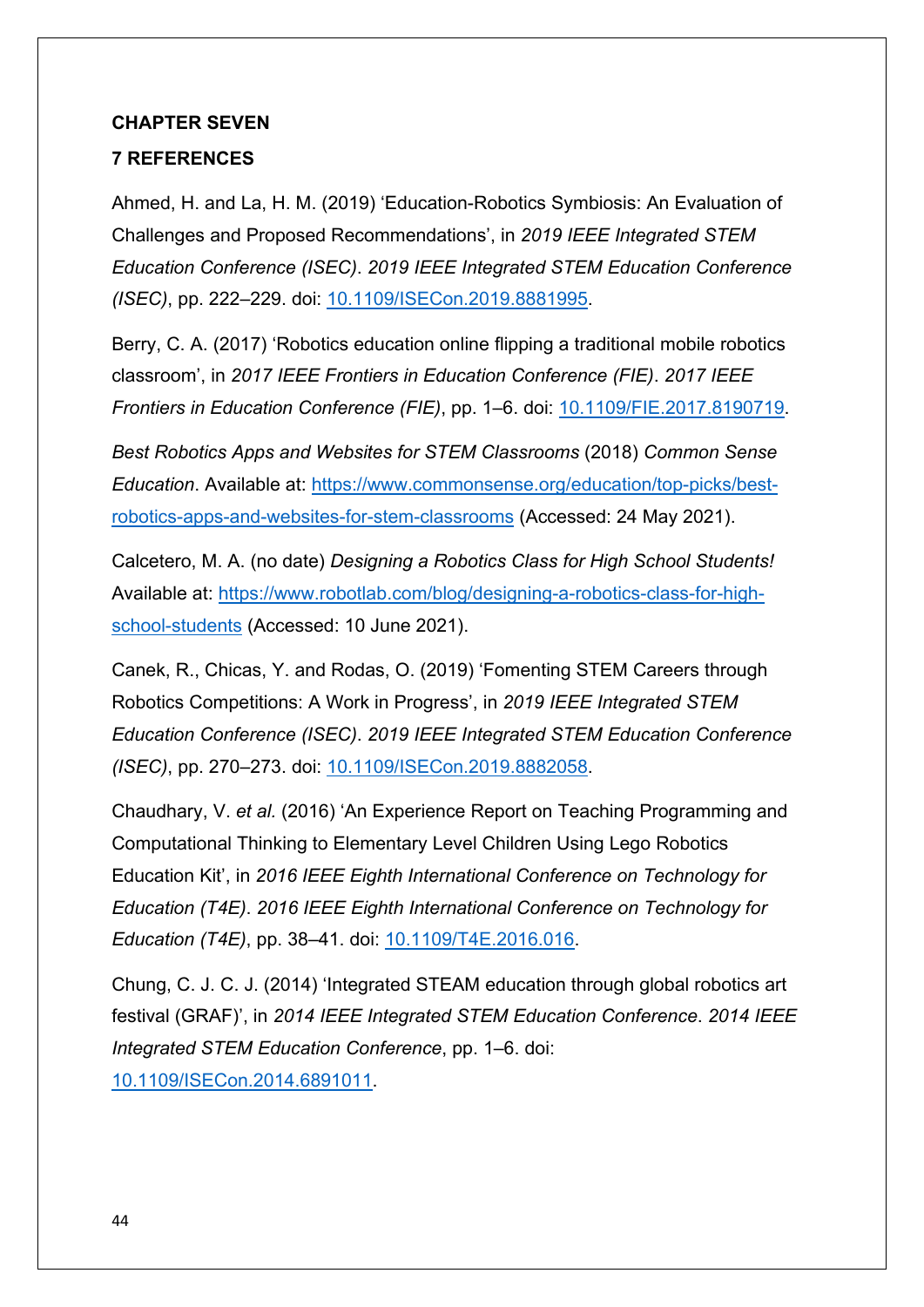Cox, D. J. and Schonning, A. (2006) 'Engineering Education Via Robotics, Mechatronics, and Automation Projects', in *2006 World Automation Congress*. *2006 World Automation Congress*, pp. 1–6. doi: [10.1109/WAC.2006.376007.](https://doi.org/10.1109/WAC.2006.376007)

Deming, D. J. and Noray, K. (no date) 'STEM Careers and the Changing Skill Requirements of Work', p. 66.

*Do you know how educational robots can help your children to develop?* (no date) *Iberdrola*. Available at:<https://www.iberdrola.com/innovation/educational-robots> (Accessed: 12 July 2021).

*Dr. Leanna Prater | the Learning Counsel* (no date). Available at: <https://thelearningcounsel.com/content/dr-leanna-prater> (Accessed: 19 July 2021).

Elkin, M., Sullivan, A. and Umashi Bers, M. (2014) 'Implementing a Robotics Curriculum in an Early Childhood Montessori Classroom', *Journal of Information Technology Education: Innovations in Practice*, 13, pp. 153–169. doi: [10.28945/2094.](https://doi.org/10.28945/2094)

Fayer, S., Lacey, A. and Watson, A. (no date) 'STEM Occupations: Past, Present, And Future', p. 35.

February 28, A. G. on *et al.* (2019) *The Robotics Kit for the Teacher Who Knows Nothing About Robotics*, *We Are Teachers*. Available at:

<https://www.weareteachers.com/koov-robotics-kit-for-classrooms/> (Accessed: 22 July 2021).

Fernandes, C. C. *et al.* (2020) 'Demystifying Educational Robotics with FOCORE: from Very Low Cost Software and Hardware Technologies to the Development of New Methodologies and Curriculum for Continuing Teacher Education and Teaching of Brazilian Basic Education Students', in *2020 Latin American Robotics Symposium (LARS), 2020 Brazilian Symposium on Robotics (SBR) and 2020 Workshop on Robotics in Education (WRE)*. *2020 Latin American Robotics Symposium (LARS), 2020 Brazilian Symposium on Robotics (SBR) and 2020 Workshop on Robotics in Education (WRE)*, pp. 1–6. doi: [10.1109/LARS/SBR/WRE51543.2020.9307032.](https://doi.org/10.1109/LARS/SBR/WRE51543.2020.9307032)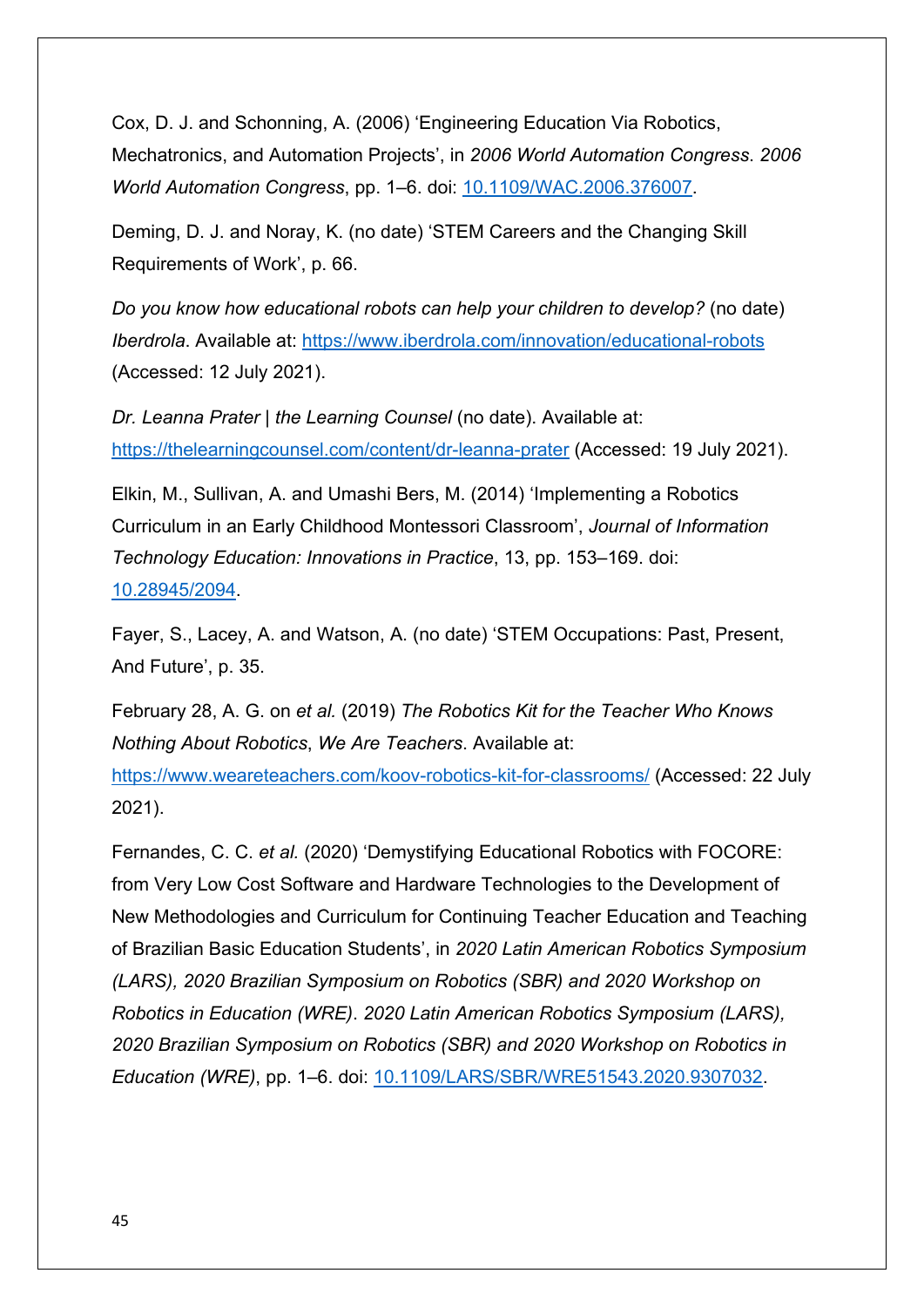Gennert, M. A. and Tryggvason, G. (2009a) 'Robotics Engineering: A Discipline Whose Time Has Come [Education]', *IEEE Robotics Automation Magazine*, 16(2), pp. 18–20. doi: [10.1109/MRA.2009.932611.](https://doi.org/10.1109/MRA.2009.932611)

Gennert, M. A. and Tryggvason, G. (2009b) 'Robotics Engineering: A Discipline Whose Time Has Come [Education]', *IEEE Robotics Automation Magazine*, 16(2), pp. 18–20. doi: [10.1109/MRA.2009.932611.](https://doi.org/10.1109/MRA.2009.932611)

González, Y. A. C. and Muñoz-Repiso, A. G.-V. (2017) 'Educational robotics for the formation of programming skills and computational thinking in childish', in *2017 International Symposium on Computers in Education (SIIE)*. *2017 International Symposium on Computers in Education (SIIE)*, pp. 1–5. doi: [10.1109/SIIE.2017.8259652.](https://doi.org/10.1109/SIIE.2017.8259652)

Gonzalez-Segura, C. *et al.* (2020) 'Educational robotics at K-12 schools in the southeast of Mexico', in Mena, F. M. et al. (eds) *8th International Workshop on ADVANCEs in ICT Infrastructures and Services (ADVANCE 2020)*. Cancún, Mexico: Candy E. Sansores, Universidad del Caribe, Mexico, Nazim Agoulmine, IBISC Lab, University of Evry - Paris-Saclay University (Proc. of the 8th International Workshop on ADVANCEs in ICT Infrastructures and Services (ADVANCE 2020)), pp. 1–8. Available at:<https://hal.archives-ouvertes.fr/hal-02495286> (Accessed: 29 July 2021).

*Home - VEX Robotics* (no date). Available at:<https://www.vexrobotics.com/> (Accessed: 6 July 2021).

Joel M. Esposito (2017) 'The State of Robotics Education: Proposed Goals for Positively Transforming Robotics Education at Postsecondary Institutions', *IEEE Robotics Automation Magazine*, 24(3), pp. 157–164. doi: [10.1109/MRA.2016.2636375.](https://doi.org/10.1109/MRA.2016.2636375)

Jung, S. E. and Won, E. (2018) 'Systematic Review of Research Trends in Robotics Education for Young Children', *Sustainability*, 10(4), p. 905. doi: [10.3390/su10040905.](https://doi.org/10.3390/su10040905)

*KinderLab Robotics | Coding Robots for STEAM Learning* (no date) *KinderLab Robotics | Screen-Free STEAM Coding and Robotics for Young Learners. Playful Learning!* Available at:<https://kinderlabrobotics.com/> (Accessed: 3 June 2021).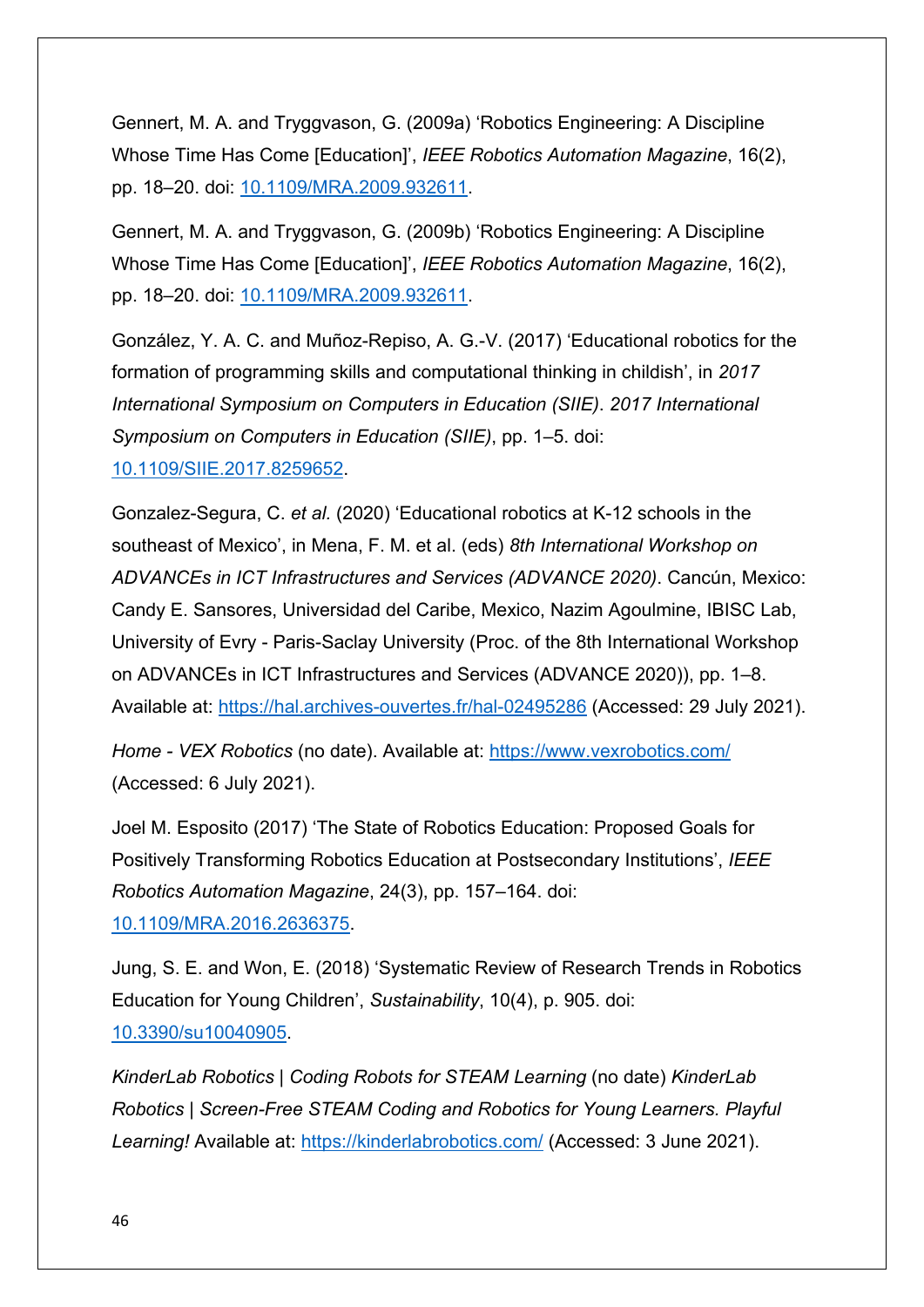Lim, L. M., Traylor, D. and Ricketts, R. (2017) *3 reasons to introduce kindergarteners to robots*, *eSchool News*. Available at:

<https://www.eschoolnews.com/2017/11/17/introduce-kindergarteners-robots/> (Accessed: 8 June 2021).

Lynch, M. (2017) 'Breaking Gender Stereotypes Through Early Exposure to Robotics', *Education Week*, 9 October. Available at:

[https://www.edweek.org/education/opinion-breaking-gender-stereotypes-through](https://www.edweek.org/education/opinion-breaking-gender-stereotypes-through-early-exposure-to-robotics/2017/10)[early-exposure-to-robotics/2017/10](https://www.edweek.org/education/opinion-breaking-gender-stereotypes-through-early-exposure-to-robotics/2017/10) (Accessed: 12 June 2021).

Mantzanidou, G. (2020) 'Educational Robotics in Kindergarten, a Case Study', in Merdan, M. et al. (eds) *Robotics in Education*. Cham: Springer International Publishing (Advances in Intelligent Systems and Computing), pp. 52–58. doi: [10.1007/978-3-030-26945-6\\_5.](https://doi.org/10.1007/978-3-030-26945-6_5)

Matari, M. J. (no date) 'Robotics Education for All Ages', p. 3.

*Maureen Reilly* (no date) *Maureen Reilly*. Available at: [https://www.maureenreilly.com](https://www.maureenreilly.com/) (Accessed: 20 June 2021).

McKee, G. T. (2007) 'The robotics body of knowledge [Education]', *IEEE Robotics Automation Magazine*, 14(1), pp. 18–19. doi: [10.1109/MRA.2007.339621.](https://doi.org/10.1109/MRA.2007.339621)

Merlo-Espino, R. D. *et al.* (2018) 'Educational Robotics and Its Impact in the Development of Critical Thinking in Higher Education Students', in *2018 XX Congreso Mexicano de Robótica (COMRob)*. *2018 XX Congreso Mexicano de Robótica (COMRob)*, pp. 1–4. doi: [10.1109/COMROB.2018.8689122.](https://doi.org/10.1109/COMROB.2018.8689122)

Nagai, K. (2001a) 'Learning while doing: practical robotics education', *IEEE Robotics Automation Magazine*, 8(2), pp. 39–43. doi: [10.1109/100.932756.](https://doi.org/10.1109/100.932756)

Nagai, K. (2001b) 'Learning while doing: practical robotics education', *IEEE Robotics Automation Magazine*, 8(2), pp. 39–43. doi: [10.1109/100.932756.](https://doi.org/10.1109/100.932756)

*NASA Robotics - Educators* (no date). Available at: <https://robotics.nasa.gov/edu/educators.php> (Accessed: 8 June 2021).

O'Dea, B. (2021) *Minister warns of 'skills shortages' in key STEM industries*, *Silicon Republic*. Available at: [https://www.siliconrepublic.com/careers/minister-for-further](https://www.siliconrepublic.com/careers/minister-for-further-education-ireland-simon-harris-stem-skills-shortages)[education-ireland-simon-harris-stem-skills-shortages](https://www.siliconrepublic.com/careers/minister-for-further-education-ireland-simon-harris-stem-skills-shortages) (Accessed: 10 August 2021).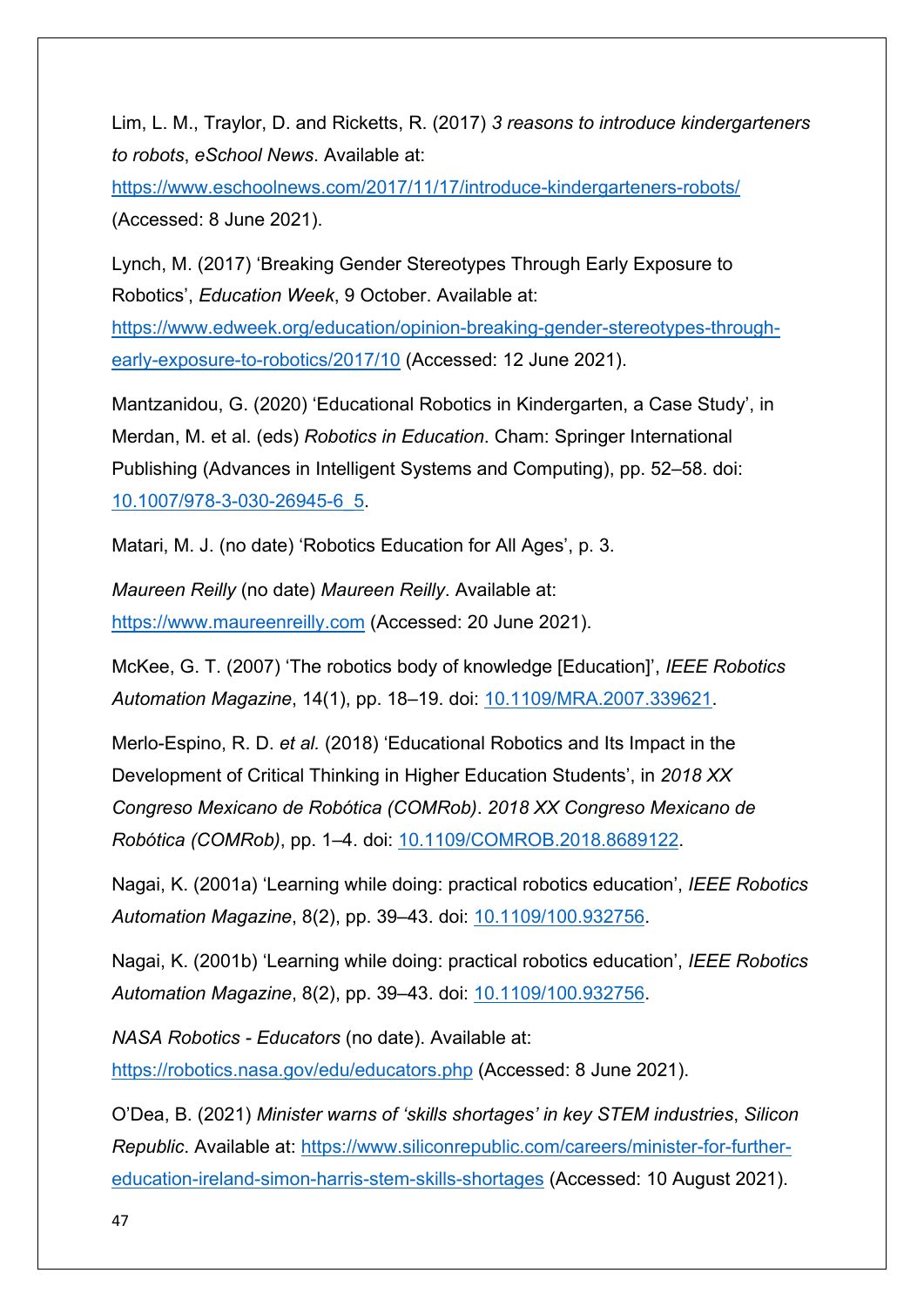Patiño-Escarcina, R. E. *et al.* (2019) 'EDUROSC-Kids: An Educational Robotics Standard Curriculum for Kids', in *2019 Latin American Robotics Symposium (LARS), 2019 Brazilian Symposium on Robotics (SBR) and 2019 Workshop on Robotics in Education (WRE)*. *2019 Latin American Robotics Symposium (LARS), 2019 Brazilian Symposium on Robotics (SBR) and 2019 Workshop on Robotics in Education (WRE)*, pp. 471–476. doi: [10.1109/LARS-SBR-WRE48964.2019.00089.](https://doi.org/10.1109/LARS-SBR-WRE48964.2019.00089)

Reilly, M. (no date) '314 Pacific Street Brooklyn, NY 1120', p. 31.

'Robotics computer coding class for kids Dublin, Ireland' (no date) *KidsComp*. Available at:<https://www.kidscomp.ie/robotics/> (Accessed: 4 July 2021).

'Robotics Projects for Kids' (2015) *ResearchParent.com*, 23 August. Available at: <https://researchparent.com/learn/technology-engineering/robotics/> (Accessed: 8 June 2021).

*Rogue Robotics* (no date) *Rogue Robotics*. Available at:<https://roguerobotics.com/> (Accessed: 6 July 2021).

Sáez López, J. M., Buceta Otero, R. and De Lara García-Cervigón, S. (2020) 'Introducing robotics and block programming in elementary education', *RIED. Revista Iberoamericana de Educación a Distancia*, 24(1), p. 95. doi: [10.5944/ried.24.1.27649.](https://doi.org/10.5944/ried.24.1.27649)

Schiffer, S. and Ferrein, A. (2018) 'ERIKA—Early Robotics Introduction at Kindergarten Age', *Multimodal Technologies and Interaction*, 2(4), p. 64. doi: [10.3390/mti2040064.](https://doi.org/10.3390/mti2040064)

silicon (2016) *12 super summer camps to spark kids' interest in STEM*, *Silicon Republic*. Available at: [https://www.siliconrepublic.com/careers/summer-camps](https://www.siliconrepublic.com/careers/summer-camps-ireland-2016-stem)[ireland-2016-stem](https://www.siliconrepublic.com/careers/summer-camps-ireland-2016-stem) (Accessed: 4 July 2021).

Silva, A. F. F. *et al.* (2019) 'An Experience in Distance Robotics Education through an Extension Course', in *2019 Latin American Robotics Symposium (LARS), 2019 Brazilian Symposium on Robotics (SBR) and 2019 Workshop on Robotics in Education (WRE)*. *2019 Latin American Robotics Symposium (LARS), 2019 Brazilian Symposium on Robotics (SBR) and 2019 Workshop on Robotics in Education (WRE)*, pp. 404–406. doi: [10.1109/LARS-SBR-WRE48964.2019.00077.](https://doi.org/10.1109/LARS-SBR-WRE48964.2019.00077)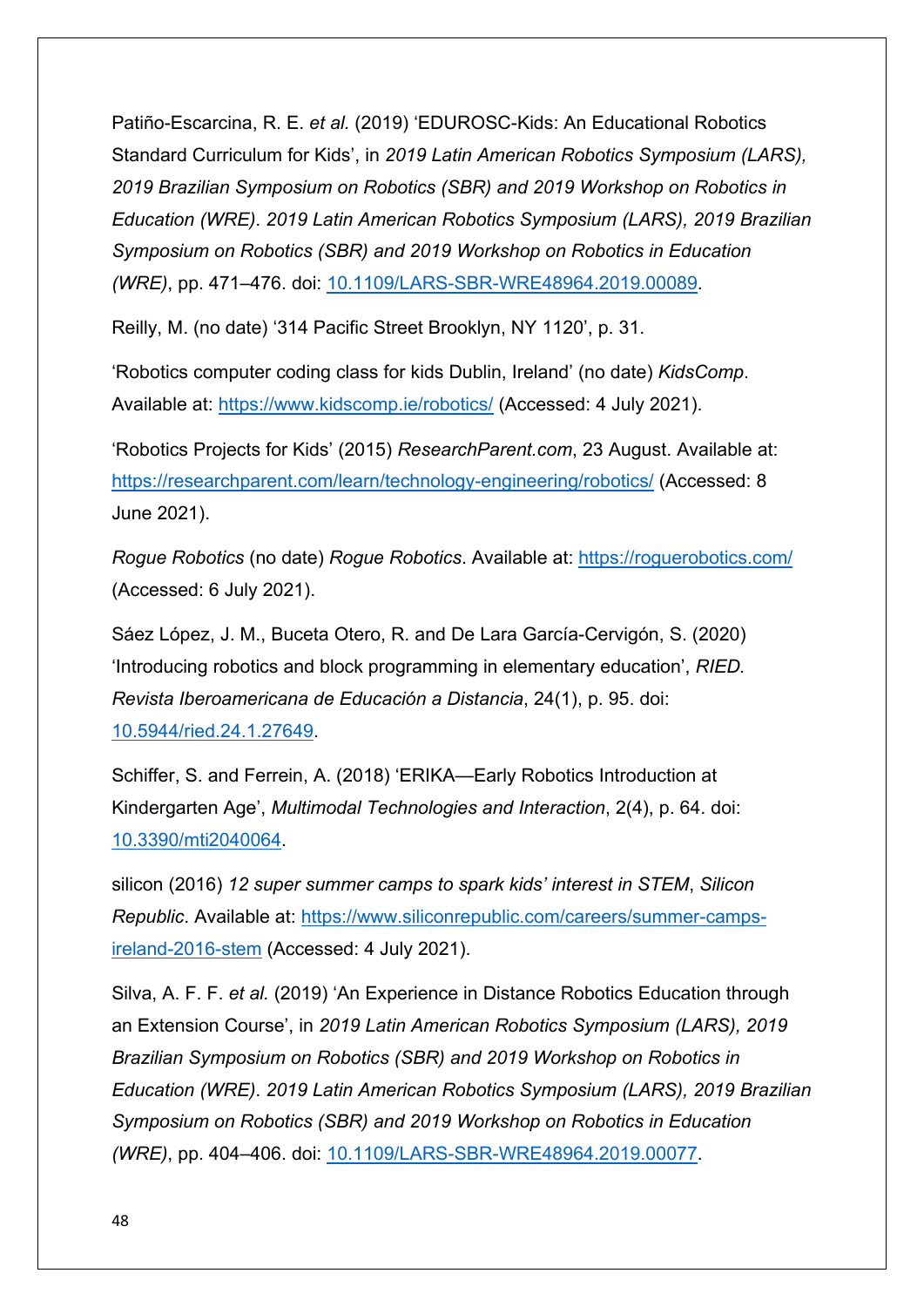*Smart Robot Coding School* (no date) *WISE*. Available at: [https://www.wise](https://www.wise-qatar.org/project/smart-robot-coding-school-republic-of-korea/)[qatar.org/project/smart-robot-coding-school-republic-of-korea/](https://www.wise-qatar.org/project/smart-robot-coding-school-republic-of-korea/) (Accessed: 12 July 2021).

'STEM Education Holds the Key to Bridging the Skills Gap' (2019) *Amatrol*, 21 March. Available at: [https://amatrol.com/stem-education-holds-the-key-to-bridging](https://amatrol.com/stem-education-holds-the-key-to-bridging-the-skills-gap/)[the-skills-gap/](https://amatrol.com/stem-education-holds-the-key-to-bridging-the-skills-gap/) (Accessed: 10 August 2021).

Sullivan, A., R. Kazakoff, E. and Umashi Bers, M. (2013) 'The Wheels on the Bot go Round and Round: Robotics Curriculum in Pre-Kindergarten', *Journal of Information Technology Education: Innovations in Practice*, 12, pp. 203–219. doi: [10.28945/1887.](https://doi.org/10.28945/1887)

'Sulllivan Dissertation 2016-compressed.pdf' (no date). Available at: [https://ase.tufts.edu/devtech/Theses/Sulllivan%20Dissertation%202016](https://ase.tufts.edu/devtech/Theses/Sulllivan%20Dissertation%202016-compressed.pdf) [compressed.pdf](https://ase.tufts.edu/devtech/Theses/Sulllivan%20Dissertation%202016-compressed.pdf) (Accessed: 12 June 2021).

*Teacher Resources | VEX Education* (no date). Available at: <http://education.vex.com/stemlabs/v5/teacher-resources> (Accessed: 20 June 2021).

Terry, B. S., Briggs, B. N. and Rivale, S. (2011) 'Work in progress: Gender impacts of relevant robotics curricula on high school students' engineering attitudes and interest', in *2011 Frontiers in Education Conference (FIE)*. *2011 Frontiers in Education Conference (FIE)*, pp. T4H-1-T4H-3. doi: [10.1109/FIE.2011.6143090.](https://doi.org/10.1109/FIE.2011.6143090)

*Three Ways to Introduce Robotics into Your Classroom* (no date) *the Learning Counsel*. Available at: [https://thelearningcounsel.com/article/three-ways-introduce](https://thelearningcounsel.com/article/three-ways-introduce-robotics-your-classroom)[robotics-your-classroom](https://thelearningcounsel.com/article/three-ways-introduce-robotics-your-classroom) (Accessed: 10 June 2021).

UPenn, L. M. is the F. of L. R. S. holds a B. S. in R. E. from W. L. has a multitude of robotics experiences ranging from being a R. R. at *et al.* (2018) *7 Alternatives to Lego Mindstorms for Robotics*, *Learn Robotics*. Available at:

<https://www.learnrobotics.org/blog/7-alternatives-to-lego-mindstorms-for-robotics/> (Accessed: 12 June 2021).

Wang, W., Coutras, C. and Zhu, M. (2020) 'Situated Learning-Based Robotics Education', in *2020 IEEE Frontiers in Education Conference (FIE)*. *2020 IEEE*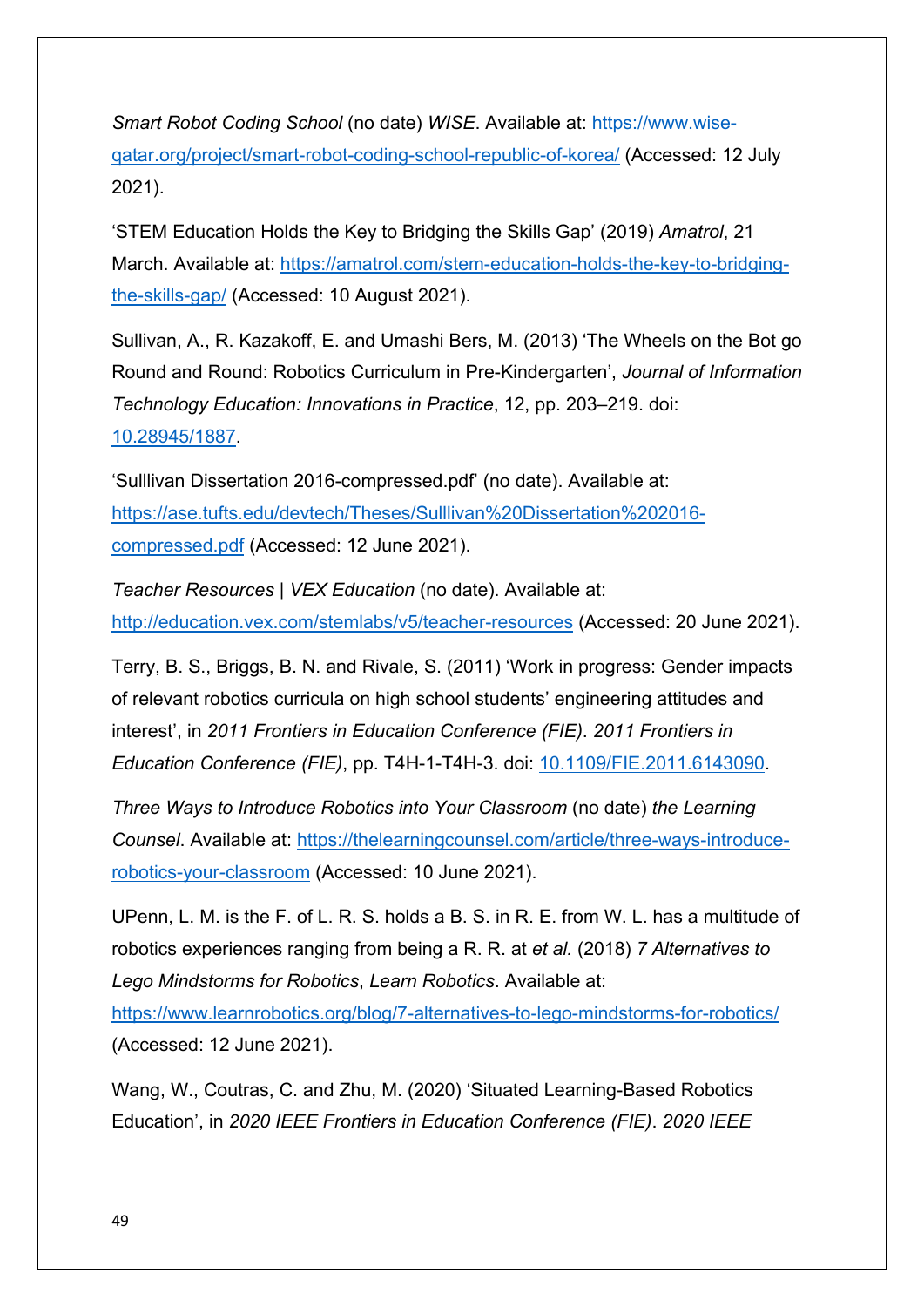*Frontiers in Education Conference (FIE)*, pp. 1–3. doi: [10.1109/FIE44824.2020.9274168.](https://doi.org/10.1109/FIE44824.2020.9274168)

'WEF\_FOJ\_Executive\_Summary\_Jobs.pdf' (no date). Available at: [http://www3.weforum.org/docs/WEF\\_FOJ\\_Executive\\_Summary\\_Jobs.pdf](http://www3.weforum.org/docs/WEF_FOJ_Executive_Summary_Jobs.pdf) (Accessed: 24 July 2021).

Yoo, J. (2015) 'Results and Outlooks of Robot Education in Republic of Korea', *Procedia - Social and Behavioral Sciences*, 176, pp. 251–254. doi: [10.1016/j.sbspro.2015.01.468.](https://doi.org/10.1016/j.sbspro.2015.01.468)

[https://scholar.harvard.edu/files/ddeming/files/dn\\_stem\\_june2019.pdf](https://scholar.harvard.edu/files/ddeming/files/dn_stem_june2019.pdf)

*(186) The Super Mario Effect - Tricking Your Brain into Learning More | Mark Rober | TEDxPenn - YouTube* (no date). Available at:

<https://www.youtube.com/watch?v=9vJRopau0g0> (Accessed: 6 July 2021).

'1502.01089.pdf' (no date). Available at:

<https://arxiv.org/ftp/arxiv/papers/1502/1502.01089.pdf> (Accessed: 10 June 2021).

*About* (no date) *Engineering For Kids*. Available at:

<https://www.engineeringforkids.com/about/> (Accessed: 24 May 2021).

*About Us - LEARN* (no date). Available at:<https://www.learnquebec.ca/about-us> (Accessed: 3 June 2021).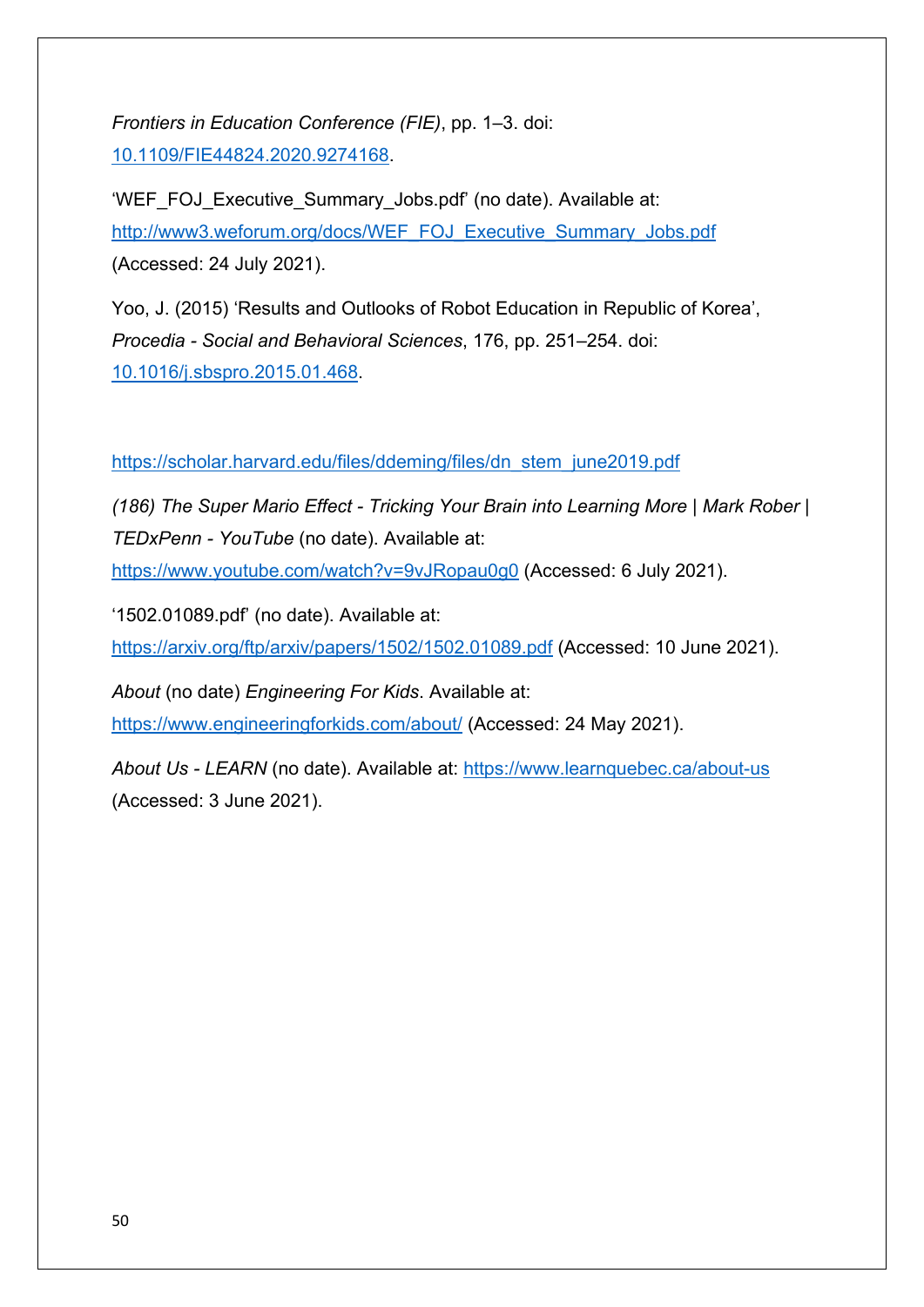# **APPENDIX**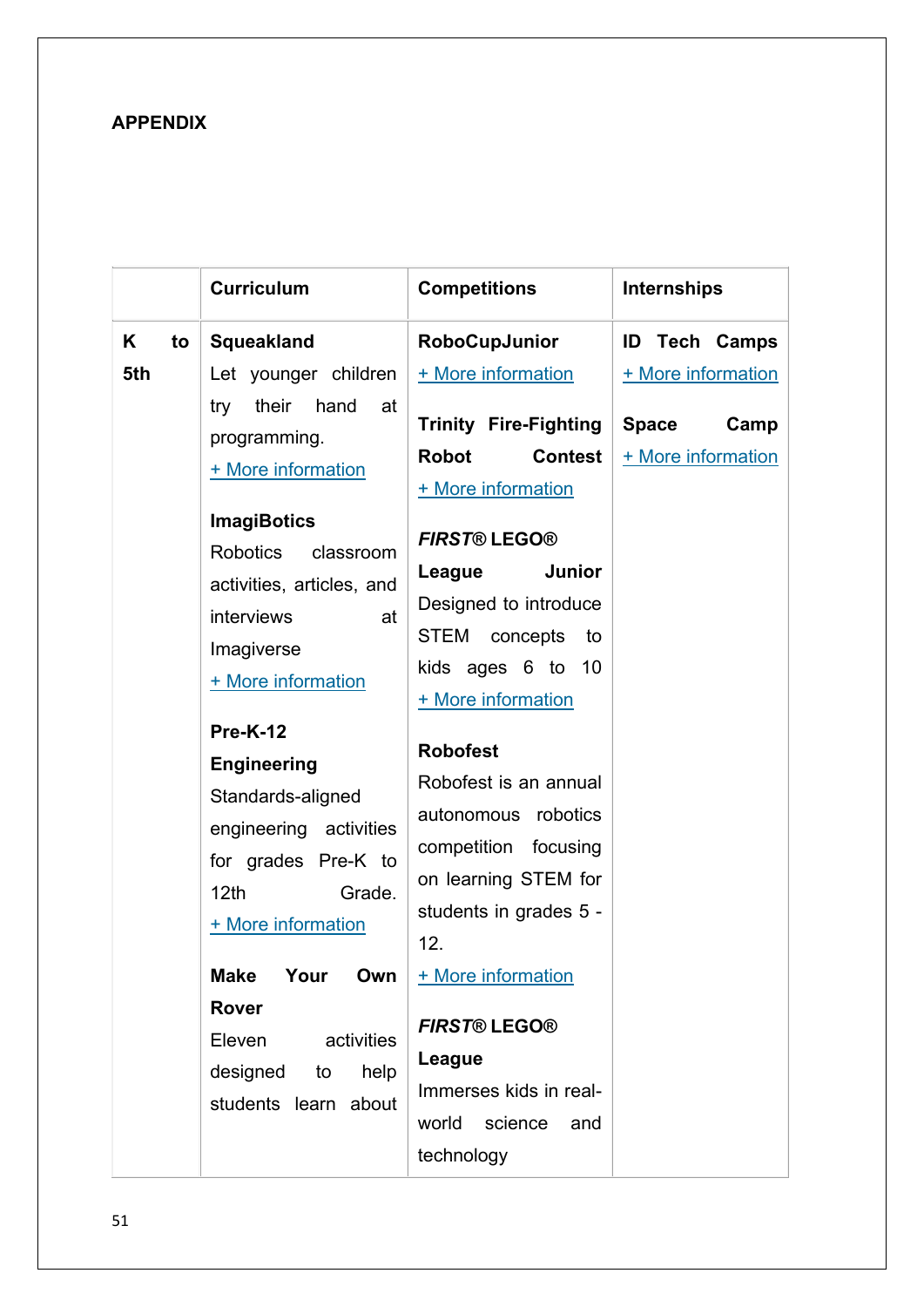#### robotics.

#### [+ More information](http://robotics.nasa.gov/edu/lessons/rover.htm)

**Classroom Robotics on the Web** Lessons, materials, and rubrics developed in a Texas classroom using RoboLab. [+ More information](http://www.crowesweb.com/roboticshomepage.htm)

# **Imagine Mars** Students explore their own community and decide which arts, scientific and cultural elements will be important as they develop an ideal community on Mars. [+ More information](http://imaginemars.jpl.nasa.gov/)

**Build a Nanorover** Learn how to make your own balloonpowered nanorover! [+ More information](http://spaceplace.nasa.gov/nanorover/en/)

**Robotics Activities** Design, build and program a real robot using sensors, controllers and

## challenges.

#### [+ More information](http://www.firstinspires.org/robotics/fll)

**Storming Robots** Storming Robots offers classes for those interested in participating in robotics competitions, robotics technology clubs, computer programming classes, etc.

[+ More information](http://www.storming-robots.com/prod/default.html)

**EARLY Robotics** Engineering And Robotics Learned Young (EARLY) is a program that exposes our youth to engineering. EARLY provides 7 to 12 year olds the opportunity to participate in a robotics competition every fall and spring. [+ More information](http://www.earlyrobotics.org/)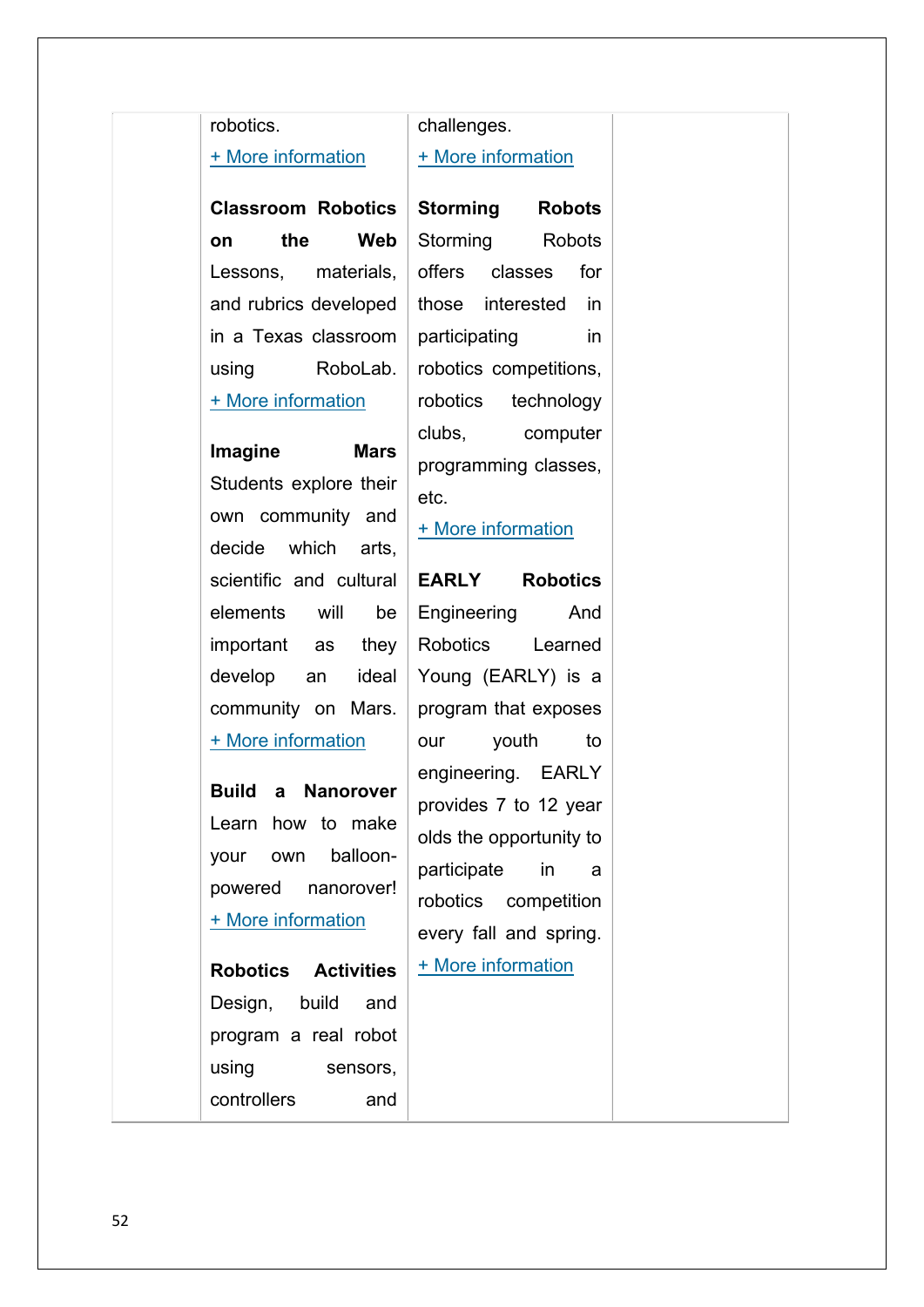|           | actuators.<br>+ More information<br><b>Robotics Starter Kits</b><br>for<br><b>Educators</b><br>A guide to different<br>robotics<br>kits.<br>+ More information                                                                                                                                  |                                                                                                                                                                                                                                                                                   |                                            |
|-----------|-------------------------------------------------------------------------------------------------------------------------------------------------------------------------------------------------------------------------------------------------------------------------------------------------|-----------------------------------------------------------------------------------------------------------------------------------------------------------------------------------------------------------------------------------------------------------------------------------|--------------------------------------------|
| 6th<br>to | <b>ImagiBotics</b>                                                                                                                                                                                                                                                                              | <b>BotBall</b>                                                                                                                                                                                                                                                                    | ID<br><b>Tech Camps</b>                    |
| 8th       | <b>Robotics</b><br>classroom                                                                                                                                                                                                                                                                    | + More information                                                                                                                                                                                                                                                                | + More information                         |
|           | activities, articles, and<br>interviews<br>at<br>Imagiverse<br>+ More information                                                                                                                                                                                                               | RoboCupJunior<br>+ More information<br><b>Trinity Fire-Fighting</b>                                                                                                                                                                                                               | <b>Space</b><br>Camp<br>+ More information |
|           |                                                                                                                                                                                                                                                                                                 | <b>Robot</b><br><b>Contest</b>                                                                                                                                                                                                                                                    |                                            |
|           | <b>Pre-K-12</b><br><b>Engineering</b>                                                                                                                                                                                                                                                           | + More information                                                                                                                                                                                                                                                                |                                            |
|           | Standards-aligned<br>engineering activities<br>for grades Pre-K to<br>12th<br>Grade.<br>+ More information<br>Own<br><b>Make</b><br>Your<br><b>Rover</b><br>activities<br>Eleven<br>designed<br>help<br>to<br>students learn about<br>robotics.<br>+ More information<br>Imagine<br><b>Mars</b> | <b>Battlebots</b><br>IQ<br>+ More information<br><b>Robofest</b><br>Robofest is an annual<br>autonomous robotics<br>competition focusing<br>on learning STEM for<br>students in grades 5 -<br>12.<br>+ More information<br><b>FIRST®LEGO®</b><br>League<br>Immerses kids in real- |                                            |
|           | Students explore their<br>own community and                                                                                                                                                                                                                                                     | world<br>science<br>and<br>technology                                                                                                                                                                                                                                             |                                            |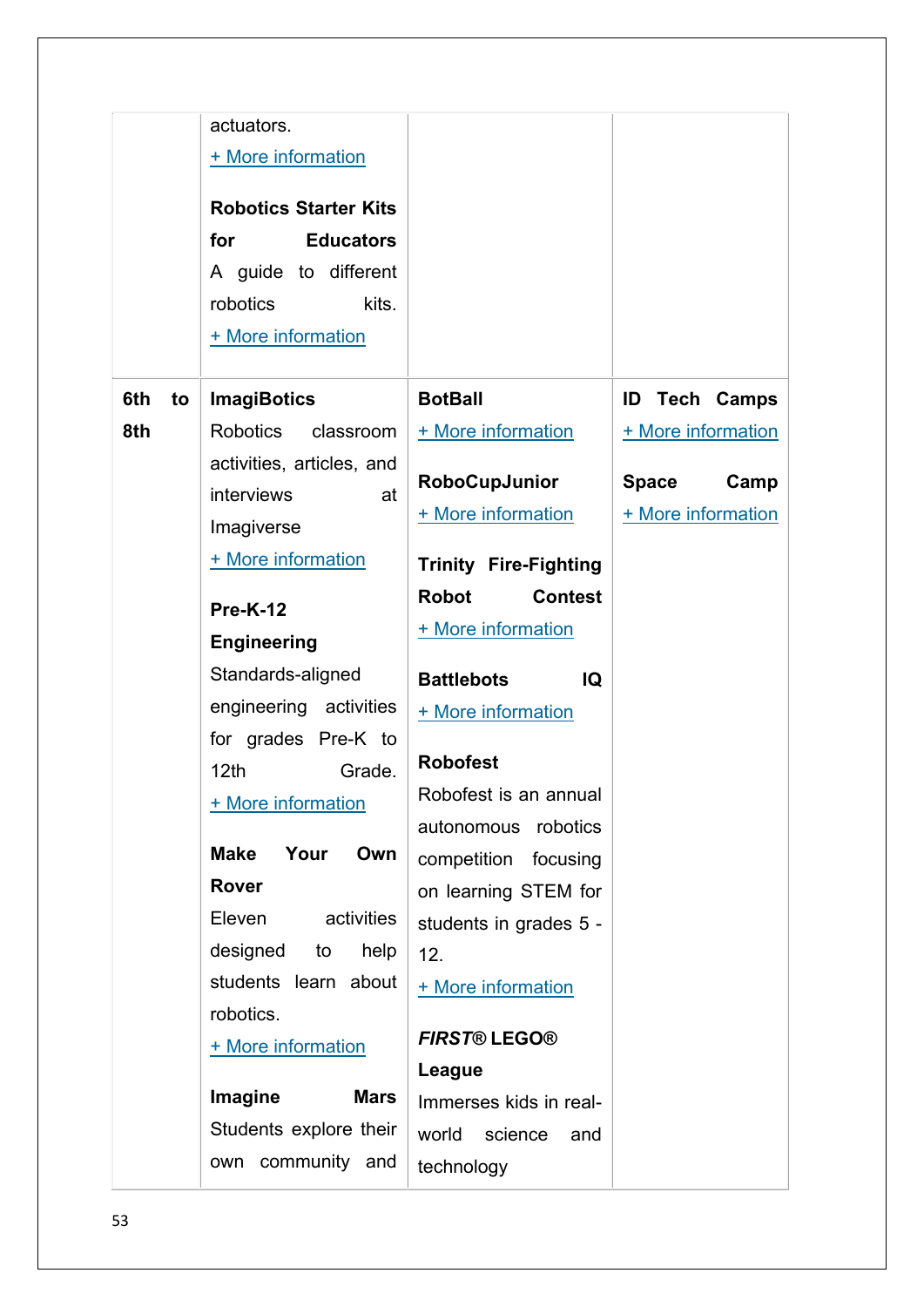| decide which arts,                                                                                                                   | challenges.                                  |
|--------------------------------------------------------------------------------------------------------------------------------------|----------------------------------------------|
| scientific and cultural                                                                                                              | + More information                           |
| will<br>elements<br>be<br>important as<br>they                                                                                       | <b>Storming</b><br><b>Robots</b>             |
| develop<br>ideal<br>an                                                                                                               | Storming<br>Robots                           |
| community on Mars.                                                                                                                   | offers<br>classes<br>for                     |
| + More information                                                                                                                   | those interested<br>$\overline{\mathsf{in}}$ |
|                                                                                                                                      | participating<br>in                          |
| <b>Robotics Activities</b>                                                                                                           | robotics competitions,                       |
| Design, build<br>and                                                                                                                 | robotics<br>technology                       |
| program a real robot                                                                                                                 | clubs, computer                              |
| using<br>sensors,                                                                                                                    | programming classes,                         |
| controllers<br>and                                                                                                                   | etc.                                         |
| actuators.                                                                                                                           | + More information                           |
| + More information                                                                                                                   |                                              |
| <b>Robotics Starter Kits</b>                                                                                                         |                                              |
| for the set of the set of the set of the set of the set of the set of the set of the set of the set of the set o<br><b>Educators</b> |                                              |
| A guide to different                                                                                                                 |                                              |
| robotics<br>kits.                                                                                                                    |                                              |
| + More information                                                                                                                   |                                              |
| Robotics Academy                                                                                                                     |                                              |
| Camp-on-a-Disk                                                                                                                       |                                              |
| + More information                                                                                                                   |                                              |
| <b>Botball</b><br>and                                                                                                                |                                              |
| Computer<br><b>Science</b>                                                                                                           |                                              |
| <b>Curriculum</b>                                                                                                                    |                                              |
| Curricular materials to                                                                                                              |                                              |
| promote<br>hands-on                                                                                                                  |                                              |
| learning.                                                                                                                            |                                              |
| + More information                                                                                                                   |                                              |
|                                                                                                                                      |                                              |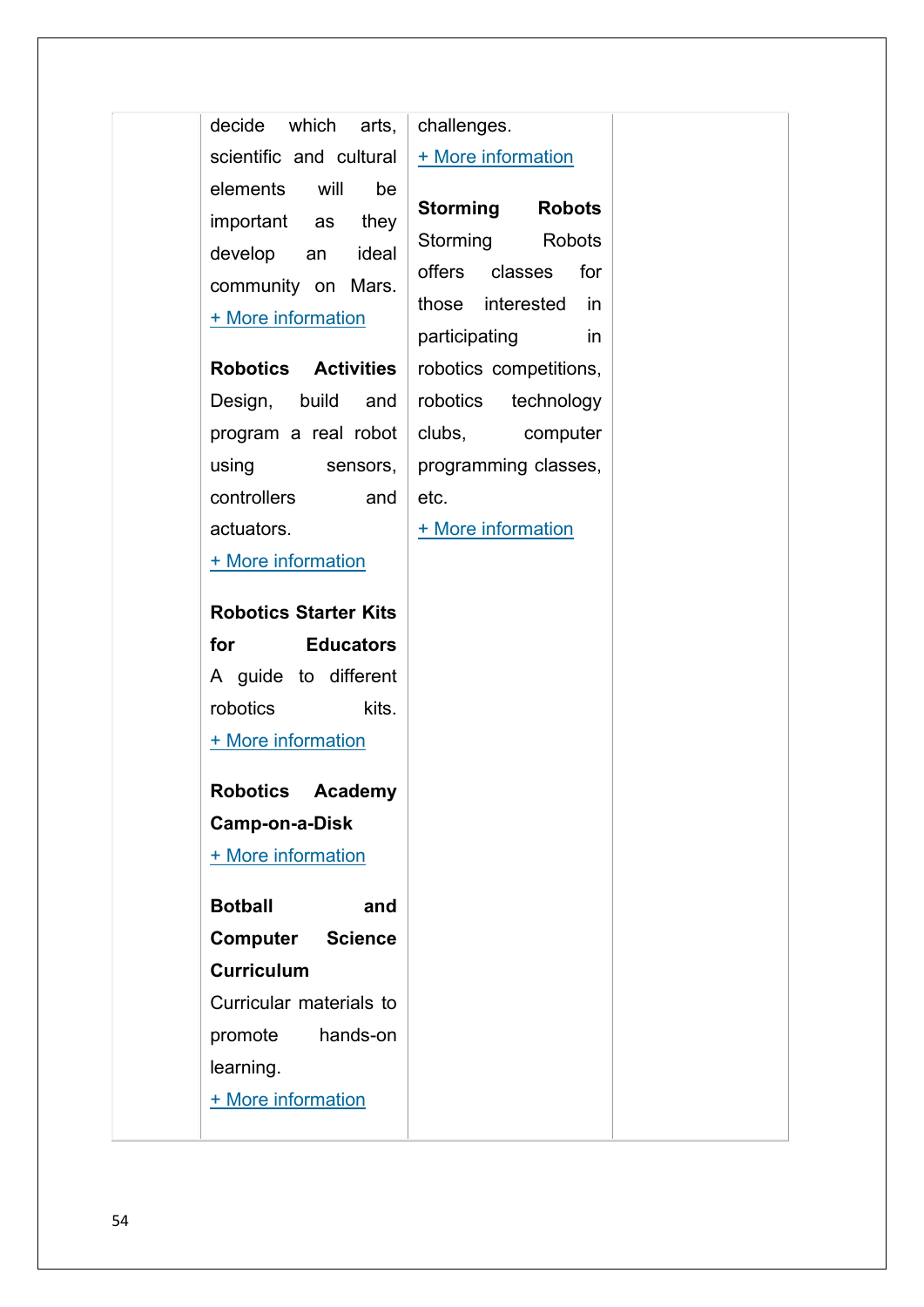|                  | Multi-unit<br><b>Robotics</b><br><b>Curriculum</b><br>Give<br>students<br>meaningful exercises<br>introduce<br>that<br>or<br>reinforce<br>applied<br>physics<br>and<br>mathematics<br>concepts.<br>+ More information                                                                                                                 |                                                                                                                                                                                                                                                                                                           |                                                                                                                                                                                                                                                      |
|------------------|---------------------------------------------------------------------------------------------------------------------------------------------------------------------------------------------------------------------------------------------------------------------------------------------------------------------------------------|-----------------------------------------------------------------------------------------------------------------------------------------------------------------------------------------------------------------------------------------------------------------------------------------------------------|------------------------------------------------------------------------------------------------------------------------------------------------------------------------------------------------------------------------------------------------------|
| 9th<br>to        | <b>Pre-K-12</b>                                                                                                                                                                                                                                                                                                                       | <b>BotBall</b>                                                                                                                                                                                                                                                                                            | <b>Student</b><br>NASA                                                                                                                                                                                                                               |
| 12 <sub>th</sub> | <b>Engineering</b>                                                                                                                                                                                                                                                                                                                    | + More information                                                                                                                                                                                                                                                                                        | <b>Opportunities</b>                                                                                                                                                                                                                                 |
|                  | Standards-aligned<br>engineering activities<br>for grades Pre-K to<br>12 <sub>th</sub><br>Grade.<br>+ More information                                                                                                                                                                                                                | RoboCupJunior<br>+ More information<br><b>Trinity Fire-Fighting</b>                                                                                                                                                                                                                                       | + More information<br><b>ID Tech Camps</b><br>+ More information                                                                                                                                                                                     |
|                  |                                                                                                                                                                                                                                                                                                                                       | <b>Robot</b><br><b>Contest</b>                                                                                                                                                                                                                                                                            | <b>Robotics</b><br><b>Boot</b>                                                                                                                                                                                                                       |
|                  | <b>Robotics Starter Kits</b><br>for<br><b>Educators</b><br>A guide to different<br>robotics<br>kits.<br>+ More information<br><b>Robotics</b><br>Academy<br><b>Camp-on-a-Disk</b><br>+ More information<br><b>Botball</b><br>and<br>Computer<br><b>Science</b><br><b>Curriculum</b><br>Curricular materials to<br>promote<br>hands-on | + More information<br><b>Battlebots</b><br>IQ<br>+ More information<br><b>Robotics</b><br><b>BEST</b><br>+ More information<br><b>FIRST®</b><br><b>Robotics</b><br><b>Competition</b><br>+ More information<br><b>Robofest</b><br>Robofest is an annual<br>autonomous robotics<br>competition<br>focusing | Camp<br>At San Jose City<br>College<br>+ More information<br><b>Summer</b><br><b>NASA</b><br>High<br><b>School</b><br>Apprenticeship<br><b>Research</b><br>Program<br>(SHARP)<br>+ More information<br><b>NASA</b><br><b>MSFC</b><br><b>Robotics</b> |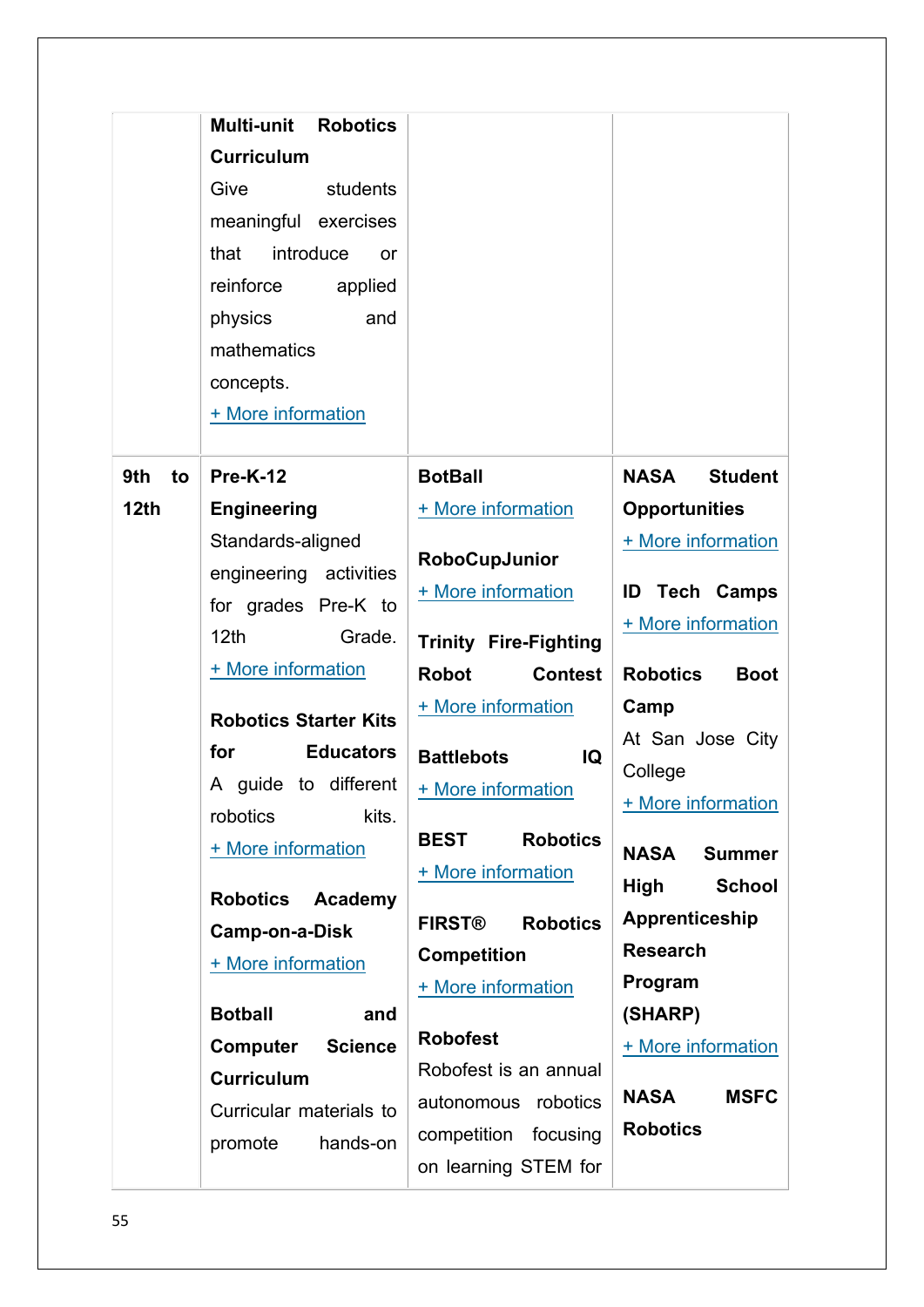| learning.                                                 |         | students in grades 5 - |                 | Academy            |
|-----------------------------------------------------------|---------|------------------------|-----------------|--------------------|
| + More information                                        |         | 12.                    |                 | + More information |
|                                                           |         | + More information     |                 |                    |
| <b>Multi-unit</b><br><b>Robotics</b><br><b>Curriculum</b> |         |                        |                 |                    |
|                                                           |         | Storming               | <b>Robots</b>   |                    |
| Give<br>students                                          |         | Storming               | Robots          |                    |
| meaningful exercises                                      |         | offers classes         | for             |                    |
| introduce<br>that                                         | or      | those interested       | in              |                    |
| reinforce                                                 | applied | participating          | in.             |                    |
| physics                                                   | and     | robotics competitions, |                 |                    |
| mathematics                                               |         | robotics technology    |                 |                    |
| concepts.                                                 |         | clubs,                 | computer        |                    |
| + More information                                        |         | programming classes,   |                 |                    |
| <b>IntelliBrain-Bot</b>                                   |         | etc.                   |                 |                    |
| Java-programmable                                         |         | + More information     |                 |                    |
| educational                                               | robot.  | <b>FIRST®</b>          | <b>Tech</b>     |                    |
| + More information                                        |         | <b>Challenge</b>       |                 |                    |
|                                                           |         | + More information     |                 |                    |
| <b>GEARS Educational</b>                                  |         |                        |                 |                    |
| <b>Systems</b>                                            |         | <b>VEX</b>             | <b>Robotics</b> |                    |
| Robotics platform with                                    |         | <b>Competition</b>     |                 |                    |
| projects                                                  | and     | + More information     |                 |                    |
| suggested curriculum.                                     |         |                        |                 |                    |
| + More information                                        |         |                        |                 |                    |
| <b>Battlebots</b>                                         | IQ      |                        |                 |                    |
| Educational                                               | lessons |                        |                 |                    |
| robotics.<br>about                                        |         |                        |                 |                    |
| + More information                                        |         |                        |                 |                    |
|                                                           |         |                        |                 |                    |
| <b>Robotic</b><br><b>Autonomy</b>                         |         |                        |                 |                    |
| <b>Activities</b>                                         |         |                        |                 |                    |
| A series of exercises                                     |         |                        |                 |                    |
| intended to explore                                       |         |                        |                 |                    |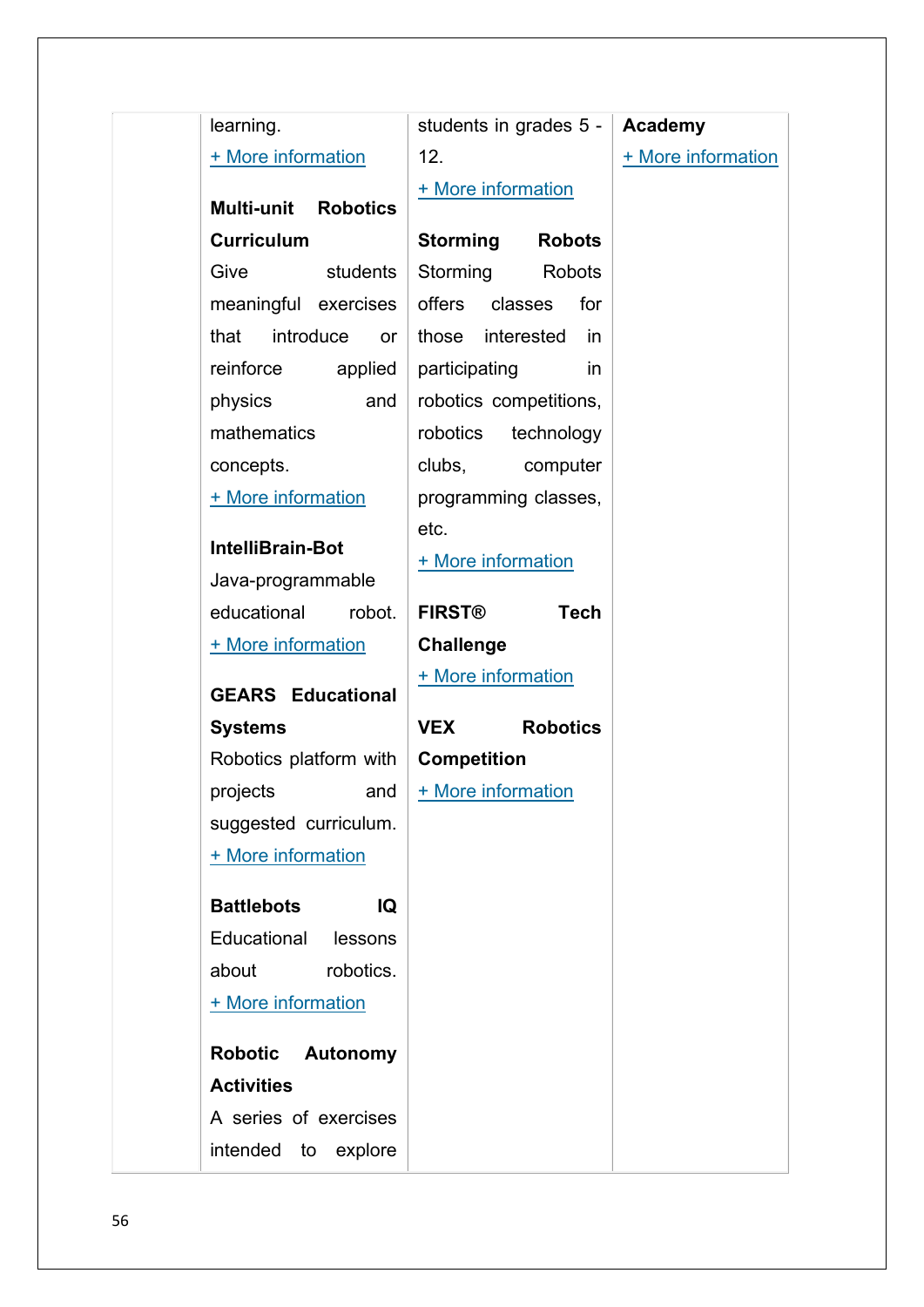principles of autonomous robotics. [+ More information](http://robotics.nasa.gov/edu/lessons/autonomy.htm) **Robotics Programming** Simulate robotics missions and learning BASIC programming. [+ More information](http://www.edurobot.com/r_curric.html) **Robotics Technology Curriculum** Select activities to suit the learner from elementary to advanced and manual robot control to computer program modes. [+ More information](http://electronickits.com/robot/rtc007.htm) **Stamps in Class** Introduction to topics such as microcontrollers, analog and digital, and advanced robotics. [+ More information](http://www.stampsinclass.com/html_files/sic_curr/curriculum_overview.htm) **EST Foundations** The EST Foundations curriculum is comprised of project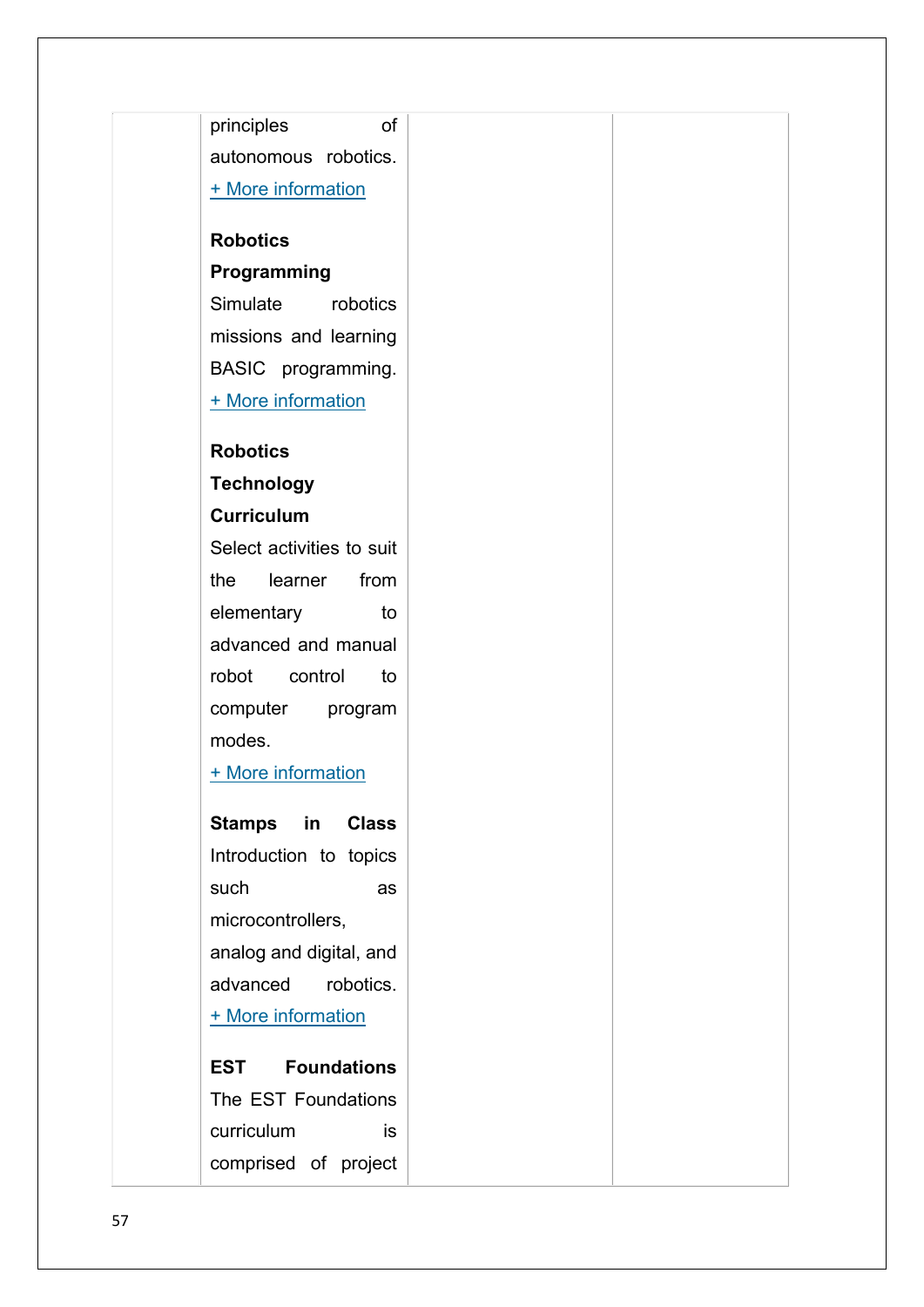|              | based lesson plans to             |                                |
|--------------|-----------------------------------|--------------------------------|
|              | introduce students to             |                                |
|              | engineering. Students             |                                |
|              | will explore the new              |                                |
|              | product development               |                                |
|              | how<br>process,                   |                                |
|              | marketing impacts                 |                                |
|              | engineering,<br>and               |                                |
|              | careers in engineering            |                                |
|              | and science. There are            |                                |
|              | eleven fully developed            |                                |
|              | modules.<br>one-week              |                                |
|              | + More information                |                                |
|              |                                   |                                |
| <b>BA/BS</b> | List of universities              | <b>Trinity Fire-Fighting</b>   |
|              | offering<br>robotics              | <b>Robot</b><br><b>Contest</b> |
| programs     |                                   | + More information             |
|              | + More information                |                                |
|              |                                   | <b>Battlebots</b><br>IQ        |
|              | <b>Autonomous</b>                 | + More information             |
|              | <b>Multirobot Systems</b>         |                                |
|              | Key issues and current            | <b>Collaborative</b>           |
|              | research<br>in                    | <b>Research</b>                |
|              | autonomous                        | <b>Experience</b>              |
|              | multirobot<br>systems.            | For<br>in<br>women             |
|              | + More information                | undergraduate                  |
|              |                                   | computer science and           |
|              | <b>General</b><br><b>Robotics</b> | engineering                    |
|              | <b>Course</b>                     | + More information             |
|              | Overview of robotics in           | <b>RoboCup</b>                 |
|              | practice and research.            | + More information             |
|              | + More information                |                                |